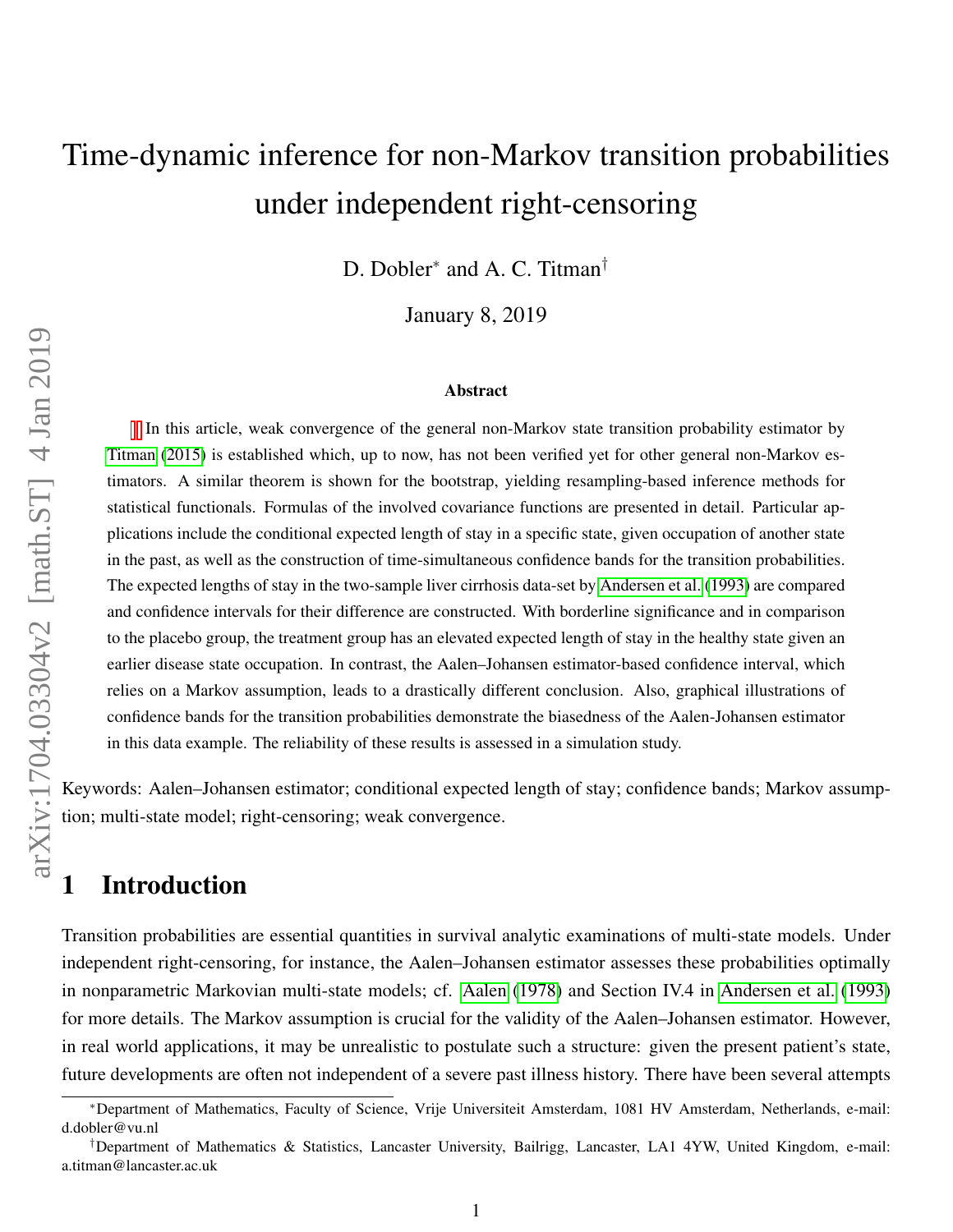to circumvent the Markov assumption: State occupation probabilities in general models have been estimated by [Datta and Satten](#page-12-1) [\(2001\)](#page-12-1), [Datta and Satten](#page-12-2) [\(2002\)](#page-12-2), and [Glidden](#page-12-3) [\(2002\)](#page-12-3) using the Aalen–Johansen estimator. [Pepe et al.](#page-13-1) [\(1991\)](#page-13-1) and [Pepe](#page-13-2) [\(1991\)](#page-13-2) used a combination of two Kaplan–Meier estimators to assess the relevant transition probability in an illness-death model with recovery. In illness-death models without recovery, [Meira-](#page-13-3)[Machado et al.](#page-13-3) [\(2006\)](#page-13-3) used Kaplan–Meier-based techniques and consecutive latent transition times to estimate transition probabilities. More efficient variants of these estimators have been developed in de Uña-Álvarez and [Meira-Machado](#page-12-4) [\(2015\)](#page-12-4). A Kendall's  $\tau$ -based test of the Markov assumption in this progressive illness-death model was derived in Rodríguez-Girondo and Uña-Álvarez [\(2012\)](#page-13-4). A competing risks-based estimator was proposed by [Allignol et al.](#page-12-5) [\(2014\)](#page-12-5) which relies on strict censoring assumptions. Eventually, [Titman](#page-13-0) [\(2015\)](#page-13-0) and [Putter and Spitoni](#page-13-5) [\(2018\)](#page-13-5) developed transition probability estimators in general non-Markov models by using different transition probability decompositions and utilizations of the Aalen–Johansen estimator. However, weak convergence properties of these estimators as elements of càdlàg function spaces have not been analyzed yet.

In the present paper, we focus on the non-Markov state transition probability estimator by [Titman](#page-13-0) [\(2015\)](#page-13-0) and its weak convergence for the following reasons: the estimator has a simple, but intuitive structure and it allows estimation of general transition probabilities between sets of states rather than single states. Finally, the bootstrap is shown to correctly reproduce the weak limit distribution. Throughout the article, let  $(\Omega, \mathcal{A}, P)$  be the underlying probability space. To introduce the [Titman](#page-13-0) [\(2015\)](#page-13-0) estimator, we consider an independently rightcensored multi-state model with  $R + 1 \in \mathbb{N}$  different states. That is, the data consists of independent copies  $X_1, \ldots, X_n$  of a multi-state process which are indexed by time  $t \geq s$  and which occupy the states  $0, 1, \ldots, R$ . The right-censoring is modeled by independent random variables  $C_1, \ldots, C_n$  after which further observation of the corresponding multi-state processes is not possible any more. Let  $\mathcal I$  and  $\mathcal J$  be subsets of  $\{0, 1, \ldots, R\}$  for which the transition probabilities

$$
P_{\mathcal{I}\mathcal{J}}(s,t) = P(X(t) \in \mathcal{J} \mid X(s) \in \mathcal{I})
$$

shall be estimated. Here and below, irrelevant subscripts are removed for notational convenience. Introduce the set of states  $A_{\mathcal{J}} \subset \mathcal{J}$ , that implies sure occupancy of  $\mathcal{J}$  at all later points in time, and the set of states  $\mathcal{R}_{\mathcal{J}} \subset \{0, 1, \ldots, R\} \setminus \mathcal{J}$  which prevents occupancy of  $\mathcal{J}$  at all later points of time. Individual competing risks processes,  $Z_i$ ,  $i = 1, \ldots, n$ , are used in an intermediate estimation step.  $Z_i(t) = 0$  indicates whether the multi-state process i is at time t in none of the absorbing subsets  $A_{\mathcal{J}}$  or  $\mathcal{R}_{\mathcal{J}}$ . On the other hand,  $Z_i(t) = 1$ holds if the transition to  $A_J$  has been observed until time t and similarly  $Z_i(t) = 2$  for the transition to  $\mathcal{R}_J$ . Let  $Y_i(t)$ ,  $i = 1, \ldots, n$  denote the at-risk indicators of the competing risks processes and let  $\delta_i$ ,  $i = 1, \ldots, n$  be the corresponding censoring indicators, i.e.,  $\delta_i = 1$  if the transition of  $Z_i$  is eventually observed and  $\delta_i = 0$  if a censoring comes first. The final data-set is  $\chi = \{X_i, Z_i, Y_i, \delta_i : i = 1, \ldots, n\}$  whereof, in case of  $\delta_i = 0$ , the processes  $X_i$  and  $Z_i$  are observable only until censoring occurs. Hence, incorporating random right-censoring, the transition probability is decomposed into

$$
P_{\mathcal{I}\mathcal{J}}(s,t) = P(Z(t) = 1 | Y(s) = 1, X(s) \in \mathcal{I})
$$

$$
+ P(Y(t) = 1 | Y(s) = 1, X(s) \in \mathcal{I})
$$

$$
\times P(X(t) \in \mathcal{J} | Y(t) = 1, X(s) \in \mathcal{I})
$$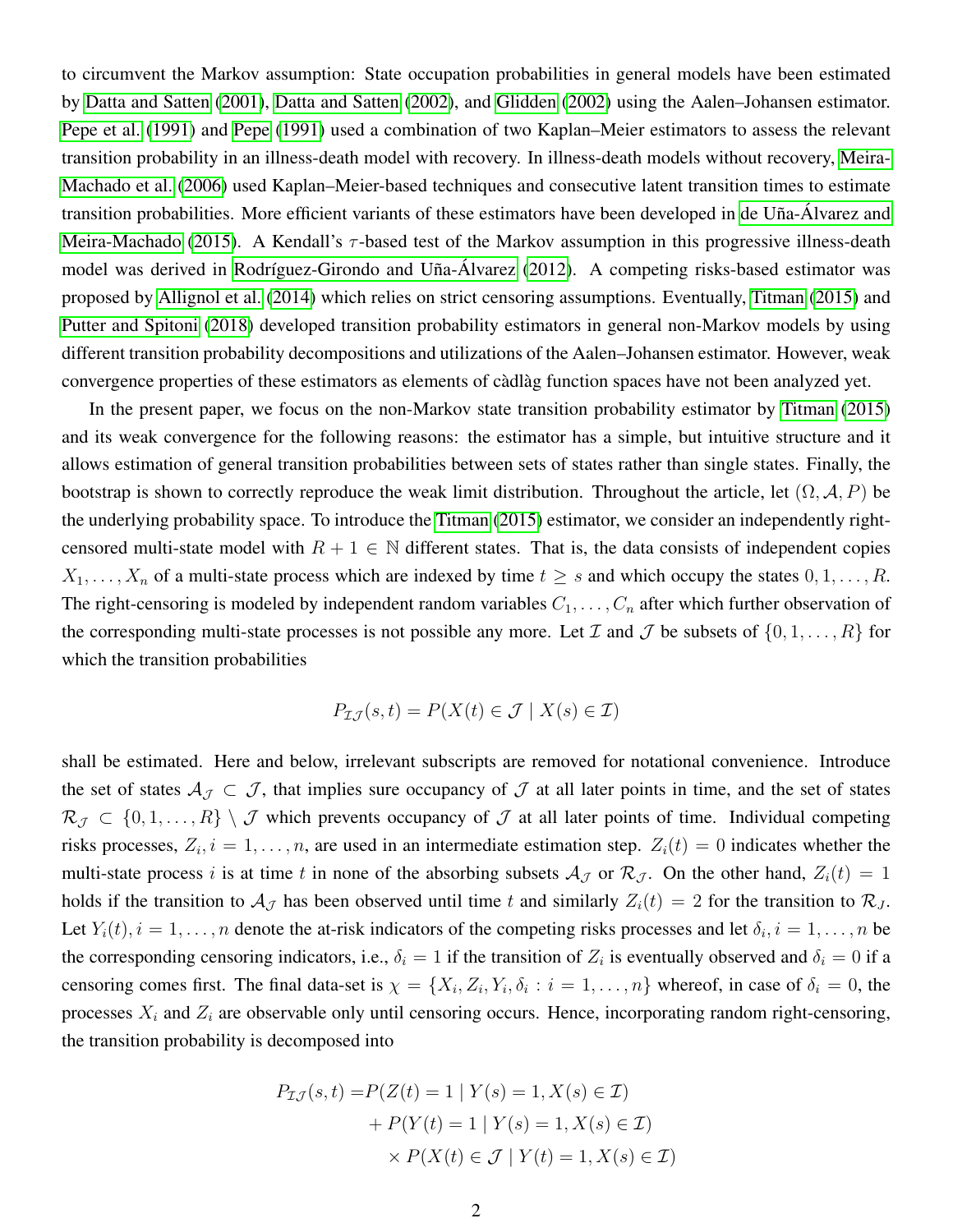$$
=F_1(t)+F_0(t)p_{\mathcal{J}|\mathcal{I}}(t).
$$

The first two components in this decomposition are estimated by the standard Kaplan–Meier estimator  $\widehat{F}_0$  for the survival function and the Aalen–Johansen estimator  $\widehat{F}_1$  for the cumulative incidence function of the sub-group of those individuals which were observed to occupy state  $\mathcal I$  at time s. The remaining conditional probability is estimated using the empirical proportion

$$
\widehat{p}_{\mathcal{J}|\mathcal{I}}(t) = \frac{\widehat{p}_{\mathcal{J}\mathcal{I}}(t)}{\widehat{p}_{\mathcal{I}}(t)} = \frac{n^{-1} \sum_{\ell=1}^{n} 1\{X_{\ell}(s) \in \mathcal{I}, X_{\ell}(t) \in \mathcal{J}, Y_{\ell}(t) = 1\}}{n^{-1} \sum_{\ell=1}^{n} 1\{X_{\ell}(s) \in \mathcal{I}, Y_{\ell}(t) = 1\}},
$$

where  $1\{\cdot\}$  denotes the indicator function. Therefore, the overall transition probability estimator by [Titman](#page-13-0) [\(2015\)](#page-13-0) is given as

$$
\widehat{P}_{\mathcal{I}\mathcal{J}}(s,t) = \widehat{F}_1(t) + \widehat{F}_0(t)\widehat{p}_{\mathcal{J}|\mathcal{I}}(t).
$$

This article shall establish the weak convergence of  $\sqrt{n}(\widehat{P}_{\mathcal{I}J}(s,\cdot)-P_{\mathcal{I}J}(s,\cdot))$  and of a bootstrap variant thereof as  $n \to \infty$ . Finally, implications to confidence interval construction for the conditional expected length of stay and to time-simultaneous confidence bands for the transition probabilities are demonstrated. The proofs of all Theorems and Lemmata as well as detailed derivations of all asymptotic covariance functions are given in the appendix.

#### 2 Main Results

We focus on the [Titman](#page-13-0) [\(2015\)](#page-13-0) estimator during [s,  $\tau$ ] where  $\tau \in (s, \infty)$  is a terminal time satisfying  $F_0(\tau) > 0$ and  $P(C > \tau) > 0$ . The large sample properties of  $\hat{P}_{I,\mathcal{J}}(s, \cdot)$  are derived from central limit theorems of its individual components. To obtain such for the fraction process  $\hat{p}_{\mathcal{J}|\mathcal{I}}$ , we throughout assume the existence of bounded one- and two-step hazard functions for transitions into  $\mathcal{J}$  and  $\bar{\mathcal{J}} = \{0, 1, \ldots, R\} \setminus \mathcal{J}$ , respectively, which are approached uniformly:

<span id="page-2-0"></span>
$$
\lim_{\delta \downarrow 0} \sup_{t-t_1=\delta} \left| \frac{P(X(t) \in \mathcal{J} \mid X(t_1) \notin \mathcal{J})}{t-t_1} - \lambda_{\bar{\mathcal{J}}\mathcal{J}}(t) \right| = 0,\tag{1}
$$

$$
\lim_{\delta \downarrow 0} \sup_{t - t_1 = \delta} \left| \frac{P(X(t) \notin \mathcal{J} \mid X(t_1) \in \mathcal{J})}{t - t_1} - \lambda_{\mathcal{J}\bar{\mathcal{J}}}(t) \right| = 0,
$$
\n(2)

$$
\lim_{\delta \downarrow 0} \sup_{\substack{t_2 - t = \delta \\ t_1 < t}} \left| \frac{P(X(t_2) \in \mathcal{J} \mid X(t) \notin \mathcal{J}, X(t_1) \in \mathcal{J})}{t_2 - t} - \lambda_{\bar{\mathcal{J}}\mathcal{J}|\mathcal{J}}(t_2 \mid t_1) \right| = 0,\tag{3}
$$

<span id="page-2-1"></span>
$$
\lim_{\delta \downarrow 0} \sup_{\substack{t_2 - t = \delta \\ t_1 < t}} \left| \frac{P(X(t_2) \notin \mathcal{J} \mid X(t) \in \mathcal{J}, X(t_1) \notin \mathcal{J})}{t_2 - t} - \lambda_{\mathcal{J}\bar{\mathcal{J}}|\bar{\mathcal{J}}}(t_2 \mid t_1) \right| = 0. \tag{4}
$$

Here,  $t_1, t, t_2 \in (s, \tau]$ . In contrast to the standard choice in the literature, we let the at-risk indicators  $Y_i, i =$  $1, \ldots, n$ , that are involved in the estimator  $\hat{p}_{\mathcal{J}|\mathcal{I}}$ , be right-continuous. The typical reason for using the leftcontinuous version is the applicability of martingale methods which do not matter in our analysis of the esti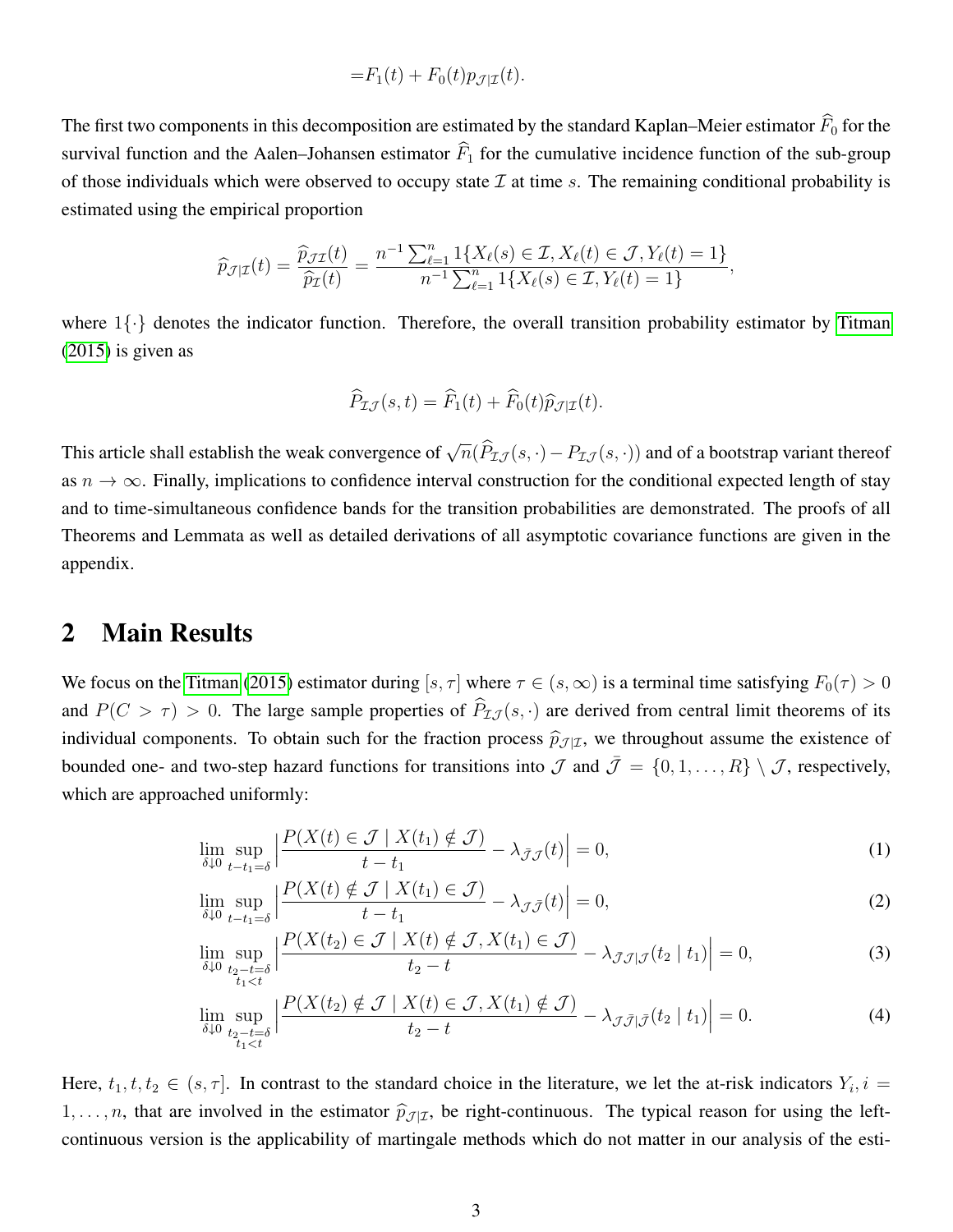mators. On top of that, this choice does not matter in the present article as all transition times are continuously distributed. The definitions of the Kaplan–Meier and the Aalen–Johansen estimators remain unchanged. We equip the càdlàg function space  $D[s, \tau]$  with the supremum norm and products thereof with the maximumsupremum norm; see Chapter 3.9 in [van der Vaart and Wellner](#page-13-6) [\(1996\)](#page-13-6) for applications in survival analysis with this choice. In order to state our main theorem, it is convenient to provide an auxiliary lemma:

**Lemma 1** *Under conditions* [\(1\)](#page-2-0) *to* [\(4\)](#page-2-1) *and as*  $n \to \infty$ *, the following joint convergence holds in distribution on*  $D^3[s,\tau]$ :

$$
\sqrt{n}(\widehat{F}_0 - F_0, \widehat{F}_1 - F_1, \widehat{p}_{\mathcal{J}|\mathcal{I}} - p_{\mathcal{J}|\mathcal{I}}) \to (L_0, L_1, G_{\mathcal{J}|\mathcal{I}})
$$

*Here,*  $L_0$ ,  $L_1$ , and  $G_{\mathcal{J}|\mathcal{I}}$  are zero-mean Gaussian processes. Denote their variance-covariance functions, ar*ranged in a convenient* (3 × 3)*-matrix, by*

<span id="page-3-1"></span>
$$
\begin{pmatrix} \Sigma_{00} & \Sigma_{01} & \Sigma_{0G} \\ \Sigma_{10} & \Sigma_{11} & \Sigma_{1G} \\ \Sigma_{G0} & \Sigma_{G1} & \Sigma_{GG} \end{pmatrix} : [s, \tau]^2 \to \mathbb{R}^{3 \times 3}.
$$

Detailed formulas for these covariance functions are presented in the appendix. From the presentation therein it is apparent that the covariances can be estimated straightforwardly.

Define  $r \wedge t = \min(r, t)$  and  $r \vee t = \max(r, t)$ . An application of the functional delta-method immediately yields our main theorem:

**Theorem 1** *Under conditions* [\(1\)](#page-2-0) *to* [\(4\)](#page-2-1) *and as*  $n \to \infty$ , *the following convergence holds in distribution on*  $D[s, \tau]$ *:* 

<span id="page-3-0"></span>
$$
\sqrt{n}(\widehat{P}_{\mathcal{I}\mathcal{J}}(s,\cdot)-P_{\mathcal{I}\mathcal{J}}(s,\cdot))\to U\tag{5}
$$

*where U is a zero-mean Gaussian process with covariance function*  $\Gamma_{I,J}$  *given by* 

$$
(r,t) \mapsto p_{\mathcal{J}|\mathcal{I}}(r)p_{\mathcal{J}|\mathcal{I}}(t)\Sigma_{00}(r,t) + \Sigma_{11}(r,t) + F_0(r)F_0(t)\Sigma_{GG}(r,t)
$$
  
+ 
$$
p_{\mathcal{J}|\mathcal{I}}(r)\Sigma_{01}(r,t) + p_{\mathcal{J}|\mathcal{I}}(t)\Sigma_{10}(r,t)
$$
  
+ 
$$
p_{\mathcal{J}|\mathcal{I}}(r \vee t)F_0(r \wedge t)\Sigma_{0G}(r \vee t, r \wedge t) + F_0(r \wedge t)\Sigma_{1G}(r \vee t, r \wedge t).
$$

To be able to use this result for time-simultaneous inference on  $P_{I,J}(s, \cdot)$  or simply for improving the accurateness of  $P_{I,J}(s, \cdot)$ -based inference methods with a pivotal limit distribution, the classical bootstrap seems to be a useful choice of a resampling method. To this end, a bootstrap sample  $\chi^*$  is obtained by randomly drawing quadruples  $(X_i, Z_i, Y_i, \delta_i)$  *n* times with replacement from the original sample  $\chi$ . This bootstrap sample is used to recalculate the transition probability estimator, resulting in

$$
P_{\mathcal{I}\mathcal{J}}^{*}(s,t) = F_{1}^{*}(t) + F_{0}^{*}(t)p_{\mathcal{J}|\mathcal{I}}^{*}(t), \quad t \in [s, \tau].
$$

For this bootstrap counterpart, a central limit theorem similar to the main Theorem [1](#page-3-0) holds: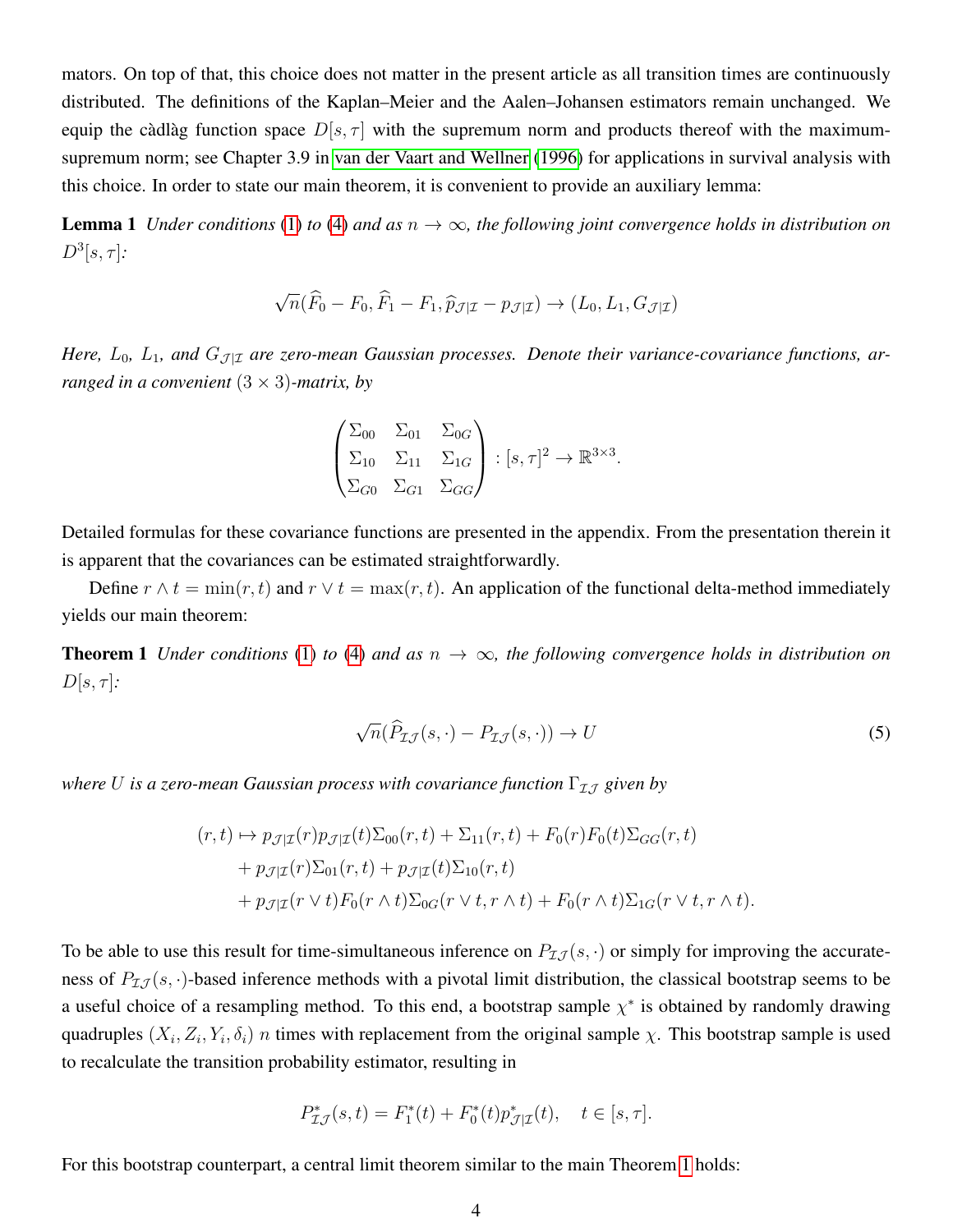**Theorem 2** *Under conditions* [\(1\)](#page-2-0) *to* [\(4\)](#page-2-1)*,* as  $n \to \infty$ *, and given*  $\chi$ *, the following conditional convergence in distribution on*  $D[s, \tau]$  *holds in probability:* 

$$
\sqrt{n}(P_{\mathcal{I}\mathcal{J}}^*(s,\cdot) - \widehat{P}_{\mathcal{I}\mathcal{J}}(s,\cdot)) \to U \tag{6}
$$

*where* U *is the same Gaussian process as in Theorem [1.](#page-3-0)*

That is, the bootstrap succeeds in correctly recovering the limit distribution of the transition probability estimate  $\widehat{P}_{\mathcal{I} \mathcal{I}}(s, \cdot)$ , enabling an approximation of its finite sample distribution.

### 3 Inference Procedures

#### 3.1 Conditional Expected Length of Stay

A practical application of both main theorems is a two-sample comparison of expected lengths of stay in the state set of interest, J, given occupation of a fixed state set I at time  $s \in [0, \tau]$ . Considering temporarily the above one-sample set-up, the conditional expected length of stay is

$$
e_{\mathcal{I}\mathcal{J}}(s,\tau) = E\Big[\int_s^\tau 1\{X(u) \in \mathcal{J}\} \mathrm{d}u \mid X(s) \in \mathcal{I}\Big]
$$

$$
= \int_s^\tau P(X(u) \in \mathcal{J} \mid X(s) \in \mathcal{I}) \mathrm{d}u;
$$

see e.g. [Grand and Putter](#page-13-7) [\(2016\)](#page-13-7) for a pseudo-observation regression treatment. An R package for deriving the change in lengths of stay, that relies on the Aalen–Johansen estimator, is described in [Wangler et al.](#page-13-8) [\(2006\)](#page-13-8). For further literature on lengths of stay within multi-state models, see the articles cited therein. In the special case of a simple survival model, the only expected length of stay of interest is the mean residual lifetime; see e.g. [Meilijson](#page-13-9) [\(1972\)](#page-13-9). Here, however, the Markov assumption shall not be imposed such that estimation of the length of stay is based on the [Titman](#page-13-0) [\(2015\)](#page-13-0) estimator.

Sample-specific quantities are furnished with a superscript  $^{(\ell)}$ ,  $\ell = 1, 2$ . For instance,  $\widehat{P}_{\mathcal{I}\mathcal{J}}^{(1)}(s,t)$  is the first sample's transition probability estimate to switch into some state of  $\mathcal J$  at time t given that a state of  $\mathcal I$  is occupied at time s. The sample sizes  $n_1$  and  $n_2$  may be different. We would like to test the null hypothesis

<span id="page-4-0"></span>
$$
H_{\mathcal{J}|\mathcal{I}}: e^{(1)}_{\mathcal{I}\mathcal{J}}(s,\tau) \ge e^{(2)}_{\mathcal{I}\mathcal{J}}(s,\tau) \quad \text{versus} \quad K_{\mathcal{J}|\mathcal{I}}: e^{(1)}_{\mathcal{I}\mathcal{J}}(s,\tau) < e^{(2)}_{\mathcal{I}\mathcal{J}}(s,\tau).
$$

If  $J$  is a favourable set of states, then the rejection of  $H_{J|I}$  is an indication of the superiority of the second treatment over the first. A reasonable estimator of  $e_{\mathcal{I}\mathcal{J}}^{(\ell)}(s,\tau)$  is  $\hat{e}_{\mathcal{I}\mathcal{J}}^{(\ell)}(s,\tau) = \int_s^{\tau} \hat{P}_{\mathcal{I}\mathcal{J}}^{(\ell)}(s,u)du, \ \ell = 1, 2,$ . Note that, even under the boundary  $\partial H_{\mathcal{J}|\mathcal{I}}: e^{(1)}_{\mathcal{I},\mathcal{J}}(s,\tau)=e^{(2)}_{\mathcal{I},\mathcal{J}}(s,\tau)$ , the underlying transition probabilities  $P^{(1)}_{\mathcal{I},\mathcal{J}}$  and  $P_{\mathcal{I}J}^{(2)}$  are allowed to differ. Hence, we do not rely on the restrictive null hypothesis  $\tilde{H}$  :  $P_{\mathcal{I}J}^{(1)} \equiv P_{\mathcal{I}J}^{(2)}$  but rather on the hypothesis  $H_{\mathcal{J}|\mathcal{I}}$  of actual interest.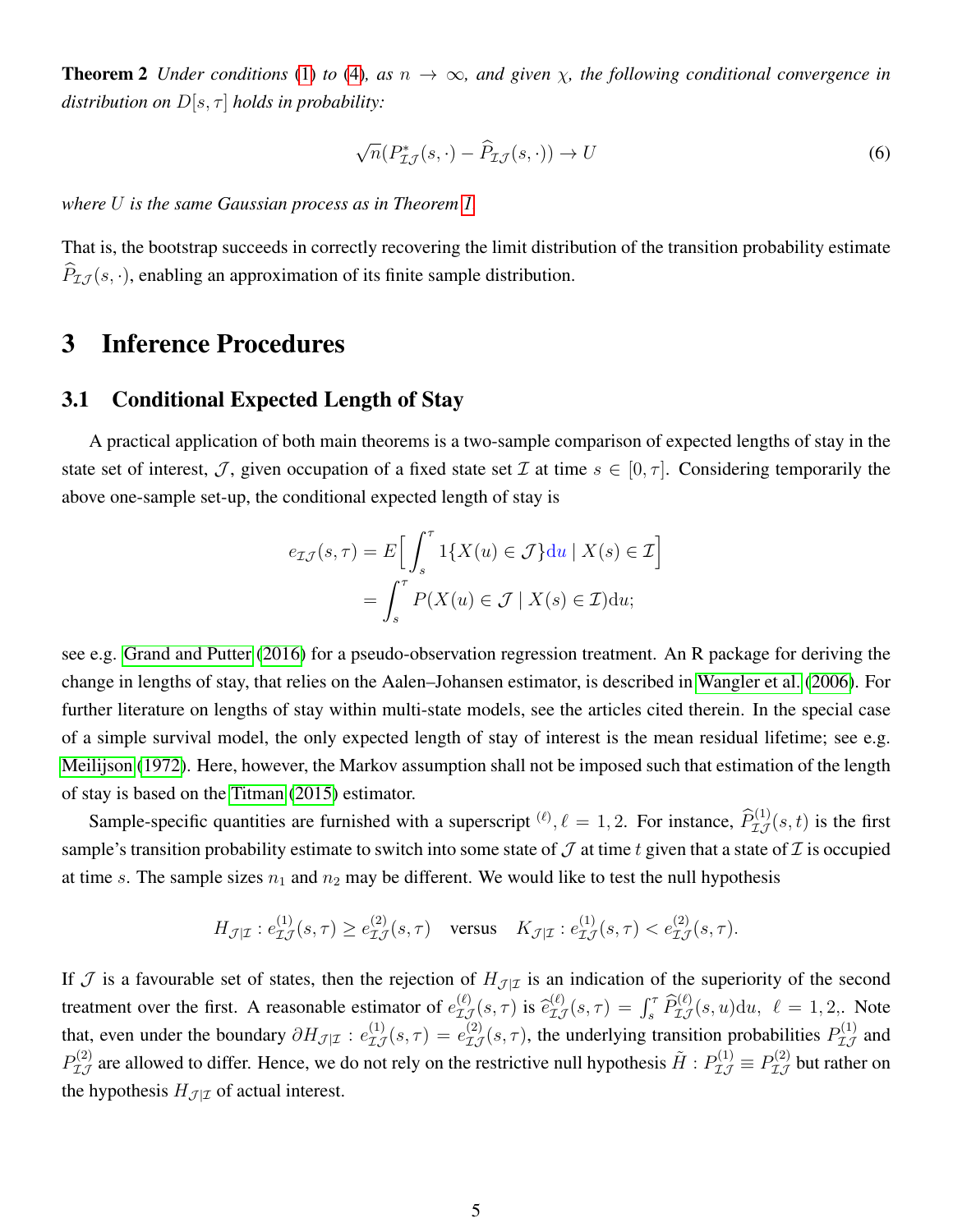**Theorem 3** *Under conditions* [\(1\)](#page-2-0) *to* [\(4\)](#page-2-1) *and if*  $0 < \liminf n_1/n_2 \leq \limsup n_1/n_2 < \infty$  *as*  $n \to \infty$ *, the following convergence in distribution holds:*

$$
\sqrt{\frac{n_1 n_2}{n_1 + n_2}} \frac{\widehat{e}_{\mathcal{I}\mathcal{J}}^{(1)}(s,\tau) - \widehat{e}_{\mathcal{I}\mathcal{J}}^{(2)}(s,\tau)}{\widehat{\sigma}_{\mathcal{I}\mathcal{J}}} \to N(0,1).
$$

Here,  $\widehat{\sigma}_{\mathcal{I} \mathcal{J}}^{2}$  is any consistent estimator, e.g., found via plug-in, of the asymptotic variance

$$
\sigma_{\mathcal{I}\mathcal{J}}^2 = (1 - \lambda) \int_s^\tau \int_s^\tau \Gamma_{\mathcal{I}\mathcal{J}}^{(1)}(u, v) \, du \, dv + \lambda \int_s^\tau \int_s^\tau \Gamma_{\mathcal{I}\mathcal{J}}^{(2)}(u, v) \, du \, dv
$$

*along subsequences of*  $n_1/(n_1 + n_2) \rightarrow \lambda \in (0, 1)$ *.* 

Replacing all estimators in the previous theorem by their bootstrap counterparts, where both underlying bootstrap samples  $\chi^{(1)*}$  and  $\chi^{(2)*}$  are obtained by  $n_1$  and  $n_2$  times independently and separately drawing with replacement from  $\chi^{(1)}$  and  $\chi^{(2)}$ , respectively, a similar convergence in conditional distribution given  $\chi^{(1)} \cup \chi^{(2)}$  holds in probability. This result may be used for bootstrap-based and asymptotically exact confidence intervals for the difference in the conditional expected lengths of stay,  $e^{(1)}_{\mathcal{I}\mathcal{J}}(s,\tau) - e^{(2)}_{\mathcal{I}\mathcal{J}}(s,\tau)$ ; see Sections [4](#page-6-0) and [5](#page-8-0) below.

#### <span id="page-5-0"></span>3.2 Simultaneous Confidence Bands

Even though the bootstrap procedure is useful but not strictly necessary for inference on the expected length of stay, it plays an essential role in time-simultaneous inference on the transition probabilities  $t \mapsto P_{\mathcal{I} \mathcal{J}}(s, t)$ . This is due to the unknown stochastic behaviour of the limit process  $U$  which, again in the context of creating confidence bands, is also the reason for the inevitableness of resampling procedures for Aalen-Johansen estimators even if the Markov assumption is fulfilled; see [Bluhmki et al.](#page-12-6) [\(2018\)](#page-12-6) for theoretical justifications and their practical performance.

For the derivation of reasonable time-simultaneous  $1 - \alpha \in (0, 1)$  confidence bands for  $P_{I,J}(s, \cdot)$  on a time interval  $[t_1, t_2] \subset [s, \tau]$  based on  $\widehat{P}_{\mathcal{I} \mathcal{J}}(s, \cdot)$  in combination with the bootstrap, we focus on the process

$$
B_n: t \longmapsto \sqrt{n} \cdot w(t) \cdot (\phi(\widehat{P}_{\mathcal{I}\mathcal{J}}(s,t)) - \phi(P_{\mathcal{I}\mathcal{J}}(s,t))), \quad t \in [t_1, t_2],
$$

where a transformation  $\phi$  will ensure bands within the probability bounds 0% and 100%, and a suitable multiplicative weight function  $w$  will stabilize the bands for small samples. In particular, we use one of the loglog transformations  $\phi_1(p) = \log(-\log(p))$  or  $\phi_2(p) = \log(-\log(1-p))$  [\(Lin, 1997\)](#page-13-10), depending on whether we expect  $P_{\mathcal{I}J}(s, t_1)$  to be closer to 1 or 0. As weight function, for transformation  $k \in \{1, 2\}$ , we choose  $w_{1k}(t) = [\phi'_k(\widehat{P}_{\mathcal{I}\mathcal{J}}(s,t)) \cdot \widehat{\sigma}_{\mathcal{I}\mathcal{J}}(t)]^{-1},$ 

$$
w_{21}(t) = -\left(\phi'_1(\widehat{P}_{\mathcal{I}\mathcal{J}}(s,t)) \cdot \widehat{P}_{\mathcal{I}\mathcal{J}}(s,t) \cdot \left[1 + \frac{\widehat{\sigma}_{\mathcal{I}\mathcal{J}}^2(t)}{\widehat{P}_{\mathcal{I}\mathcal{J}}^2(s,t)}\right]\right)^{-1}
$$

$$
= -\log(\widehat{P}_{\mathcal{I}\mathcal{J}}(s,t))/\left[1 + \frac{\widehat{\sigma}_{\mathcal{I}\mathcal{J}}^2(t)}{\widehat{P}_{\mathcal{I}\mathcal{J}}^2(s,t)}\right]^{-1},
$$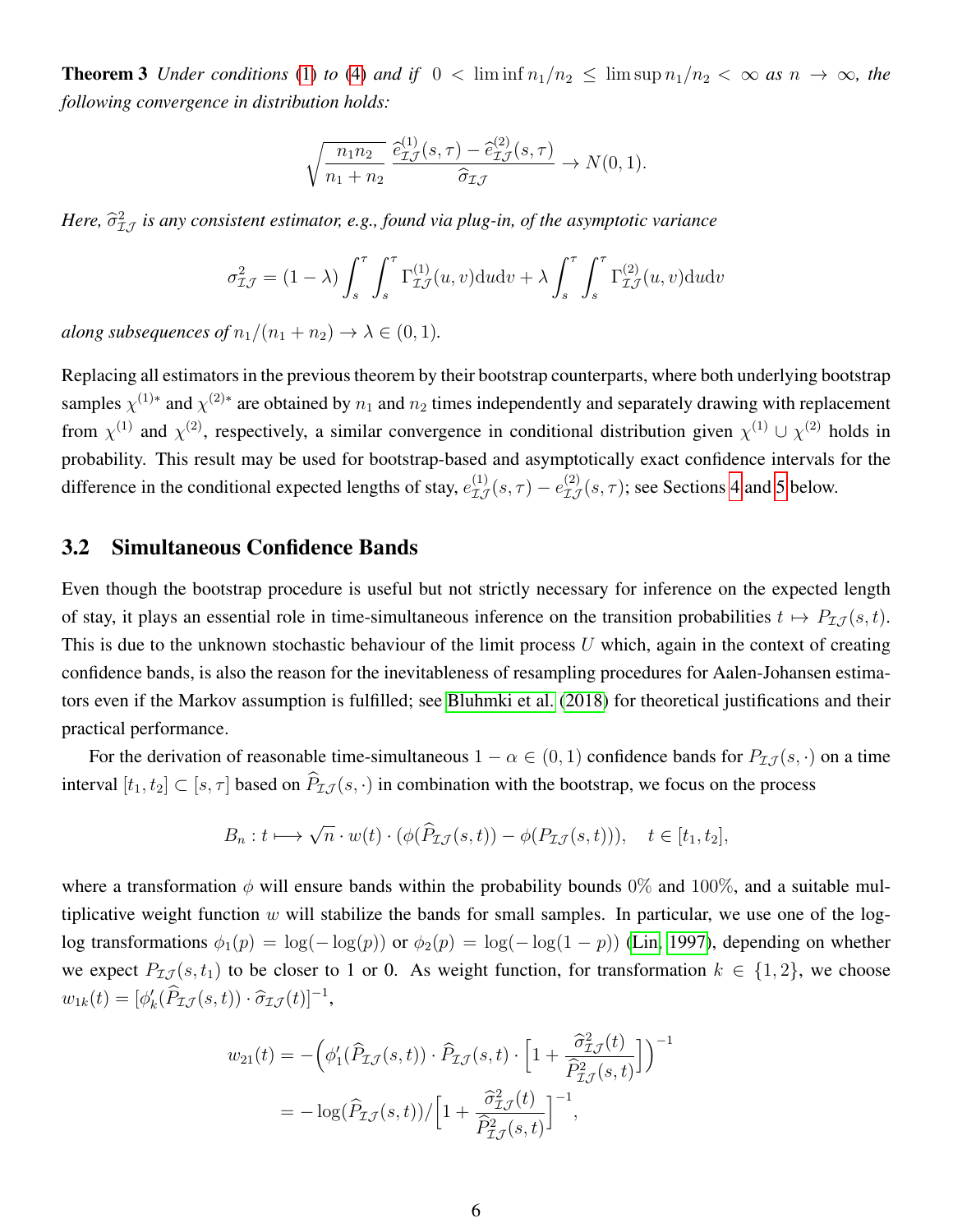$$
\begin{split} \text{or} \quad & w_{22}(t) = \left( \phi_2'(\widehat{P}_{\mathcal{I}\mathcal{J}}(s,t)) \cdot \left( 1 - \widehat{P}_{\mathcal{I}\mathcal{J}}(s,t) \right) \cdot \left[ 1 + \frac{\widehat{\sigma}_{\mathcal{I}\mathcal{J}}^2(t)}{\left( 1 - \widehat{P}_{\mathcal{I}\mathcal{J}}(s,t) \right)^2} \right] \right)^{-1} \\ &= -\log(1 - \widehat{P}_{\mathcal{I}\mathcal{J}}(s,t)) / \left[ 1 + \frac{\widehat{\sigma}_{\mathcal{I}\mathcal{J}}^2(t)}{\left( 1 - \widehat{P}_{\mathcal{I}\mathcal{J}}(s,t) \right)^2} \right]^{-1} . \end{split}
$$

With these choices, the resulting confidence bands will correspond to the classical equal precision (EP) bands for  $w = w_{1k}$  or the Hall-Wellner (H-W) bands for  $w = w_{2k}$  if  $\mathcal J$  is an absorbing subset of states; cf. p. 265ff. in [Andersen et al.](#page-12-0) [\(1993\)](#page-12-0) for the survival case and  $k = 1$  or [Lin](#page-13-10) [\(1997\)](#page-13-10) in the presence of competing risks and  $k=2$ .

The confidence bands are found by solving for  $P_{\mathcal{I}J}(s,t)$  in the probability  $P(\sup_{t\in[t_1,t_2]}|B_n(t)| \leq q_{1-\alpha}) =$ 1 −  $\alpha$ . Here, the value of  $q_{1-\alpha}$  is approximated by the  $(1-\alpha)$ -quantile  $q_{1-\alpha}^*$  of the conditional distribution of the supremum of the bootstrap version  $B_n^*(t) = \sqrt{n} \cdot w^*(t) \cdot (\phi(P_{\mathcal{I}J}^*(s,t)) - \phi(\widehat{P}_{\mathcal{I}J}(s,t)))$  of  $B_n$  given the data, where in the definition of  $w^*$  all estimators  $\hat{P}_{\mathcal{I} \mathcal{J}}(s, t)$  and  $\hat{\sigma}_{\mathcal{I} \mathcal{J}}(t)$  are replaced with their bootstrap counterparts  $P_{\mathcal{I}\mathcal{J}}^{*}(s,t)$  and  $\sigma_{\mathcal{I}\mathcal{J}}^{*}(t)$ .

Finally, the resulting  $1 - \alpha$  confidence bands for  $t \mapsto P_{\mathcal{I} \mathcal{J}}(s, t)$  are as follows:

$$
CB_{1k} = [\phi_1^{-1}(\phi_1(\widehat{P}_{\mathcal{I}\mathcal{J}}(s,t)) \mp q_{1-\alpha}^*/(\sqrt{n}w_{1k}(t)))]_{t_1 \le t \le t_2}
$$
  
\n
$$
= [\widehat{P}_{\mathcal{I}\mathcal{J}}(s,t)^{\exp(\mp q_{1-\alpha}^*/(\sqrt{n}w_{1k}(t)))}]_{t_1 \le t \le t_2}
$$
  
\nand 
$$
CB_{2k} = [\phi_2^{-1}(\phi_2(\widehat{P}_{\mathcal{I}\mathcal{J}}(s,t)) \mp q_{1-\alpha}^*/(\sqrt{n}w_{2k}(t))]_{t_1 \le t \le t_2}
$$
  
\n
$$
= [1 - (1 - \widehat{P}_{\mathcal{I}\mathcal{J}}(s,t))^{\exp(\mp q_{1-\alpha}^*/(\sqrt{n}w_{2k}(t)))}]_{t_1 \le t \le t_2}
$$

The performance of these confidence bands as well as the confidence band obtained from not transforming or weighting the transition probability estimator are assessed in a simulation study in the subsequent sections.

#### <span id="page-6-0"></span>4 Simulation Study

#### 4.1 Conditional Expected Length of Stay

To assess the performance of the conditional length of stay estimators for finite sample sizes a small simulation study is conducted. Data are simulated from a pathological non-Markov model in which the subsequent dynamics of the process depend on the state occupied at  $t = 4$ . A three-state illness-death model with recovery is used where the state 0 means "healthy", 1 "ill", and 2 "dead". The transition intensities are  $\lambda_{02}(t) = 0.02, \lambda_{10}(t) = 0.3, \lambda_{12}(t) = 0.1$ , while

$$
\lambda_{01}(t) = \begin{cases} 0.3 & \text{if } X(4) = 1, t > 4 \\ 0.6 & \text{otherwise.} \end{cases}
$$
 (7)

In the last part of the appendix we prove that the conditions  $(1)$ – $(4)$  are satisfied in the present set-up. Subjects are independently right-censored via an exponential distribution with rate 0.04. We focus on the expected length of stay in the health state conditional on an earlier illness at time  $s = 5$ , i.e.  $\mathcal{I} = \{1\}$  and  $\mathcal{J} = \{0\}$ . For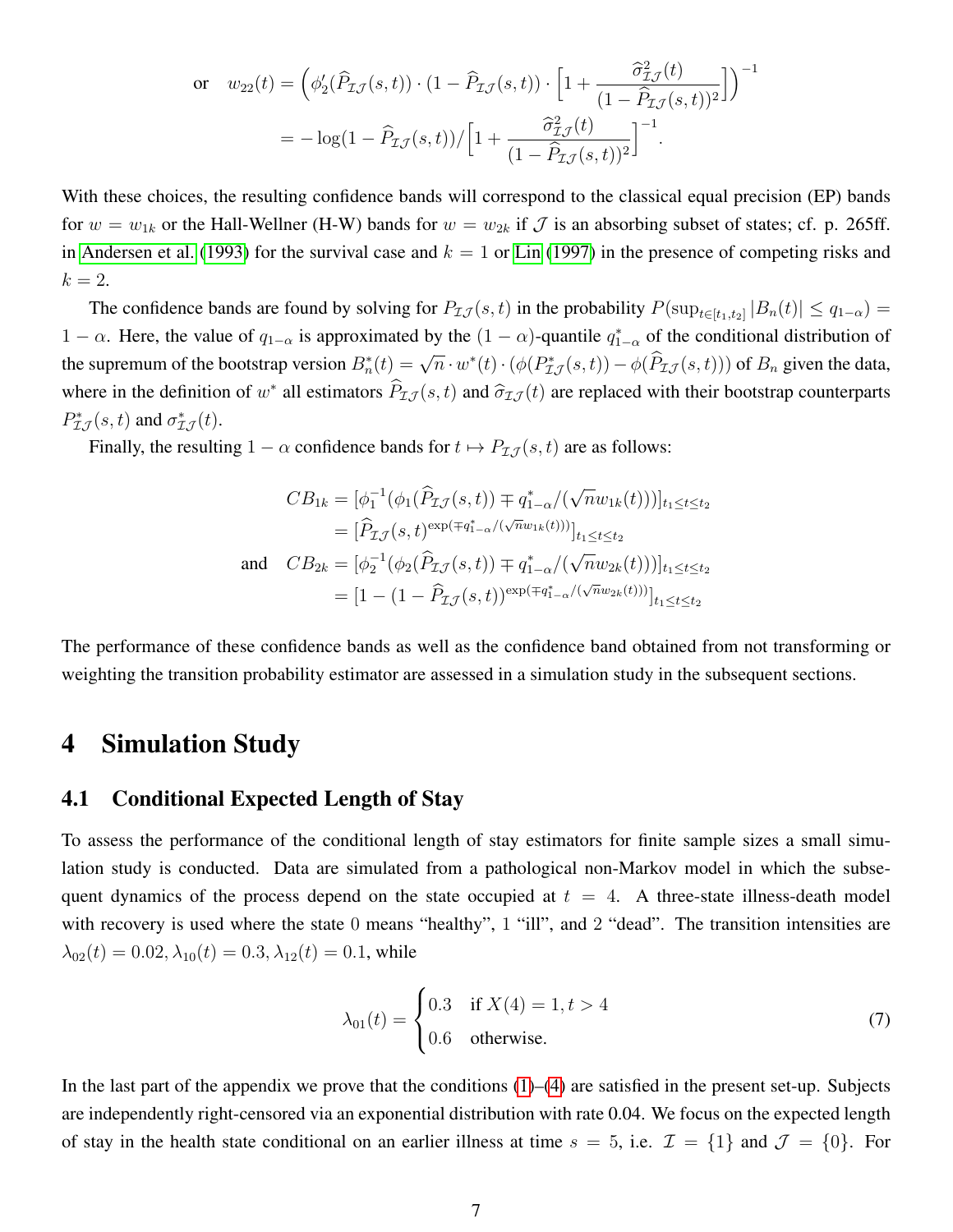Table 1: Empirical bias and coverage of nominal 95% confidence intervals for simulated datasets

<span id="page-7-0"></span>

|                  | <b>Bias</b> |       |           | Coverage $%$ |                                       |       |
|------------------|-------------|-------|-----------|--------------|---------------------------------------|-------|
| $\boldsymbol{n}$ | AJ          | NM    | Wald (AJ) |              | Wald (NM) Naive bootstrap Bootstrap-t |       |
| 50               | $-0.231$    | 0.181 | 92.09     | 91.01        | 94.23                                 | 90.85 |
| 100              | $-0.268$    | 0.085 | 89.95     | 94.54        | 94.08                                 | 94.43 |
| 150              | $-0.279$    | 0.063 | 88.14     | 95.24        | 94.21                                 | 95.00 |
| 200              | $-0.297$    | 0.033 | 86.34     | 95.56        | 94.54                                 | 95.43 |

each simulated dataset,  $e_{10}(5, 30)$  is estimated and 95% confidence intervals are constructed via three methods; a Wald interval using the plug-in variance estimator  $\hat{\sigma}_{10}$  of  $\sigma_{10}$ , in which the canonical estimators of  $p_{0|1}$ ,  $F_0$ ,  $\Sigma_{00}$ ,  $\Sigma_{0G}$ , and  $\Sigma_{GG}$  are chosen, a classical bootstrap and a bootstrap-t procedure using the bootstrap-version of  $\hat{\sigma}_{10}$  to studentize the bootstrap samples. For each bootstrap,  $B = 1000$  samples are generated.

In the present three-state model, the [Titman](#page-13-0) [\(2015\)](#page-13-0) transition probability estimator reduces to  $\hat{P}_{10}(5, t) = \hat{P}_{I,J}(5, t)$  $\widehat{F}_0(t)\widehat{p}_{\mathcal{J}|\mathcal{I}}(t)=\widehat{F}_0(t)\widehat{p}_{0|1}(t)$  because the healthy state is non-absorbing. Thus, the asymptotic variance of each sample-specific conditional expected length of stay estimator is

$$
\int_{s}^{\tau} \int_{s}^{\tau} \Big( p_{0|1}(u) p_{0|1}(v) \Sigma_{00}(u, v) + F_0(u) F_0(v) \Sigma_{GG}(u, v) + p_{0|1}(u \vee v) F_0(u \wedge v) \Sigma_{0G}(u \wedge v, u \vee v) \Big) du dv.
$$

As a competing method, Aalen–Johansen estimator-based Wald-type confidence intervals are constructed for the same expected length of stay. Standard arguments yield that the asymptotic covariance function of the normalized Aalen–Johansen estimator for the  $1 \rightarrow 0$  transition is  $(r, t) \mapsto$ 

$$
\sum_{j=0}^{2} \sum_{k \neq j} \int_{s}^{r \wedge t} P_{1j}^{2}(s, u) (P_{k0}(u, t) - P_{j0}(u, t)) (P_{k0}(u, r) - P_{j0}(u, r)) \frac{\alpha_{jk}(u)}{y_j(u)} du;
$$

cf. Section IV.4.2 in [Andersen et al.](#page-12-0) [\(1993\)](#page-12-0) for the corresponding particular variance formula. The expected length of stay asymptotic variance again results from a double integral of this covariance function with integration range  $r, t \in (s, \tau]$ .

We consider several different scenarios for the total sample size,  $n = 50, 100, 150,$  and 200. Note that the non-Markov estimator only uses the subgroup of subjects satisfying  $C_i > 5$ ,  $X_i(t) = 1$  which corresponds to only  $0.367n$  subjects, on average. For each of the scenarios, 10000 datasets are generated. As a result the empirical coverage percentages have approximate Monte-Carlo standard error of around 0.2.

The simulation results are shown in Table [1.](#page-7-0) Both the Aalen-Johansen and non-Markov estimator have substantial bias when  $n = 50$  leading to under coverage of all the nominal 95% confidence intervals. For larger  $n$ , both of the bootstrap confidence intervals and the Wald-based interval for the non-Markov estimator give close to nominal coverage. The coverage of the Aalen-Johansen based Wald confidence interval deteriorates with increasing  $n$  due to the estimator being inherently biased.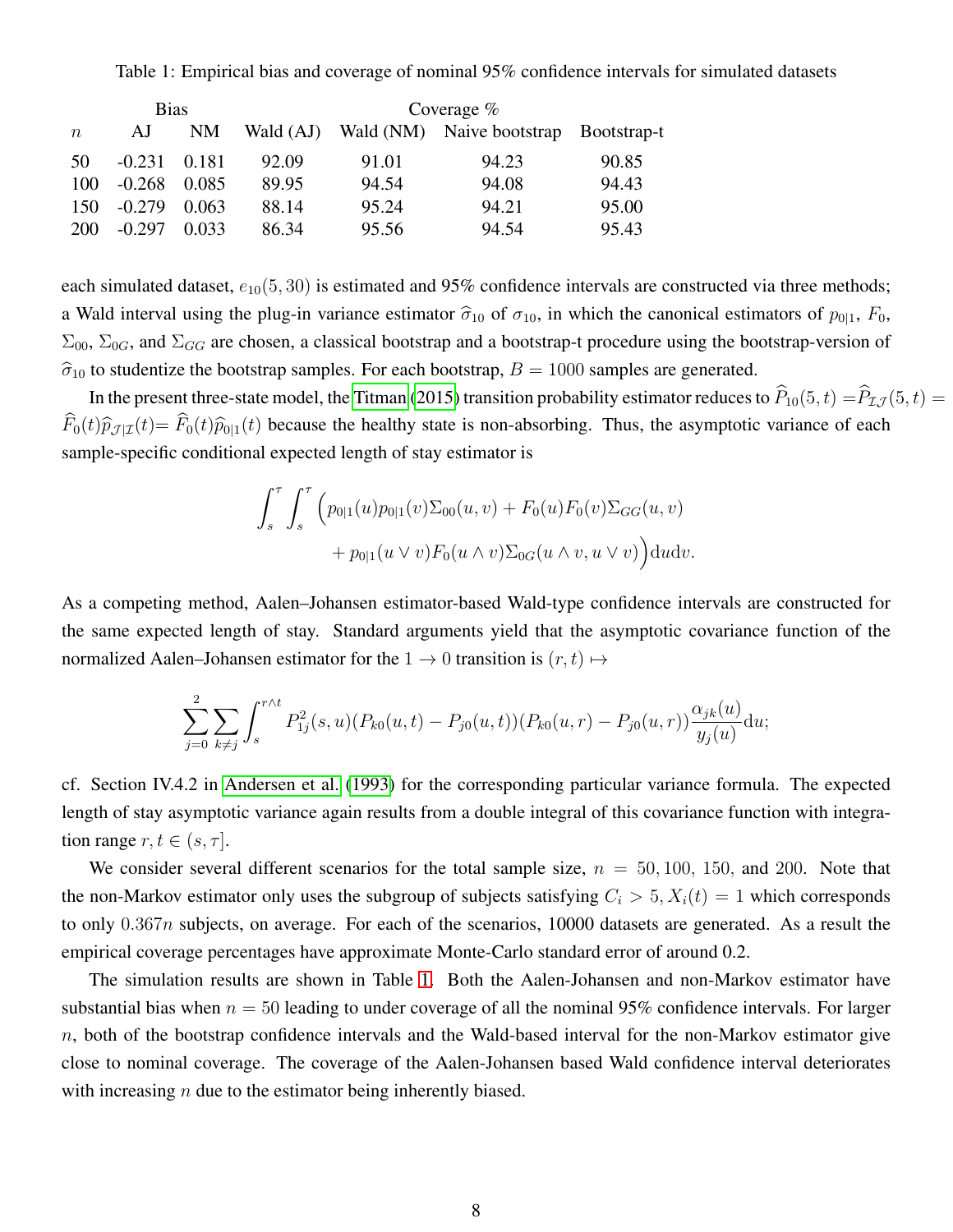<span id="page-8-1"></span>Table 2: Empirical coverage of nominal 95% simultaneous confidence bands for  $p_{21}(5, t)$  for  $t \in (6, 7]$ . H-W = Hall-Wellner,  $EP = Equal precision$ 

|          |                      | Non-Markov           | Aalen-Johansen |        |
|----------|----------------------|----------------------|----------------|--------|
| $\it{n}$ | $H-W$                | EP                   | Naive          | EP     |
| 50       |                      | 0.9996 0.9972 0.9226 |                | 0.9154 |
| 100      | 0.9896 0.9846 0.9238 |                      |                | 0.9188 |
| 150      | 0.9604 0.9542 0.9298 |                      |                | 0.9230 |
| 200      |                      | 0.9496 0.9496 0.9420 |                | 0.9124 |

#### <span id="page-8-2"></span>4.2 Simultaneous Confidence Bands

To investigate the coverage probabilities of simultaneous confidence bands introduced in Section [3.2,](#page-5-0) datasets are simulated under the same non-Markov model as above, again considering total sample sizes of  $n = 50, 100, 150$ , and 200 patients. 95% simultaneous confidence bands are constructed for  $p_{21}(5, t)$  for  $t \in (6, 7]$ . For the non-Markov estimator, in addition to the Hall-Wellner and equal precision bands using the transformation  $\phi_2(p)$ , a naive confidence band based on a constant weight function,  $w(t) \equiv 1$ , and an identity transformation,  $\phi(p) = p$ , is also constructed. In addition, for the Aalen-Johansen estimates, EP bands based on  $\phi_2(p)$ , are constructed via the wild bootstrap using the R code which has been made available in the supplement to [Bluhmki et al.](#page-12-6) [\(2018\)](#page-12-6). In all cases, for each bootstrap  $B = 1000$  samples are generated.

Table [2](#page-8-1) gives the empirical coverage probabilities of the simultaneous confidence bands based on 5000 simulated datasets. For the bands based on the Non-Markov estimator, the H-W and EP bands tend to overcover quite markedly for small sample sizes, while the naive bands under-cover. Adequate coverage is achieved for the H-W and EP bands by  $n = 200$ . Since the Aalen-Johansen estimator is biased for this scenario we would expect the coverage of the EP Aalen-Johansen bands to deteriorate with increasing sample size. However, it appears this is counteracted by the estimated quantiles,  $q_{1-\alpha}^*$  increasing with n. As a consequence, the coverage initially grows with increasing  $n$  before beginning to decrease.

#### <span id="page-8-0"></span>5 Application to the Liver Cirrhosis Data-Set

As an illustrative example we consider the liver cirrhosis data set introduced by [Andersen et al.](#page-12-0) [\(1993\)](#page-12-0) and also analyzed by [Titman](#page-13-0) [\(2015\)](#page-13-0). Patients were randomized to either a treatment of prednisone (251 patients) or a placebo (237 patients). A three-state illness-death model with recovery is assumed where the healthy and illness states correspond to normal and elevated levels of prothrombin, respectively. A potential measure of the effectiveness of prednisone as a treatment is the expected length-of-stay in the normal prothrombin level state, from a defined starting point. Specifically we consider  $\Delta e_{10} = e_{10}^{(1)}(s, \tau) - e_{10}^{(2)}(s, \tau)$ , the difference in conditional expected length-of-stay in normal prothrombin levels, given the patient is alive and with abnormal prothrombin at time s, for the prednisone and placebo groups, corresponding to  $\ell = 1$  and  $\ell = 2$ , respectively. [Titman](#page-13-0) [\(2015\)](#page-13-0) observed an apparent treatment difference with respect to the transition probabilities with respect to  $s = 1000$  days post-randomization. We consider the expected length-of-stay in state 0 up to time  $\tau = 3000$ days.

In this case,  $n_1 = 26$  patients in the prednisone group and  $n_2 = 35$  patients in the placebo group meet the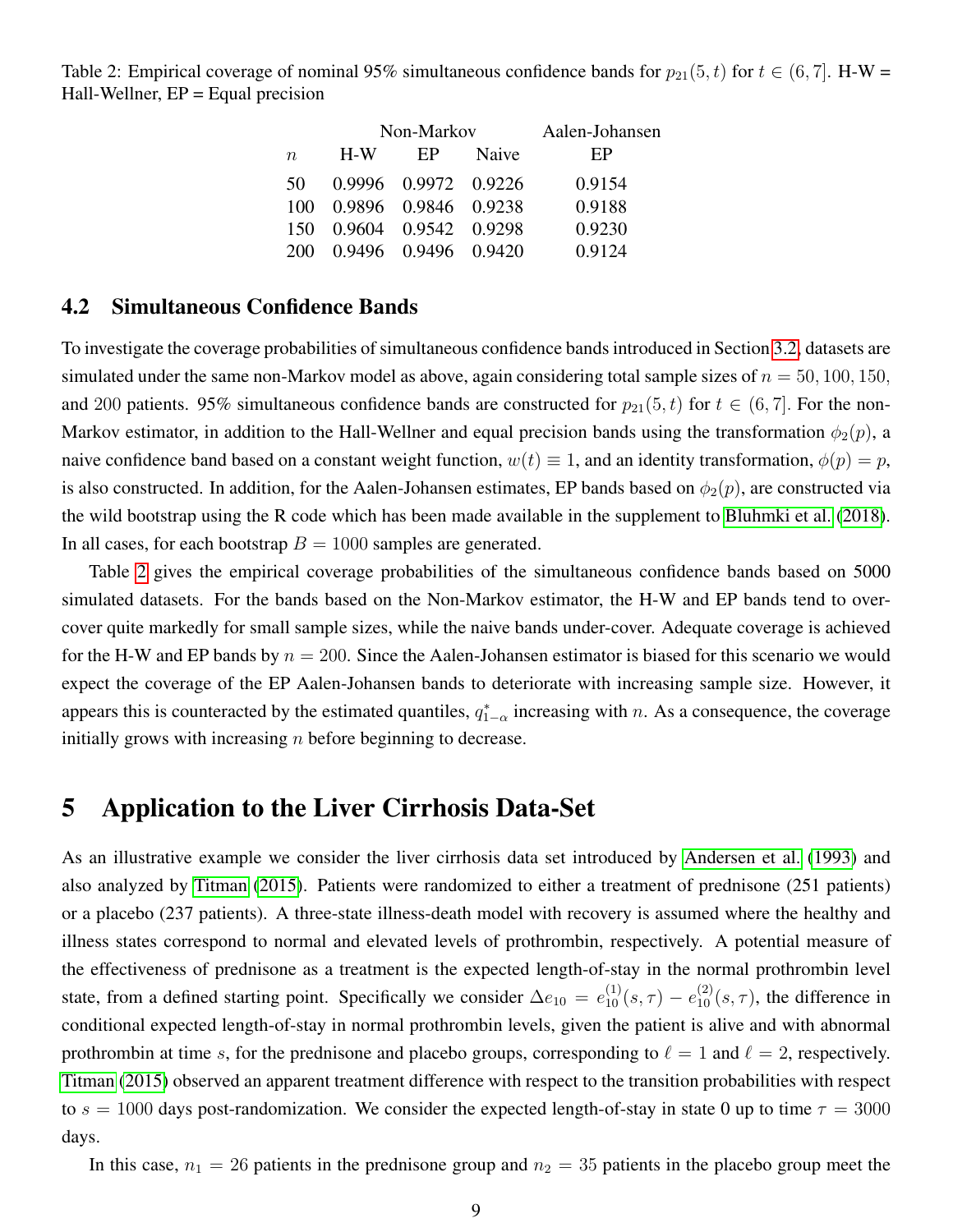#### <span id="page-9-0"></span>Table 3: Estimated difference in conditional length-of-stay for liver cirrhosis data

| Method          | $\Delta e_{10}$ | 95% CI            |
|-----------------|-----------------|-------------------|
| Wald            | 375.3           | $(-2.1, 752.8)$   |
| Naive bootstrap | 375.3           | (14.7, 740.0)     |
| Bootstrap-t     | 375.3           | $(-5.1, 747.3)$   |
| AJ (Wald)       | 11.9            | $(-217.3, 241.1)$ |

condition that  $X_i(1000) = 1$  and  $Y_i(1000) = 1$ . Bootstrap based confidence intervals are constructed using 1000 bootstrap samples within each group.

Table [3](#page-9-0) shows the three constructed 95% confidence intervals, which are broadly similar, although the naive bootstrap interval excludes 0, whereas the Wald and bootstrap-t intervals do not. The Aalen-Johansen based estimate and a Wald confidence interval is also given. It is seen that there is a dramatic difference between the non-Markov and Aalen-Johansen estimates, with the latter indicating no treatment difference. Potentially, the apparent non-Markov behaviour in the data may be due to patient heterogeneity within the treatment groups.

To illustrate the construction of simultaneous confidence bands we construct 95% confidence bands for  $P_{21}(500, t)$ , in the interval  $t \in (750, 1250]$ . Since it was seen in Section [4](#page-6-0) that reasonable sample size is required for good coverage an earlier start time is used here than for the estimate of the expected length of stay to ensure sufficient numbers of patients are under observation. Since we expect  $P_{21}(500, t) < 0.5$ , we chose the confidence bands using the transformation  $\phi_2(p) = \log(-\log(1-p)).$ 

Figure [1](#page-10-0) shows the confidence bands for the placebo and prednisone groups using Hall-Wellner and equal precision intervals using the non-Markov estimator and using the equal precision intervals for the Aalen-Johansen estimator.

## 6 Discussion

To the best of our knowledge, our paper is the first to prove weak convergence properties of a general transition probability estimator in independently right-censored non-Markov multi-state models while also providing explicit formulas of the asymptotic covariance functions. Similar proofs have been given for the classical bootstrap, which finally allows the utilization of the [Titman](#page-13-0) [\(2015\)](#page-13-0) estimator in time-simultaneous inference procedures. Unfortunately, when focusing on inference on the expected length of stay for single time points, both bootstrap methods applied in Section [4](#page-6-0) yielded a greater deviance of the nominal coverage level than the simple studentization method based on the asymptotic quantiles of the standard normal distribution. Even though the simulated small sample coverage probabilities were more satisfying, other resampling procedures might improve the performance in both, small and large samples. For example, the martingale residual multiplier methods of [Lin](#page-13-10) [\(1997\)](#page-13-10), [Beyersmann et al.](#page-12-7) [\(2013\)](#page-12-7), or [Dobler et al.](#page-12-8) [\(2017\)](#page-12-8) are the method of choice in incomplete competing risks data and they may be adapted for the present context in a future paper.

On the other hand, the time-simultaneous confidence bands derived in this paper cannot rely on a purely asymptotic quantile finding approach. Instead, they truly require a resampling method such as the bootstrap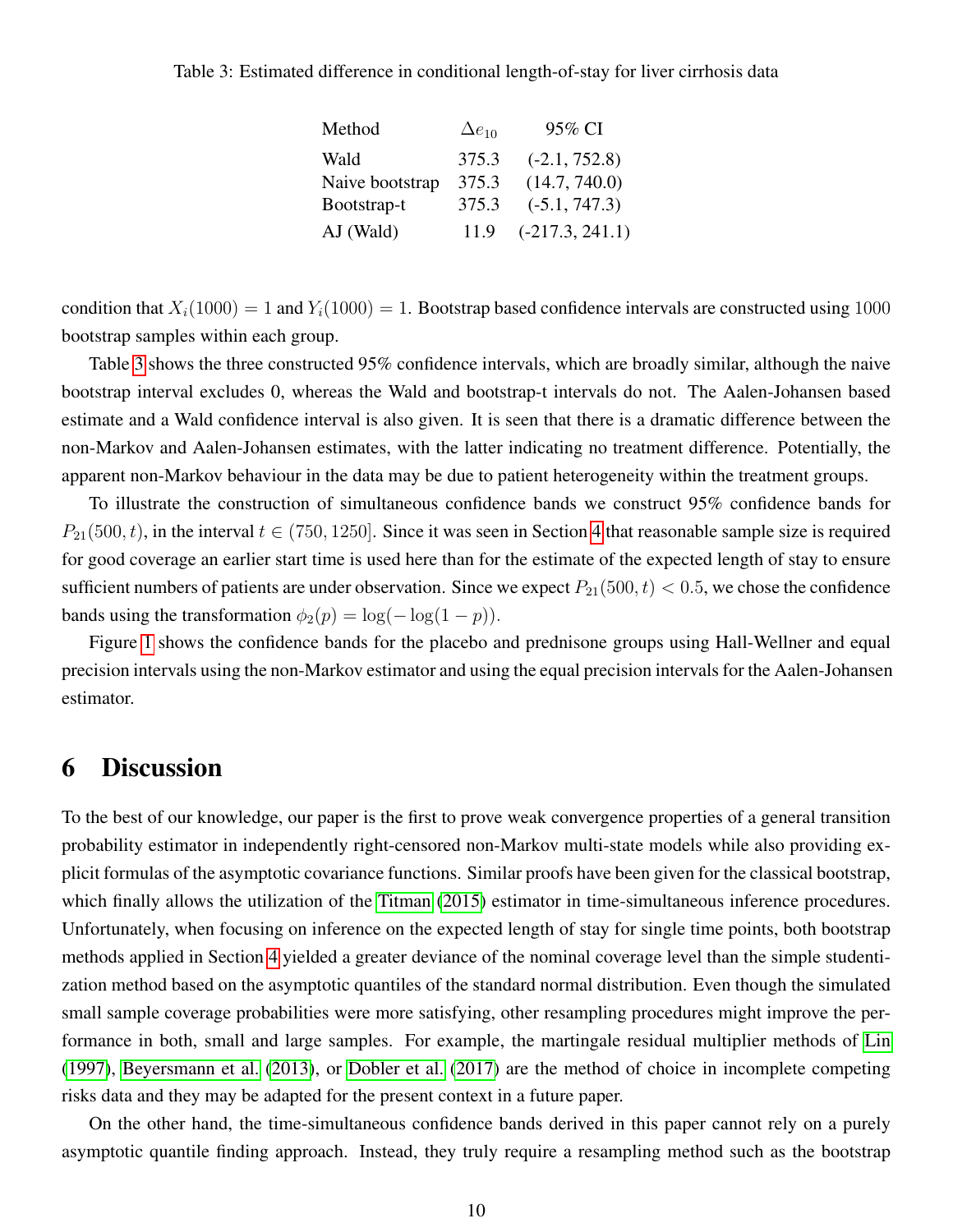<span id="page-10-0"></span>

Figure 1: Simultaneous confidence bands for the placebo and prednisone groups for the liver cirrhosis dataset using the non-Markov estimator (left panels) and Aalen-Johansen estimator (right panels).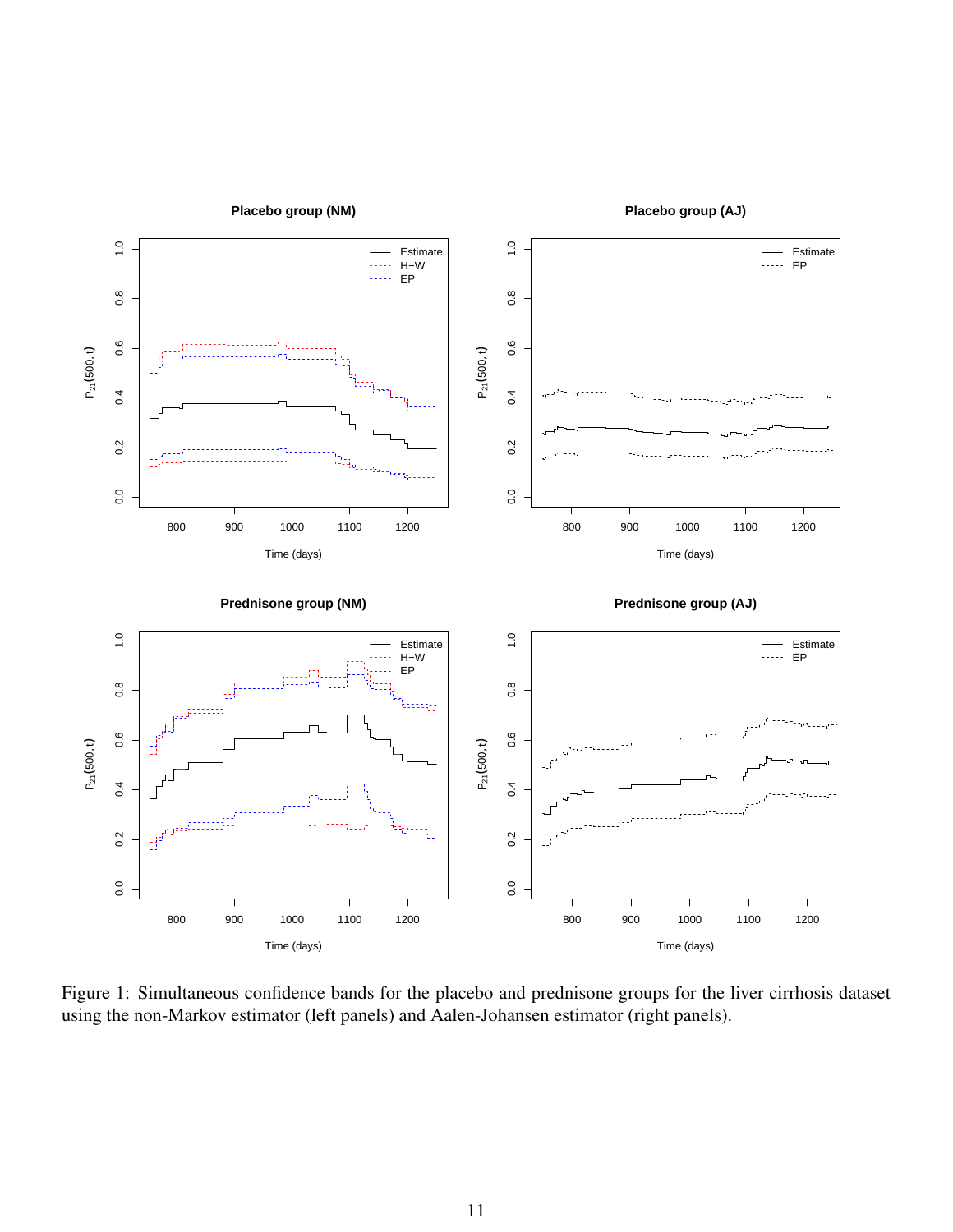method developed here. Furthermore, the simulation results in Section [4.2](#page-8-2) and the application to the liver cirrhosis data set in Section [5](#page-8-0) demonstrate their practical usefulness: not only did they reveal reliable coverage probabilities for relatively small sample sizes already. They were also only slightly wider than the confidence bands based on the Aalen-Johansen estimator for which there is no guarentee of applicability.

Another field of possible future interest is the extension of the present methodology to quality-adjusted sums of expected lengths of stay in a specific sub-set of states; cf. [Williams](#page-13-11) [\(1985\)](#page-13-11) who proposed such qualityadjusted life years for operation considerations. For instance, the expected length of stay in a healthy state could be weighted with a factor  $p \in (0.5, 1)$  whereas the length of stay in the illness state obtains the weight  $1 - p$ . The specific choice of  $p$  may be obtained from additional information on, e.g., the pain scores of patients in the illness state and may be chosen individually by the patients themselves. This way, a comparison of treatments could be achieved that more realistically accounts for the circumstances of a specific disease. However, one should bear in mind the controversial debate on quality-adjusted life years as articulated by e.g. [Harris](#page-13-12) [\(1987\)](#page-13-12); see also the discussion of the paper by [Cox et al.](#page-12-9) [\(1992\)](#page-12-9). Therein, G. W. Torrance appreciates the usefulness of quality-adjusted life years for resource allocation if combined with other measures and advices: He states that quality-adjusted life years "were never intended for clinical decision-making - they were developed for use in resource allocation." They should also be reported together with other important measures for reaching a decision. Finally, one should add "a thorough sensitivity analysis and thoughtful discussion, including caveats" to obtain an informative quality-adjusted life years analysis.

Finally, reconsider the data analysis in Section [5](#page-8-0) where the Aalen–Johansen estimator yielded a difference of expected lengths of stay which drastically deviates from the same quantity based on the [Titman](#page-13-0) [\(2015\)](#page-13-0) estimator. This might be considered as a strong evidence against the Markov assumption. If, on the other hand, a formal test of Markovianity does not find such evidence, the resulting estimated lengths of stay might be comparable as well. Even more can be gained by means of such tests: as apparent from the mentioned liver cirrhosis data example, the confidence intervals and simultaneous confidence bands based on the Aalen–Johansen estimator are much narrower, resulting from the efficiency of this estimator in comparison to non-Markov transition probability estimates. Equivalently, test procedures based on the classical estimator are more powerful in detecting deviances from null hypotheses. Therefore, formal tests for the applicability of the classical Aalen–Johansen estimator shall be developed in future articles.

### Acknowledgements

The authors would like to thank Markus Pauly for helpful discussions. Dennis Dobler was supported by a DFG (German Research Foundation) grant.

### References

<span id="page-11-0"></span>O. O. Aalen. Nonparametric Inference for a Family of Counting Processes. *The Annals of Statistics*, 6(4): 701–726, 1978.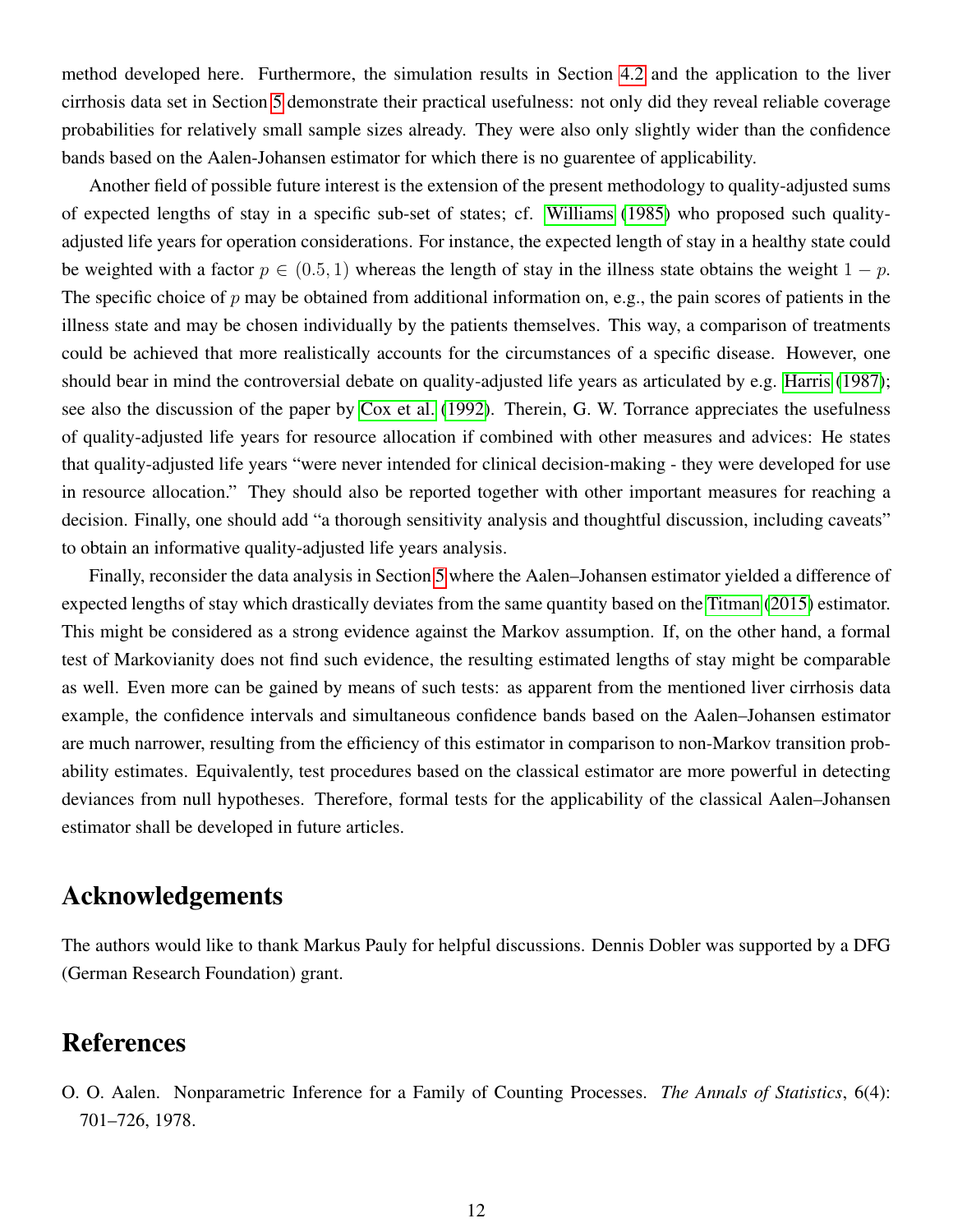- <span id="page-12-11"></span>M. G. Akritas. Bootstrapping the Kaplan–Meier Estimator. *Journal of the American Statistical Association*, 81 (396):1032–1038, 1986.
- <span id="page-12-5"></span>A. Allignol, J. Beyersmann, T. Gerds, and A. Latouche. A competing risks approach for nonparametric estimation of transition probabilities in a non-Markov illness-death model. *Lifetime Data Analysis*, 20(4):495–513, 2014.
- <span id="page-12-0"></span>P. K. Andersen, Ø. Borgan, R. D. Gill, and N. Keiding. *Statistical Models Based on Counting Processes*. Springer, New York, 1993.
- <span id="page-12-7"></span>J. Beyersmann, M. Pauly, and S. Di Termini. Weak Convergence of the Wild Bootstrap for the Aalen–Johansen Estimator of the Cumulative Incidence Function of a Competing Risk. *Scandinavian Journal of Statistics*, 40 (3):387–402, 2013.
- <span id="page-12-12"></span>P. Billingsley. *Convergence of Probability Measures*. John Wiley & Sons, New York, second edition, 1999.
- <span id="page-12-6"></span>T. Bluhmki, C. Schmoor, D. Dobler, M. Pauly, J. Finke, M. Schumacher, and J. Beyersmann. A wild bootstrap approach for the Aalen–Johansen estimator. *Biometrics, early view*, 74(3):977–985, 2018.
- <span id="page-12-9"></span>D. R. Cox, R. Fitzpatrick, A. E. Fletcher, S. M. Gore, D. J. Spiegelhalter, and D. R. Jones. Quality-of-life Assessment: Can We Keep It Simple? *Journal of the Royal Statistical Society. Series A (Statistics in Society)*, 155(3):353–393, 1992.
- <span id="page-12-1"></span>S. Datta and G. A. Satten. Validity of the Aalen–Johansen estimators of stage occupation probabilities and Nelson–Aalen estimators of integrated transition hazards for non-Markov models. *Statistics & Probability Letters*, 55(4):403–411, 2001.
- <span id="page-12-2"></span>S. Datta and G. A. Satten. Estimation of Integrated Transition Hazards and Stage Occupation Probabilities for Non-Markov Systems Under Dependent Censoring. *Biometrics*, 58(4):792–802, 2002.
- <span id="page-12-4"></span>J. de Uña-Álvarez and L. Meira-Machado. Nonparametric Estimation of Transition Probabilities in the Non-Markov Illness-Death Model: A Comparative Study. *Biometrics*, 71(2):364–375, 2015.
- <span id="page-12-13"></span>D. Dobler. *Nonparametric inference procedures for multi-state Markovian models with applications to incomplete life science data*. PhD thesis, Universitat Ulm, Deutschland, 2016. ¨
- <span id="page-12-14"></span>D. Dobler and M. Pauly. Bootstrapping Aalen-Johansen processes for competing risks: Handicaps, solutions, and limitations. *Electronic Journal of Statistics*, 8(2):2779–2803, 2014.
- <span id="page-12-8"></span>D. Dobler, J. Beyersmann, and M. Pauly. Non-strange weird resampling for complex survival data. *Biometrika*, 104(3):699–711, 2017.
- <span id="page-12-10"></span>R. D. Gill. Non- and Semi-Parametric Maximum Likelihood Estimators and the von Mises Method (Part 1). *Scandinavian Journal of Statistics*, 16(2):97–128, 1989.
- <span id="page-12-3"></span>D. V. Glidden. Robust Inference for Event Probabilities with Non-Markov Event Data. *Biometrics*, 58(2): 361–368, 2002.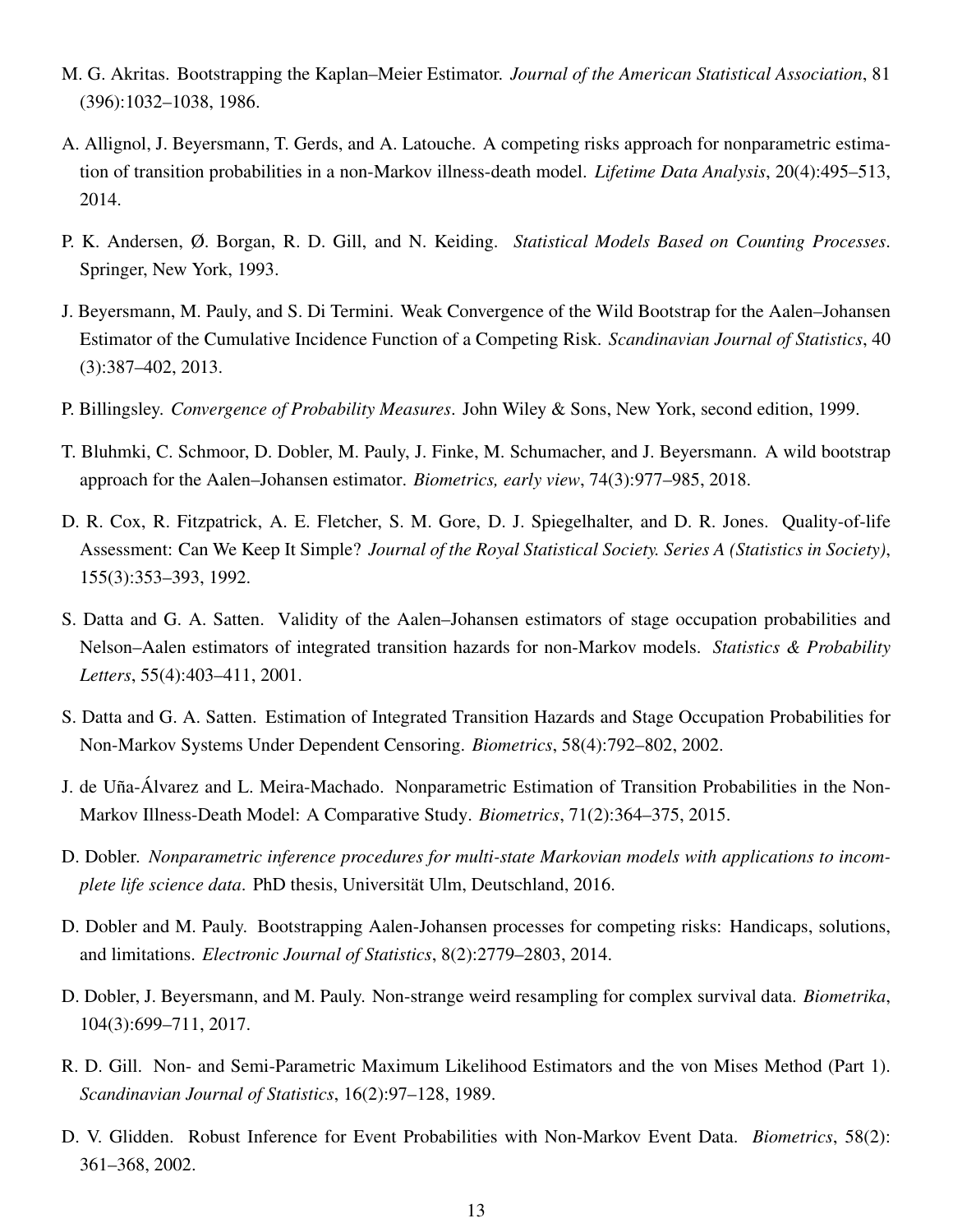- <span id="page-13-7"></span>M. Klinten Grand and H. Putter. Regression models for expected length of stay. *Statistics in Medicine*, 35(7): 1178–1192, 2016.
- <span id="page-13-12"></span>J. Harris. QALYfying the value of life. *Journal of medical ethics*, 13(3):117–123, 1987.
- <span id="page-13-14"></span>J. Jacod and A. N Shiryaev. *Limit Theorems for Stochastic Processes*. Springer, Berlin, second edition, 2003.
- <span id="page-13-10"></span>D. Y. Lin. Non-parametric inference for cumulative incidence functions in competing risks studies. *Statistics in Medicine*, 16(8):901–910, 1997.
- <span id="page-13-9"></span>I. Meilijson. Limiting Properties of the Mean Residual Lifetime Function. *The Annals of Mathematical Statistics*, 43(1):354–357, 1972.
- <span id="page-13-3"></span>L. Meira-Machado, J. de Uña-Álvarez, and C. Cadarso-Suárez. Nonparametric estimation of transition probabilities in a non-Markov illness–death model. *Lifetime Data Analysis*, 12(3):325–344, 2006.
- <span id="page-13-2"></span>M. S. Pepe. Inference for Events with Dependent Risks in Multiple Endpoint Studies. *Journal of the American Statistical Association*, 86(415):770–778, 1991.
- <span id="page-13-1"></span>M. S. Pepe, G. Longton, and M. Thornquist. A qualifier Q for the survival function to describe the prevalence of a transient condition. *Statistics in Medicine*, 10(3):413–421, 1991.
- <span id="page-13-13"></span>D. Pollard. *Convergence of Stochastic Processes*. Springer, New York, 1984.
- <span id="page-13-5"></span>H. Putter and C. Spitoni. Non-parametric estimation of transition probabilities in non-Markov multi-state models: The landmark Aalen–Johansen estimator. *Statistical Methods in Medical Research*, 27(7):2081–2092, 2018.
- <span id="page-13-4"></span>M. Rodríguez-Girondo and J. Uña-Álvarez. A nonparametric test for Markovianity in the illness-death model. *Statistics in Medicine*, 31(30):4416–4427, 2012.
- <span id="page-13-0"></span>A. C. Titman. Transition Probability Estimates for Non-Markov Multi-State Models. *Biometrics*, 71(4):1034– 1041, 2015.
- <span id="page-13-6"></span>A. W. van der Vaart and J. A. Wellner. *Weak Convergence and Empirical Processes*. Springer, New York, 1996.
- <span id="page-13-8"></span>M. Wangler, J. Beyersmann, and M. Schumacher. changeLOS: An R-package for change in length of hospital stay based on the Aalen–Johansen estimator. *R News*, 6(2):31–35, 2006.
- <span id="page-13-11"></span>A. Williams. Economics of coronary artery bypass grafting. *British Medical Journal (Clinical Research Edition)*, 291(6491):326–329, 1985.

This appendix includes the proofs of Lemma [1](#page-3-1) and the main Theorems [1](#page-3-0) to [3](#page-4-0) as well as a detailed derivation of the limit covariance functions. Furthermore, it is proven that the model in the simulation Section [4](#page-6-0) satisfies the main conditions  $(1)$ – $(4)$ .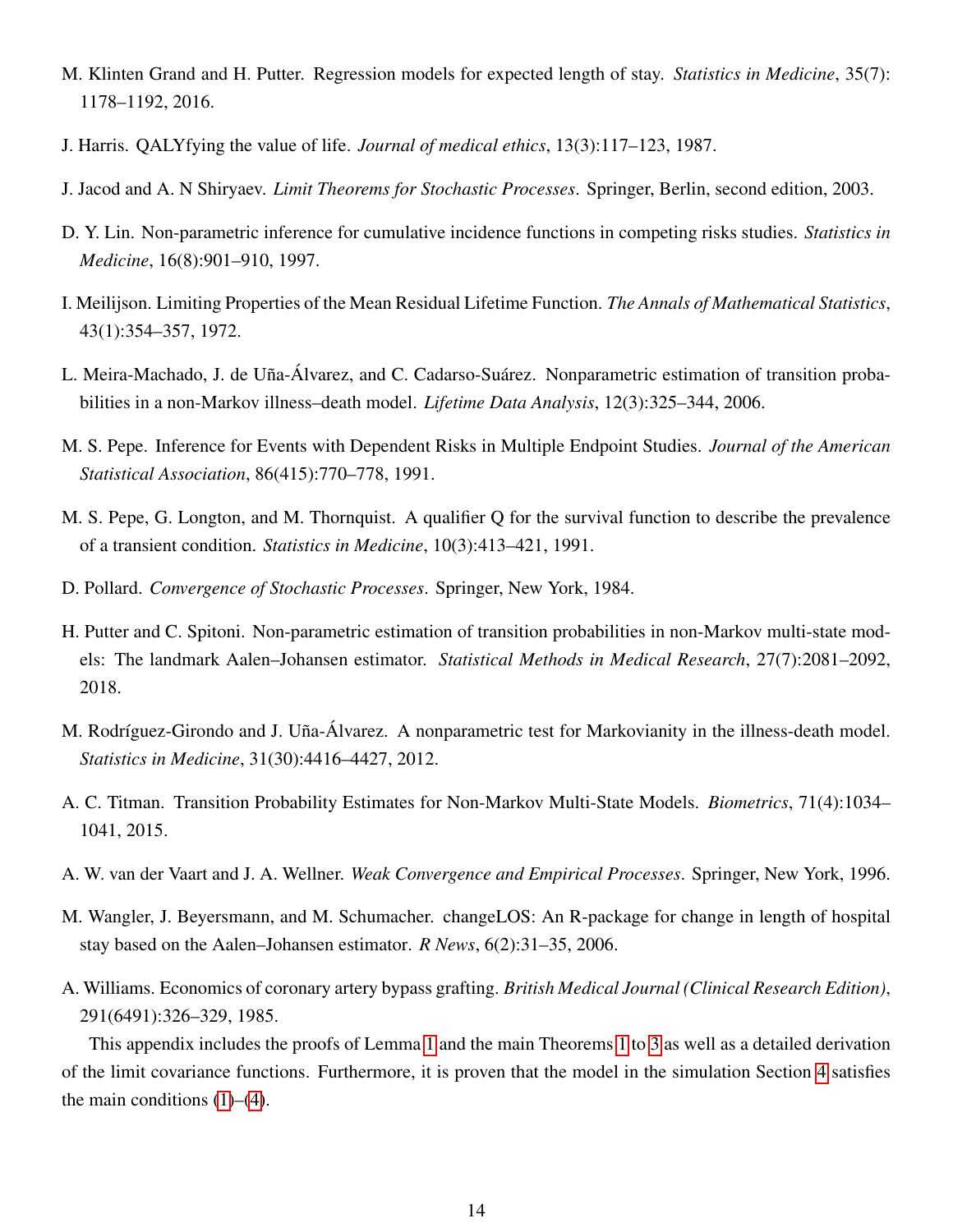#### A Asymptotic covariance functions and comments on their estimation

We begin by stating all covariance functions which are involved in the limit theorems. In particular, introducing the following covariance functions will prove to be useful:

$$
\Sigma_{\mathcal{J}\mathcal{I}}(u, v) = P(X(s) \in \mathcal{I}, X(u) \in \mathcal{J}, X(v) \in \mathcal{J}, Y(u \lor v) = 1) - p_{\mathcal{J}\mathcal{I}}(u)p_{\mathcal{J}\mathcal{I}}(v)
$$

$$
\Sigma_{\mathcal{I}}(u, v) = p_{\mathcal{I}}(u \lor v) - p_{\mathcal{J}\mathcal{I}}(u)p_{\mathcal{J}\mathcal{I}}(v)
$$

$$
\Omega_{\mathcal{J}\mathcal{I}}(u, v) = P(X(s) \in \mathcal{I}, X(u) \in \mathcal{J}, Y(u \lor v) = 1) - p_{\mathcal{J}\mathcal{I}}(u)p_{\mathcal{I}}(v).
$$

With these abbreviations, we conveniently introduce the asymptotic covariance functions which appear in Lemma 1 of the manuscript. Their derivation in detail will be done in the next section.

$$
cov(G_{\mathcal{J}|\mathcal{I}}(u), G_{\mathcal{J}|\mathcal{I}}(v))
$$
\n
$$
= \frac{\sum_{\mathcal{J}\mathcal{I}}(u, v) + \sum_{\mathcal{I}}(u, v)p_{\mathcal{J}|\mathcal{I}}(u)p_{\mathcal{I}|\mathcal{I}}(v) - \Omega_{\mathcal{J}\mathcal{I}}(u, v)p_{\mathcal{J}|\mathcal{I}}(v) - \Omega_{\mathcal{J}\mathcal{I}}(v, u)p_{\mathcal{J}|\mathcal{I}}(u)}{p_{\mathcal{I}}(u)p_{\mathcal{I}}(v)}
$$
\n
$$
cov(L_0(r), G_{\mathcal{J}|\mathcal{I}}(u)) = \frac{1\{u < r\}}{p_{\mathcal{I}}(u)} (P_{\mathcal{I},\mathcal{J}0}(s, u, r) - F_0(r)p_{\mathcal{J}|\mathcal{I}}(u)),
$$
\n
$$
cov(L_1(t), G_{\mathcal{J}|\mathcal{I}}(u))
$$
\n
$$
= \frac{1\{u < t\}}{p_{\mathcal{I}}(u)} (P_{\mathcal{I},\mathcal{J}1}(s, u, t) - F_1(u) - p_{\mathcal{J}|\mathcal{I}}(u)(F_1(t) - F_1(u))),
$$
\n
$$
cov(L_0(r), L_1(t)) = -F_0(r) \int_s^{r \wedge t} \frac{dF_1(v)}{p_{\mathcal{I}}(v)}.
$$

The asymptotic variance-covariance functions of the Kaplan–Meier and the Aalen–Johansen estimator for different time points are well-known and therefore not listed. The derivation of  $cov(L_0(r), G_{\mathcal{I}|\mathcal{I}}(u))$  and  $cov(L_1(t), G_{\mathcal{I}|\mathcal{I}}(u))$ will be made explicit in Section [F](#page-24-0) below. In the display above, we used  $P_{\mathcal{I}Jk}(s, u, t) = P(Z(t) = k, X(u))$  $\mathcal{J}$  |  $X(s) \in \mathcal{I}$ ),  $k = 1, 2$ . Note that these functions may be decomposed into

$$
P(Z(t) = k \mid X(u) \in \mathcal{J}, X(s) \in \mathcal{I})P_{\mathcal{I}\mathcal{J}}(s, u)
$$

of which the first probability is again estimable by Kaplan–Meier or Aalen–Johansen-type estimators based on those individuals that are observed to satisfy  $X(u) \in \mathcal{J}$  and  $X(s) \in \mathcal{I}$ . Hence, consistent plug-in estimates of the above covariance function are found easily. However, the number of individuals satisfying that  $X(u) \in \mathcal{J}$ and that  $X(s) \in \mathcal{I}$  is observed might be quite small in practical applications. This could lead to a large variance of the estimators of  $P_{\mathcal{I}Jk}(s, u, t)$ .

#### <span id="page-14-0"></span>B Proof of Lemma 1

The large sample properties concerning the conditional Kaplan–Meier estimator  $\widehat{F}_0$  and the conditional Aalen– Johansen estimator  $\widehat{F}_1$  follow from standard theory. Their variance-covariance functions are obtained in the same way. The asymptotic covariance functions between  $\hat{p}_{J|I}$  and  $\hat{F}_0$  as well as  $\hat{F}_1$  are derived in Appendix [F](#page-24-0) below.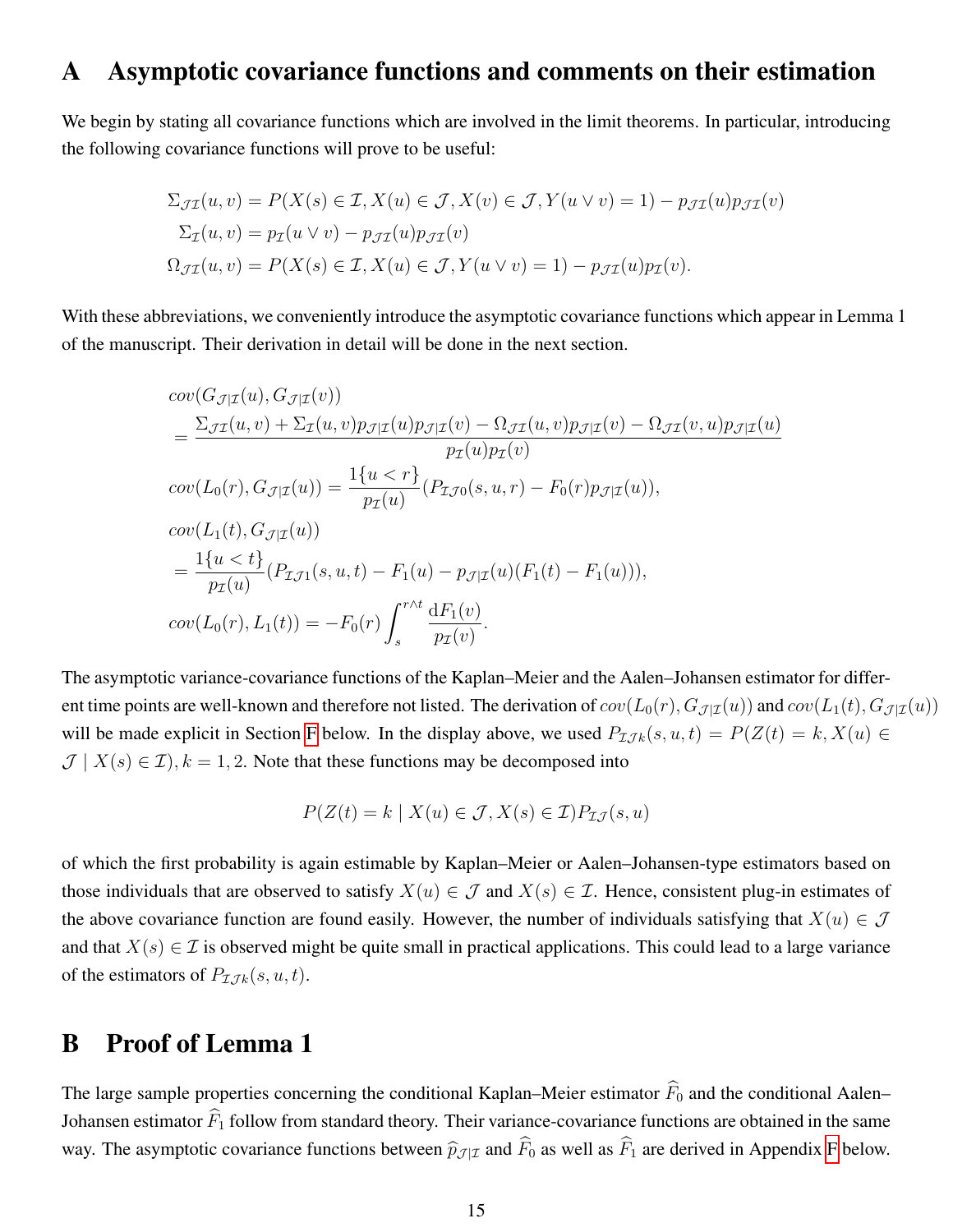For technical reasons, we consider weak convergence on the càdlàg space  $D[s, \tau]$  equipped with the supremum norm instead of the usual Skorohod metric. In case of continuous limit sample paths, weak convergence on the Skorohod and the supremum-normed càdlàg space are equivalent; cf. [Gill](#page-12-10) [\(1989\)](#page-12-10), p. 110 in [Andersen](#page-12-0) [et al.](#page-12-0) [\(1993\)](#page-12-0), or p. 137 in [Pollard](#page-13-13) [\(1984\)](#page-13-13). The advantage is that the functional delta-method is available on the supremum-normed space. Additionally, the general Aalen–Johansen estimator is known to have continuous limit distribution sample paths; cf. Theorem IV.4.2 in [Andersen et al.](#page-12-0) [\(1993\)](#page-12-0). However, this may not be true for the weak limit of  $\sqrt{ }$  $\overline{n}(\widehat{p}_{\mathcal{J}|\mathcal{I}} - p_{\mathcal{J}|\mathcal{I}})$  as  $n \to \infty$  because the censoring distribution may have discrete components. This problem is solved by an application of a technique as used by [Akritas](#page-12-11) [\(1986\)](#page-12-11): Each discrete censoring components is distributed uniformly on adjacent, inserted small time intervals during which no state transition can occur. Instead, all future state transitions are shifted by the preceding interval lengths. Write  $W_{\mathcal{II}} =$ √  $\overline{n}(\widehat{p}_{\mathcal{J}I} - p_{\mathcal{J}I})$  and  $W_I =$ √  $\overline{n}(\widehat{p}_{\mathcal{I}} - p_{\mathcal{I}})$ , where  $p_{\mathcal{J}\mathcal{I}}(t) = P(X(s) \in \mathcal{I}, X(t) \in \mathcal{J}, Y(t) = 1)$  and  $p_{\mathcal{I}}(t) =$ <sup>P</sup>(X(s) ∈ I, Y (t) = 1). The resulting weak limit sample paths of the time transformed <sup>√</sup>  $\overline{n}(\widehat{p}_{\mathcal{I}} - p_{\mathcal{I}})$  and √  $\overline{n}(\hat{p}_{\mathcal{J}\mathcal{I}} - p_{\mathcal{J}\mathcal{I}})$  will be continuous and the functional delta-method is applicable to obtain the corresponding result for  $\hat{p}_{J|\mathcal{I}}$ . Note that the values of none of these processes were modified outside the just inserted small time intervals. Finally, the projection functional, which projects a time-transformed process to the original time line, is continuous. Hence, the continuous mapping theorem eventually yields the desired central limit theorem for the process  $\sqrt$  $\overline{n}(\widehat{p}_{\mathcal{J}|\mathcal{I}} - p_{\mathcal{J}|\mathcal{I}})$  as  $n \to \infty$ .

It remains to give a weak convergence proof of the finite-dimensional margins of the process  $\sqrt{\frac{1}{n}}$  $\overline{n}$ ( $\widehat{p}_{\mathcal{J} | \mathcal{I}}$  –  $p_{\mathcal{J}|\mathcal{I}}$ ) and to verify its tightness under the temporary assumption of continuously distributed censoring times. Combining both properties, weak convergence on  $D[s, \tau]$  follows, as indicated above.

#### Finite-Dimensional Marginal Distributions

Weak convergence of the finite-dimensional margins is shown by applying the functional delta-method after utilizations of the central limit theorem. The weak convergences of all finite-dimensional marginal distributions are easily obtained by the multivariate central limit theorem: For  $m \in \mathbb{N}$  points of time,  $s \le t_1 < \cdots < t_m \le \tau$ , consider  $(W_{\mathcal{JI}}(t_1), \ldots, W_{\mathcal{JI}}(t_m))' \to (\tilde{G}_{\mathcal{JI}}(t_1), \ldots, \tilde{G}_{\mathcal{JI}}(t_m))' \sim N(0, \Sigma_{\mathcal{JI}})$  in distribution, as  $n \to \infty$ , with  $(j, k)$ th covariance entry

$$
P(X(s) \in \mathcal{I}, X(t_j) \in \mathcal{J}, X(t_k) \in \mathcal{J}, Y(t_j \vee t_k) = 1) - p_{\mathcal{J}\mathcal{I}}(t_j) p_{\mathcal{J}\mathcal{I}}(t_k).
$$

Similarly,  $(W_{\mathcal{I}}(t_1),...,W_{\mathcal{I}}(t_m))' \to (\tilde{G}_{\mathcal{I}}(t_1),...,\tilde{G}_{\mathcal{I}}(t_m))' \sim N(0,\Sigma_{\mathcal{I}})$  in distribution, as  $n \to \infty$ , with  $(j, k)$ th covariance entry

$$
cov(W_{\mathcal{I}}(t_j), W_{\mathcal{I}}(t_k)) = p_{\mathcal{I}}(t_j \vee t_k) - p_{\mathcal{I}}(t_j) p_{\mathcal{I}}(t_k).
$$

The convergence of both vectors even holds jointly, implying that the  $(j, k)$ th entry of the covariance matrix  $\Omega_{J\mathcal{I}}$ of both limit vectors is given by

$$
\Omega_{\mathcal{J}\mathcal{I}}^{[j,k]} = cov(\tilde{G}_{\mathcal{J}\mathcal{I}}(t_j), \tilde{G}_{\mathcal{I}}(t_k)) = cov(W_{\mathcal{J}\mathcal{I}}(t_j), W_{\mathcal{I}}(t_k))
$$
  
=  $P(X(s) \in \mathcal{I}, X(t_j) \in \mathcal{J}, Y(t_j \vee t_k) = 1) - p_{\mathcal{J}\mathcal{I}}(t_j) p_{\mathcal{I}}(t_k).$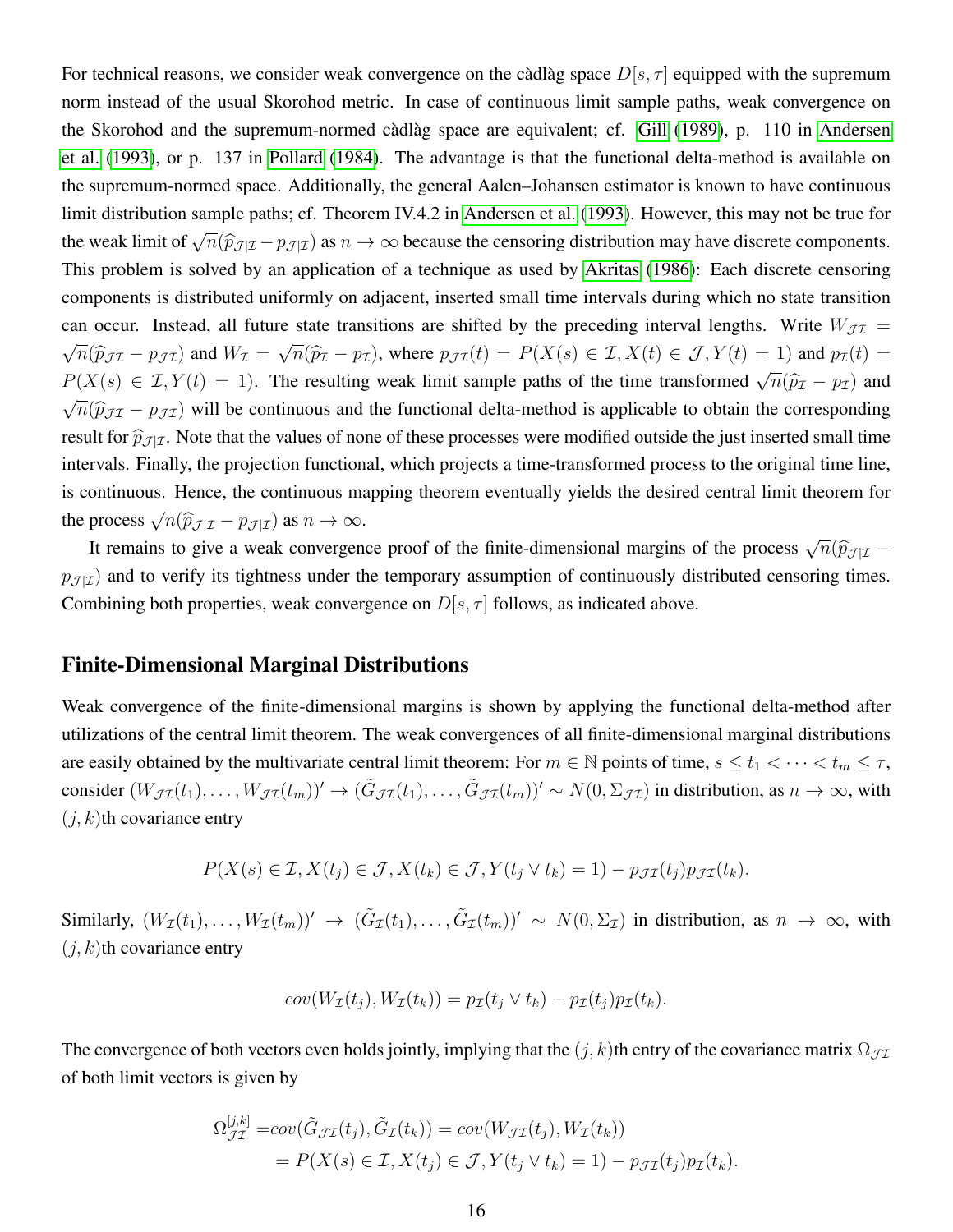Denote by  $D_{>0}[s, \tau]$  the subset of càdlàg functions with are positive and bounded away from zero, which is equipped with the supremum norm. Note that  $\phi: D[0,\tau]\times D_{>0}[s,\tau]\to D[s,\tau],(f,g)\mapsto \frac{f}{g}$  defines a Hadamarddifferentiable map with Hadamard-derivative  $\phi'_{(f,g)}(h_1, h_2) = \frac{h_1}{g} - h_2 \frac{f}{g^2}$  $\frac{f}{g^2}$ , with  $h_1, h_2 \in D[s, \tau]$ . This of course also implies Fréchet-differentiability on all finite-dimensional projections. Therefore, the multivariate deltamethod yields the convergence in distribution

$$
\sqrt{n}(\widehat{p}_{\mathcal{J}|\mathcal{I}}(t_1) - p_{\mathcal{J}|\mathcal{I}}(t_1), \dots, \widehat{p}_{\mathcal{J}|\mathcal{I}}(t_m) - p_{\mathcal{J}|\mathcal{I}}(t_m))' \rightarrow (G_{\mathcal{J}|\mathcal{I}}(t_1), \dots, G_{\mathcal{J}|\mathcal{I}}(t_m))'
$$
  
= 
$$
\Big(\frac{\tilde{G}_{\mathcal{J}\mathcal{I}}(t_1)}{p_{\mathcal{I}}(t_1)} - \tilde{G}_{\mathcal{I}}(t_1) \frac{p_{\mathcal{J}|\mathcal{I}}(t_1)}{p_{\mathcal{I}}^2(t_1)}, \dots, \frac{\tilde{G}_{\mathcal{J}\mathcal{I}}(t_m)}{p_{\mathcal{I}}(t_m)} - \tilde{G}_{\mathcal{I}}(t_m) \frac{p_{\mathcal{J}\mathcal{I}}(t_m)}{p_{\mathcal{I}}^2(t_m)}\Big)',
$$

as  $n \to \infty$ . The asymptotic covariance matrix  $\Gamma_{\mathcal{J}|\mathcal{I}}$  has  $(j, k)$ th entry

$$
\frac{\Sigma_{\mathcal{J}\mathcal{I}}^{[j,k]}}{p_{\mathcal{I}}(t_j)p_{\mathcal{I}}(t_k)} + \Sigma_{\mathcal{I}}^{[j,k]}\frac{p_{\mathcal{J}\mathcal{I}}(t_j)p_{\mathcal{I}}(t_k)}{p_{\mathcal{I}}^2(t_j)p_{\mathcal{I}}^2(t_k)} - \Omega_{\mathcal{J}\mathcal{I}}^{[j,k]}\frac{p_{\mathcal{J}\mathcal{I}}(t_k)}{p_{\mathcal{I}}(t_j)p_{\mathcal{I}}^2(t_k)} - \Omega_{\mathcal{J}\mathcal{I}}^{[k,j]}\frac{p_{\mathcal{J}\mathcal{I}}(t_j)}{p_{\mathcal{I}}(t_k)p_{\mathcal{I}}^2(t_j)} = \frac{1}{p_{\mathcal{I}}(t_j)p_{\mathcal{I}}(t_k)} \Big(\Sigma_{\mathcal{J}\mathcal{I}}^{[j,k]} + \Sigma_{\mathcal{I}}^{[j,k]}p_{\mathcal{J}|\mathcal{I}}(t_j)p_{\mathcal{J}|\mathcal{I}}(t_k) - \Omega_{\mathcal{J}\mathcal{I}}^{[j,k]}p_{\mathcal{J}|\mathcal{I}}(t_k) - \Omega_{\mathcal{J}\mathcal{I}}^{[k,j]}p_{\mathcal{J}|\mathcal{I}}(t_j)\Big).
$$

#### **Tightness**

We will show tightness on the Skorohod space  $D[s, \tau]$  of càdlàg functions by showing that a modulus of continuity becomes small in probability; see Theorem 13.5 in [Billingsley](#page-12-12) [\(1999\)](#page-12-12). Remember that this property will imply weak convergence on the Skorohod space  $D[s, \tau]$  which, due to the temporary continuity of the limit processes, is equivalent to weak convergence on the supremum-normed space.

Now, for the modulus of continuity, we consider for any small  $\delta > 0$  the expectation

<span id="page-16-0"></span>
$$
\sup_{\substack{s \le t_1 \le t \le t_2 \le \tau \\ t_2 - t_1 \le \delta}} E\Big( |W_\mathcal{I}(t) - W_\mathcal{I}(t_1)|^2 |W_\mathcal{I}(t_2) - W_\mathcal{I}(t)|^2 \Big). \tag{8}
$$

We start by rewriting  $W_{\mathcal{I}}(t) - W_{\mathcal{I}}(t_1)$  as

$$
\frac{1}{\sqrt{n}} \sum_{\ell=1}^{n} (1\{X_{\ell}(s) \in \mathcal{I}, Y_{\ell}(t_1) = 1, Y_{\ell}(t) = 0\} - P(X(s) \in \mathcal{I}, Y(t_1) = 1, Y(t) = 0))
$$
  
= 
$$
\frac{1}{\sqrt{n}} \sum_{\ell=1}^{n} (Z_{\mathcal{I}10;\ell}(s,t_1,t) - r_{\mathcal{I}10}(s,t_1,t)).
$$

Note that, in the product appearing in [\(8\)](#page-16-0), the products of the above indicator functions with identical indices vanish for unequal time pairs  $(t_1, t)$  and  $(t, t_2)$ . Additionally, due to the independence of all individuals, all terms with a single separate index  $\ell$  vanish too. Hence, by an application of the Cauchy-Schwarz inequality, the expectation in [\(8\)](#page-16-0) is bounded above by

$$
3E[(Z_{\mathcal{I}10;1}(s,t_1,t)-r_{\mathcal{I}10}(s,t_1,t))^2]E[(Z_{\mathcal{I}10;1}(s,t,t_2)-r_{\mathcal{I}10}(s,t,t_2))^2] + \frac{1}{n}E[(Z_{\mathcal{I}10;1}(s,t_1,t)-r_{\mathcal{I}10}(s,t_1,t))^2(Z_{\mathcal{I}10;1}(s,t,t_2)-r_{\mathcal{I}10}(s,t,t_2))^2]
$$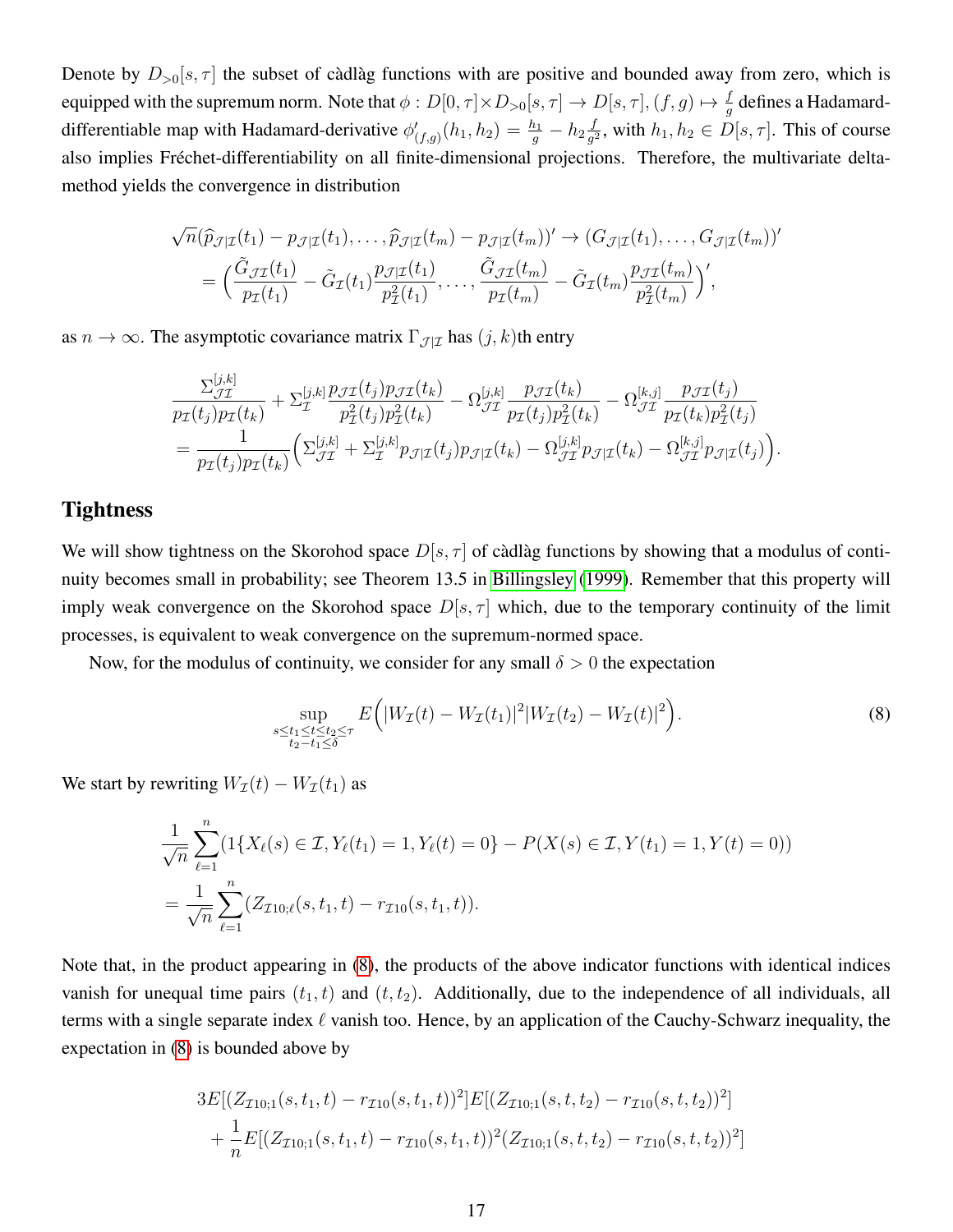$$
=3r_{\mathcal{I}10}(s,t_1,t)(1-r_{\mathcal{I}10}(s,t_1,t))r_{\mathcal{I}10}(s,t,t_2)(1-r_{\mathcal{I}10}(s,t,t_2))+\frac{1}{n}[r_{\mathcal{I}10}^2(s,t_1,t)r_{\mathcal{I}10}(s,t,t_2)(1-2r_{\mathcal{I}10}(s,t,t_2))+r_{\mathcal{I}10}^2(s,t,t_2)r_{\mathcal{I}10}(s,t_1,t)(1-2r_{\mathcal{I}10}(s,t_1,t)) + r_{\mathcal{I}10}^2(s,t_1,t)r_{\mathcal{I}10}^2(s,t,t_2)]\leq 4r_{\mathcal{I}10}(s,t_1,t)r_{\mathcal{I}10}(s,t,t_2)
$$

for all  $n \geq 3$ . Let  $S_C(t) = \text{pr}(C > t)$  denote the survival function of the censoring times and let  $r_1(t) =$  $P(Y(t) = 1) \le S<sub>C</sub>(t)$  denote the (unconditional) probability to be still under risk at time t. By the temporarily continuous censoring distribution,  $r_1$  is a continuous and non-decreasing function and thus it is suitable for an application of Theorem 13.5 in [Billingsley](#page-12-12) [\(1999\)](#page-12-12). Then the terms in the above display are not greater than

$$
4(r_1(t_1)-r_1(t))(r_1(t)-r_1(t_2))\leq 4(r_1(t_1)-r_1(t_2))^2.
$$

Hence, tightness in the Skorohod space  $D[s, \tau]$  of the process  $\sqrt{ }$  $\overline{n}(\widehat{p}_{\mathcal{I}} - p_{\mathcal{I}})$  affiliated with the denominator of  $\widehat{p}_{\mathcal{J}|\mathcal{I}}$  follows.

It remains to prove tightness of the numerator process. At first, we rewrite for  $t_1 < t < t_2$ 

$$
W_{\mathcal{J}\mathcal{I}}(t) - W_{\mathcal{J}\mathcal{I}}(t_1) = \frac{1}{\sqrt{n}} \sum_{\ell=1}^n (\zeta_{\mathcal{I}01;\ell}(s, t_1, t) - \zeta_{\mathcal{I}10;\ell}(s, t_1, t) - \zeta_{\mathcal{I}11;\ell}(s, t_1, t)
$$
  
\n
$$
- q_{\mathcal{I}01}(s, t_1, t) + q_{\mathcal{I}10}(s, t_1, t) + q_{\mathcal{I}11}(s, t_1, t)
$$
  
\n
$$
= \frac{1}{\sqrt{n}} \sum_{\ell=1}^n (1\{X_\ell(s) \in \mathcal{I}, X_\ell(t_1) \notin J, X_\ell(t) \in \mathcal{J}, Y_\ell(t) = 1\}
$$
  
\n
$$
- 1\{X_\ell(s) \in \mathcal{I}, X_\ell(t_1) \in \mathcal{J}, X_\ell(t) \notin \mathcal{J}, Y_\ell(t) = 1\}
$$
  
\n
$$
- 1\{X_\ell(s) \in \mathcal{I}, X_\ell(t_1) \in \mathcal{J}, Y_\ell(t_1) = 1, X_\ell(t) \in \mathcal{J}, Y_\ell(t) = 0\}
$$
  
\n
$$
- E(\zeta_{\mathcal{I}01;1}(s, t_1, t)) + E(\zeta_{\mathcal{I}10;1}(s, t_1, t)) + E(\zeta_{\mathcal{I}11;1}(s, t_1, t))).
$$

For later calculations, we derive products of the  $\zeta$ -indicators for different points of time:

$$
\zeta_{\mathcal{I}01;\ell}(s, t_1, t)\zeta_{\mathcal{I}01;\ell}(s, t, t_2) = 0,\n\zeta_{\mathcal{I}10;\ell}(s, t_1, t)\zeta_{\mathcal{I}10;\ell}(s, t, t_2) = 0,\n\zeta_{\mathcal{I}11;\ell}(s, t_1, t)\zeta_{\mathcal{I}11;\ell}(s, t, t_2) = 0,\n\zeta_{\mathcal{I}01;\ell}(s, t_1, t)\zeta_{\mathcal{I}10;\ell}(s, t, t_2)\n= 1{\{X_{\ell}(s) \in \mathcal{I}, X_{\ell}(t_1) \notin \mathcal{J}, X_{\ell}(t) \in \mathcal{J}, X_{\ell}(t_2) \notin \mathcal{J}, Y_{\ell}(t_2) = 1}\}\n= \zeta_{\mathcal{I}010;\ell}(s, t_1, t, t_2),\n\zeta_{\mathcal{I}10;\ell}(s, t_1, t)\zeta_{\mathcal{I}01;\ell}(s, t, t_2)\n= 1{\{X_{\ell}(s) \in \mathcal{I}, X_{\ell}(t_1) \in \mathcal{J}, X_{\ell}(t) \notin \mathcal{J}, X_{\ell}(t_2) \in \mathcal{J}, Y_{\ell}(t_2) = 1}\}\n= \zeta_{\mathcal{I}101;\ell}(s, t_1, t, t_2),\n\zeta_{\mathcal{I}01;\ell}(s, t_1, t)\zeta_{\mathcal{I}11;\ell}(s, t, t_2)
$$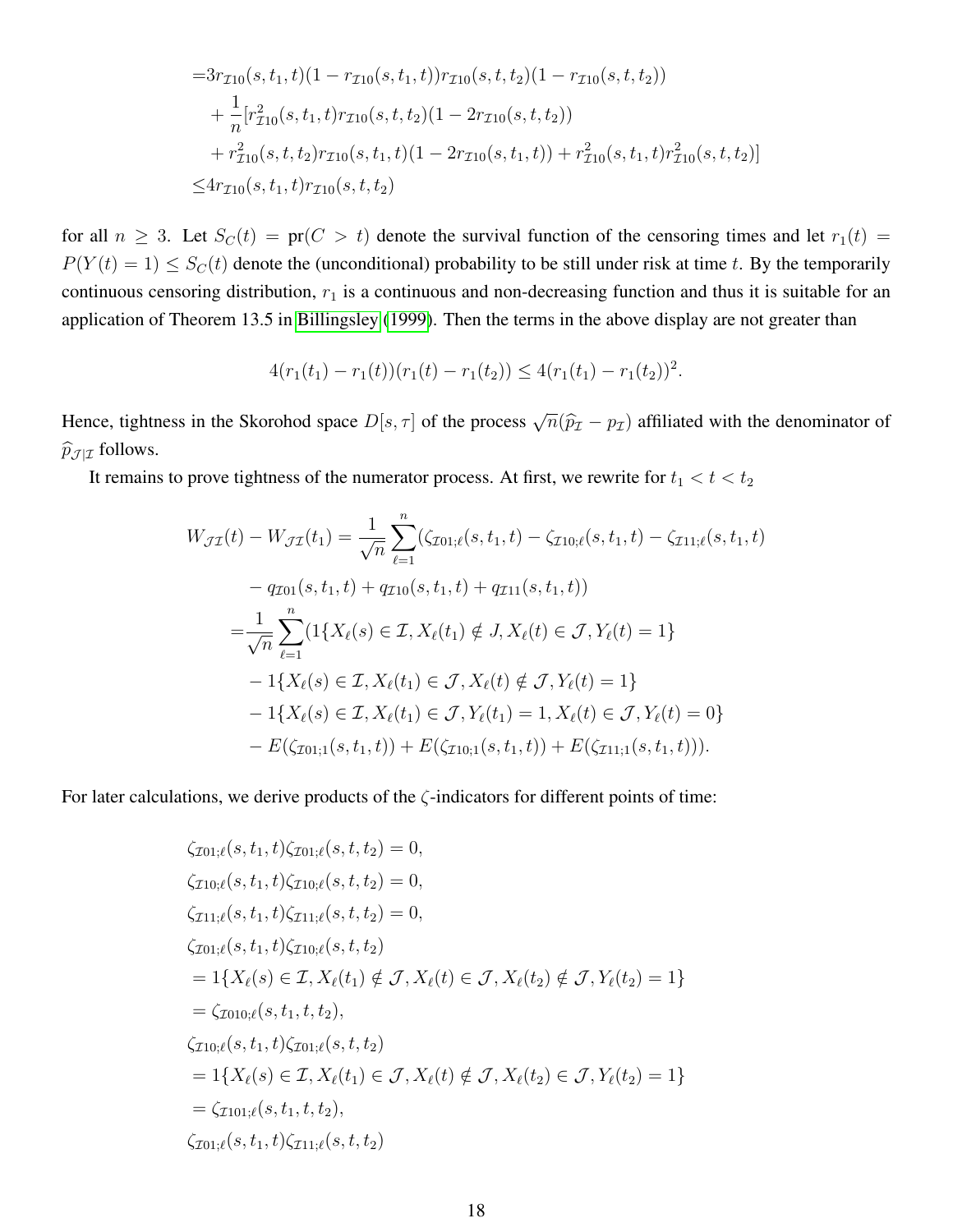$$
= 1\{X_{\ell}(s) \in \mathcal{I}, X_{\ell}(t_1) \notin \mathcal{J}, X_{\ell}(t) \in \mathcal{J}, X_{\ell}(t_2) \in \mathcal{J}, Y_{\ell}(t) = 1, Y_{\ell}(t_2) = 0\}
$$
  
\n
$$
= \zeta_{\mathcal{I}011;\ell}(s, t_1, t, t_2),
$$
  
\n
$$
\zeta_{\mathcal{I}11;\ell}(s, t_1, t)\zeta_{\mathcal{I}01;\ell}(s, t, t_2) = 0,
$$
  
\n
$$
\zeta_{\mathcal{I}10;\ell}(s, t_1, t)\zeta_{\mathcal{I}11;\ell}(s, t, t_2) = 0,
$$
  
\n
$$
\zeta_{\mathcal{I}11;\ell}(s, t_1, t)\zeta_{\mathcal{I}10;\ell}(s, t, t_2) = 0.
$$

Therefore, the expectation to be bounded for verifying tightness has the following structure:

$$
E\Big(|W_{\mathcal{J}\mathcal{I}}(t) - W_{\mathcal{J}\mathcal{I}}(t_1)|^2 |W_{\mathcal{J}\mathcal{I}}(t_2) - W_{\mathcal{J}\mathcal{I}}(t)|^2\Big) \n\leq \frac{1}{n} E\Big((\zeta_{\mathcal{I}01;1}(s,t_1,t) - \zeta_{\mathcal{I}10;1}(s,t_1,t) - \zeta_{\mathcal{I}11;1}(s,t_1,t) - q_{\mathcal{I}01}(s,t_1,t) + q_{\mathcal{I}10}(s,t_1,t) + q_{\mathcal{I}11}(s,t_1,t))^2 \n(\zeta_{\mathcal{I}01;1}(s,t,t_2) - \zeta_{\mathcal{I}10;1}(s,t,t_2) - \zeta_{\mathcal{I}11;1}(s,t,t_2) - q_{\mathcal{I}01}(s,t,t_2) + q_{\mathcal{I}10}(s,t,t_2) + q_{\mathcal{I}11}(s,t,t_2))^2\Big) \n+ 3E\Big((\zeta_{\mathcal{I}01;1}(s,t_1,t) - \zeta_{\mathcal{I}10;1}(s,t_1,t) - \zeta_{\mathcal{I}11;1}(s,t_1,t) - q_{\mathcal{I}01}(s,t_1,t) + q_{\mathcal{I}10}(s,t_1,t) + q_{\mathcal{I}11}(s,t_1,t))^2\Big) \nE\Big((\zeta_{\mathcal{I}01;1}(s,t,t_2) - \zeta_{\mathcal{I}10;1}(s,t,t_2) - \zeta_{\mathcal{I}11;1}(s,t,t_2) - q_{\mathcal{I}01}(s,t,t_2) + q_{\mathcal{I}10}(s,t,t_2) + q_{\mathcal{I}11}(s,t,t_2))^2\Big),
$$

where the inequality follows from an application of the Cauchy-Schwarz inequality. The terms in the previous display are not greater than

$$
\frac{9}{n}E\Big(\big[(\zeta_{\mathcal{I}01;1}(s,t_1,t)-q_{\mathcal{I}01}(s,t_1,t))^2+(\zeta_{\mathcal{I}10;1}(s,t_1,t)-q_{\mathcal{I}10}(s,t_1,t))^2\big] + (\zeta_{\mathcal{I}11;1}(s,t_1,t)-q_{\mathcal{I}11}(s,t_1,t))^2\big[\big((\zeta_{\mathcal{I}01;1}(s,t,t_2)-q_{\mathcal{I}01}(s,t,t_2))^2\big] + (\zeta_{\mathcal{I}10;1}(s,t,t_2)-q_{\mathcal{I}10}(s,t,t_2))^2 + (\zeta_{\mathcal{I}11;1}(s,t,t_2)-q_{\mathcal{I}11}(s,t,t_2))^2\big]\Big) + 27E\Big((\zeta_{\mathcal{I}01;1}(s,t_1,t)-q_{\mathcal{I}01}(s,t_1,t))^2 + (\zeta_{\mathcal{I}10;1}(s,t_1,t)-q_{\mathcal{I}10}(s,t_1,t))^2\big) + (\zeta_{\mathcal{I}11;1}(s,t_1,t)-q_{\mathcal{I}11}(s,t_1,t))^2\Big)E\Big((\zeta_{\mathcal{I}01;1}(s,t,t_2)-q_{\mathcal{I}01}(s,t,t_2))^2 + (\zeta_{\mathcal{I}10;1}(s,t,t_2)-q_{\mathcal{I}11}(s,t,t_2))^2\Big).
$$

It remains to calculate and bound the single expectations.

$$
E\Big((\zeta_{\mathcal{I}01;1}(s,t_1,t)-q_{\mathcal{I}01}(s,t_1,t))^2\Big)=q_{\mathcal{I}01}(s,t_1,t)(1-q_{\mathcal{I}01}(s,t_1,t))\leq q_{\mathcal{I}01}(s,t_1,t)
$$

holds by the same reasons as above and a similar representation holds for the other second moments. By conditions (1) to (4) in the manuscript, there is a global constant  $K > 0$ , that is independent of  $t_1, t, t_2, n$ , such that  $q_{I01}(s, t_1, t) \leq (\lambda_{\bar{J}\mathcal{J}}(t) + K)(t - t_1)$ . Similarly,  $q_{I10}(s, t_1, t) \leq (\lambda_{\bar{J}\bar{\mathcal{J}}}(t) + K)(t - t_1)$  as well as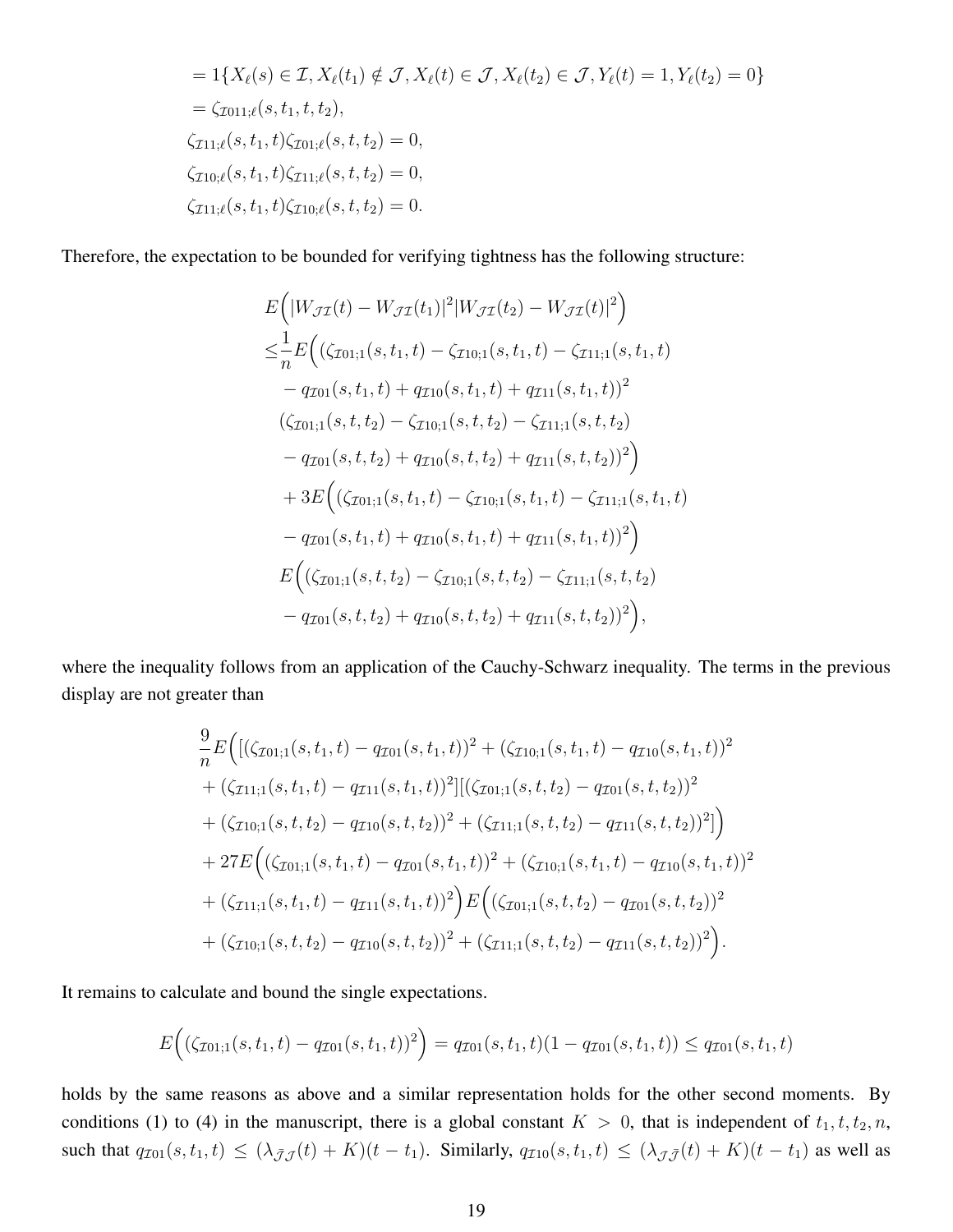$q_{\mathcal{I}11}(s, t_1, t) \leq r_1(t_1) - r_1(t).$ 

The first expectation (involving fourth moments) contains the following terms:

$$
e_{1} = E\Big((\zeta_{\mathcal{I}01;1}(s,t_{1},t) - q_{\mathcal{I}01}(s,t_{1},t))^{2}(\zeta_{\mathcal{I}01;1}(s,t,t_{2}) - q_{\mathcal{I}01}(s,t,t_{2}))^{2}\Big),
$$
  
\n
$$
e_{2} = E\Big((\zeta_{\mathcal{I}10;1}(s,t_{1},t) - q_{\mathcal{I}10}(s,t_{1},t))^{2}(\zeta_{\mathcal{I}10;1}(s,t,t_{2}) - q_{\mathcal{I}10}(s,t,t_{2}))^{2}\Big),
$$
  
\n
$$
e_{3} = E\Big((\zeta_{\mathcal{I}11;1}(s,t_{1},t) - q_{\mathcal{I}11}(s,t_{1},t))^{2}(\zeta_{\mathcal{I}11;1}(s,t,t_{2}) - q_{\mathcal{I}11}(s,t,t_{2}))^{2}\Big),
$$
  
\n
$$
e_{12} = E\Big((\zeta_{\mathcal{I}01;1}(s,t_{1},t) - q_{\mathcal{I}01}(s,t_{1},t))^{2}(\zeta_{\mathcal{I}10;1}(s,t,t_{2}) - q_{\mathcal{I}10}(s,t,t_{2}))^{2}\Big),
$$
  
\n
$$
e_{21} = E\Big((\zeta_{\mathcal{I}01;1}(s,t_{1},t) - q_{\mathcal{I}10}(s,t_{1},t))^{2}(\zeta_{\mathcal{I}01;1}(s,t,t_{2}) - q_{\mathcal{I}01}(s,t,t_{2}))^{2}\Big),
$$
  
\n
$$
e_{13} = E\Big((\zeta_{\mathcal{I}01;1}(s,t_{1},t) - q_{\mathcal{I}01}(s,t_{1},t))^{2}(\zeta_{\mathcal{I}11;1}(s,t,t_{2}) - q_{\mathcal{I}01}(s,t,t_{2}))^{2}\Big),
$$
  
\n
$$
e_{31} = E\Big((\zeta_{\mathcal{I}11;1}(s,t_{1},t) - q_{\mathcal{I}11}(s,t_{1},t))^{2}(\zeta_{\mathcal{I}01;1}(s,t,t_{2}) - q_{\mathcal{I}01}(s,t,t_{2}))^{2}\Big),
$$

For the expectation, first we obtain

$$
e_1 = 0 - 2E(\zeta_{\text{I01;1}}(s, t_1, t)q_{\text{I01}}(s, t_1, t)q_{\text{I01}}^2(s, t, t_2))
$$
  
- 2E(\zeta\_{\text{I01;1}}(s, t, t\_2)q\_{\text{I01}}(s, t, t\_2)q\_{\text{I01}}^2(s, t\_1, t)) + q\_{\text{I01}}^2(s, t\_1, t)q\_{\text{I01}}^2(s, t, t\_2)  
= -3q\_{\text{I01}}^2(s, t\_1, t)q\_{\text{I01}}^2(s, t, t\_2).

Similarly, we have  $e_2, e_3, e_{31}, e_{23}, e_{32} \leq 0$ . It remains to consider  $e_{12}, e_{13}$ , and  $e_{21}$ .

$$
e_{21} = E(\zeta_{\mathcal{I}10;1}(s,t_1,t)(\zeta_{\mathcal{I}10;1}(s,t_1,t) - 2q_{\mathcal{I}10}(s,t_1,t))
$$
  
\n
$$
\times \zeta_{\mathcal{I}01;1}(s,t,t_2)(\zeta_{\mathcal{I}01;1}(s,t,t_2) - 2q_{\mathcal{I}01}(s,t,t_2))) - 3q_{\mathcal{I}10}^2(s,t_1,t)q_{\mathcal{I}01}^2(s,t,t_2)
$$
  
\n
$$
= E(\zeta_{\mathcal{I}101;1}(s,t_1,t,t_2))(1 - 2q_{\mathcal{I}01}(s,t,t_2) - 2q_{\mathcal{I}10}(s,t_1,t))
$$
  
\n
$$
- 3q_{\mathcal{I}10}^2(s,t_1,t)q_{\mathcal{I}01}^2(s,t,t_2)
$$
  
\n
$$
\leq P(X_1(s) \in \mathcal{I}, X_1(t_1) \in \mathcal{J}, X_1(t) \notin \mathcal{J}, X_1(t_2) \in \mathcal{J}, Y_1(t_2) = 1)
$$
  
\n
$$
\leq P(X_1(t_1) \in \mathcal{J}, X_1(t) \notin \mathcal{J}, X_1(t_2) \in \mathcal{J}).
$$

Similarly,  $e_{12} \leq P(X_1(t_1) \notin \mathcal{J}, X_1(t) \in \mathcal{J}, X_1(t_2) \notin \mathcal{J} )$  and  $e_{13} \leq P(X_1(t_1) \notin \mathcal{J}, X_1(t) \in \mathcal{J}, C_1 \in \mathcal{J}$  $(t, t_2]$  =  $P(X_1(t_1) \notin \mathcal{J}, X_1(t) \in \mathcal{J}) P(C_1 \in (t, t_2])$  due to independent right-censoring.

Assume that  $e_{12}, e_{13}, e_{21} > 0$ . Otherwise, nothing needs to be shown. Thus,

$$
e_{12} \le P(X_1(t_2) \notin \mathcal{J}|X_1(t) \in \mathcal{J}, X_1(t_1) \notin \mathcal{J})P(X_1(t) \in \mathcal{J}|X_1(t_1) \notin \mathcal{J})
$$
  
 
$$
\times P(X_1(t_1) \notin \mathcal{J})
$$
  
 
$$
\le P(X_1(t_2) \notin \mathcal{J}|X_1(t) \in \mathcal{J}, X_1(t_1) \notin \mathcal{J})P(X_1(t) \in \mathcal{J}|X_1(t_1) \notin \mathcal{J}).
$$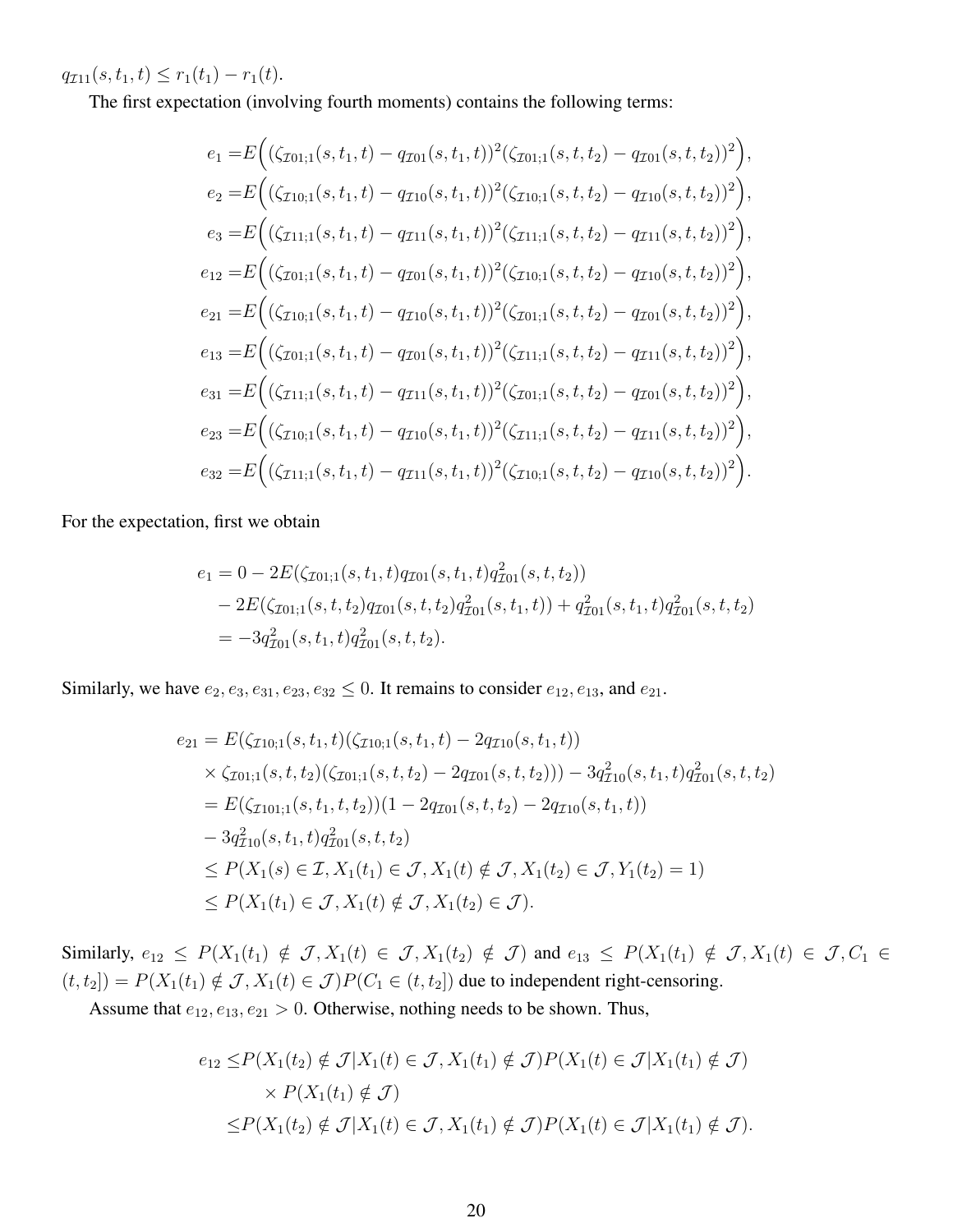Due to condition (4), there is a constant  $K > 0$ , which is independent of  $t_1, t, t_2, n$ , such that

$$
e_{12} \le (\lambda_{\mathcal{J}\bar{\mathcal{J}}|\bar{\mathcal{J}}}(t_2|t) + K)(t_2 - t)(\lambda_{\bar{\mathcal{J}}\mathcal{J}}(t) + K)(t - t_1) \le \tilde{K}^2(t_2 - t_1)^2
$$

for a global constant  $\tilde{K} > 0$ . Similarly  $e_{12} \leq \tilde{K}^2(t_2 - t_1)^2$ . Therefore, we conclude that

$$
e_{13} \le (\lambda_{\bar{\mathcal{J}}\mathcal{J}}(t) + K)(t - t_1)(S_C(t) - S_C(t_2)) \le \tilde{K}^2 (H(t_2) - H(t_1))^2,
$$

for the non-decreasing and continuous function  $H: x \mapsto x + 1 - S_C(x)$ .

All in all, we conclude that

$$
E\left(|W_{\mathcal{J}\mathcal{I}}(t) - W_{\mathcal{J}\mathcal{I}}(t_1)|^2 |W_{\mathcal{J}\mathcal{I}}(t_2) - W_{\mathcal{J}\mathcal{I}}(t)|^2\right)
$$
  
\n
$$
\leq 27\tilde{K}^2(t_2 - t_1)^2 + 27(2\tilde{K}(t_2 - t_1) + (r_1(t_1) - r_1(t_2)))^2
$$
  
\n
$$
\leq (F(t_2) - F(t_1))^2,
$$

where  $F(x) = 9\tilde{K}(x+1-r_1(x))$  defines a continuous and non-decreasing function, independently of  $t_1, t, t_2, n$ . Hence, tightness of the process  $W_{\mathcal{I}\mathcal{I}}$  follows which in turn implies convergence in distribution on the Skorohod space  $D[s, \tau]$ . Finally, proceed as indicated in the beginning of this Appendix section.

### C Proof of Theorem 1

The proof of Theorem consists of an application of the functional delta-method applied to the  $D^3[s,\tau] \to D[s,\tau]$ functional  $(f_0, f_1, p) \mapsto f_1 + f_0 p$  which is Hadamard-differentiable at  $(F_0, F_1, p_{\mathcal{J}|\mathcal{I}})$  with derivative

$$
(h_0, h_1, k) \mapsto h_1 + h_0 p_{\mathcal{J}|\mathcal{I}} + kF_0.
$$

For the asymptotic covariance function, note that both terms  $cov(L_0(t), G_{\mathcal{J}|\mathcal{I}}(r))$  and  $cov(L_1(t), G_{\mathcal{J}|\mathcal{I}}(r))$  vanish for  $r \geq t$ .

### D Proof of Theorem 2

First, the finite-dimensional, conditional marginal distributions of the estimator  $\hat{P}_{ij}^*$  given  $\chi$  are shown to be consistent, as  $n \to \infty$  for the corresponding marginal distributions of the limit process  $L_1 + L_0 p_{\text{J} | \text{I}} + G_{\text{J} | \text{I}} F_0$ . This is verified via empirical process theory: Let  $s \le t_1 < \cdots < t_d \le \tau$  be finitely many time points. The finite-dimensional marginals of the estimator  $\widehat{P}_{J|\mathcal{I}}(s, \cdot)$  are Hadamard-differentiable functionals of the empirical process based on

$$
(X_{\ell}(s), X_{\ell}(t_1), X_{\ell}(t_2), \ldots, X_{\ell}(t_d), Y_{\ell}(s), T_{\ell}, Z_{\ell}(T_{\ell}), C_{\ell} \cdot 1\{C_{\ell} < T_{\ell}\}),
$$
  

$$
\ell = 1, \ldots, n,
$$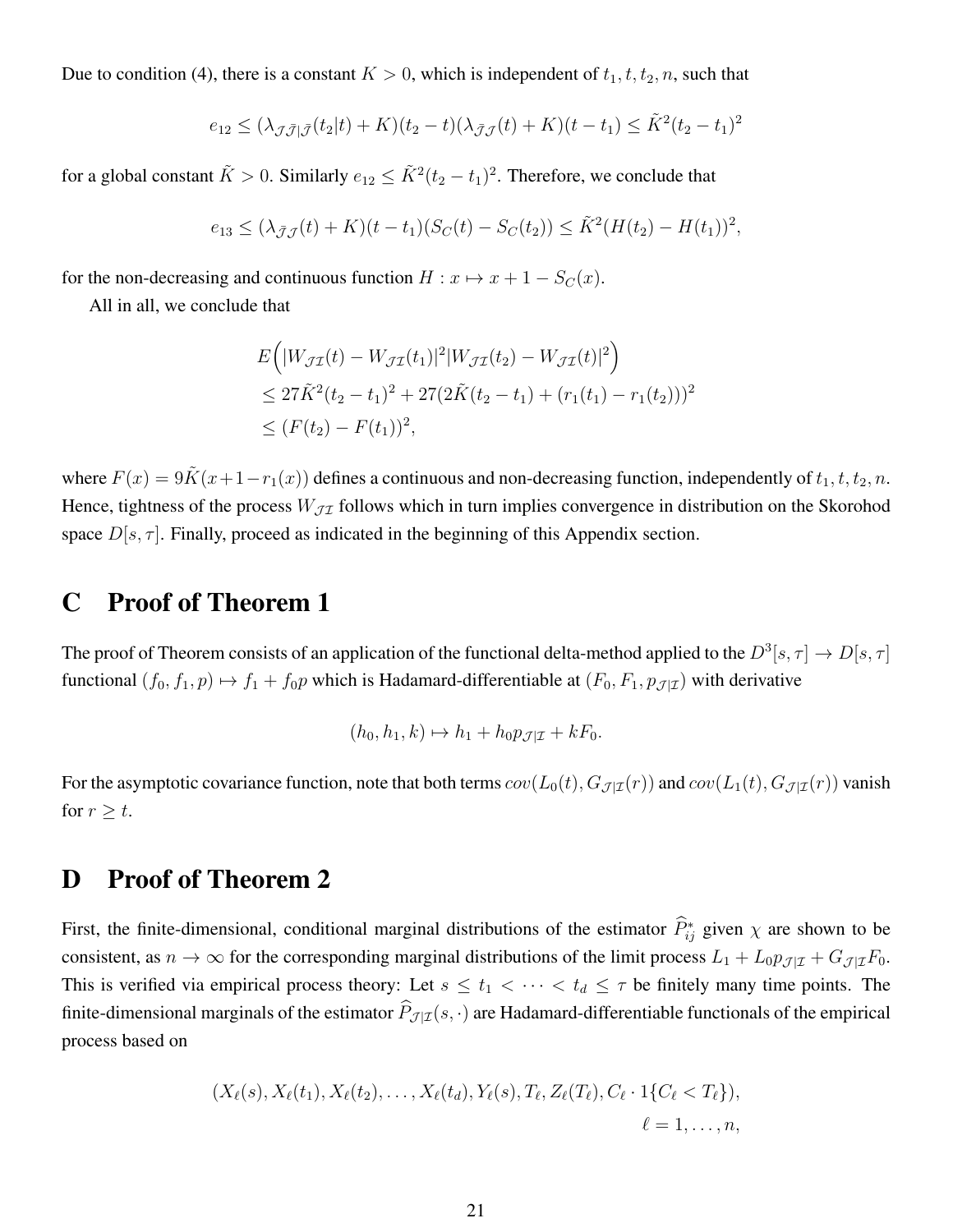where  $T_\ell = \inf\{t \geq s : Y_\ell(t) \neq 1\} \wedge \tau$ . The empirical process is indexed by the family of functions

$$
\mathcal{F} = \{f_0, f_1, \dots, f_d, g_0, g_{1t}, h_1, h_2, k_t : s \le t \le \tau\},\
$$

where the particular functions are defined as

$$
f_0(x_0, x_1, \ldots, x_d, y, t_0, z, c) = 1(x_0 \in \mathcal{I}),
$$
  
\n
$$
f_j(x_0, x_1, \ldots, x_d, y, t_0, z, c) = 1(x_j \in \mathcal{J}), \quad j = 1, \ldots, d,
$$
  
\n
$$
g_0(x_0, x_1, \ldots, x_d, y, t_0, z, c) = 1(y = 1),
$$
  
\n
$$
g_{1t}(x_0, x_1, \ldots, x_d, y, t_0, z, c) = 1(t_0 \le t),
$$
  
\n
$$
h_1(x_0, x_1, \ldots, x_d, y, t_0, z, c) = 1(z = 1),
$$
  
\n
$$
h_2(x_0, x_1, \ldots, x_d, y, t_0, z, c) = 1(z = 2),
$$
  
\n
$$
k_t(x_0, x_1, \ldots, x_d, y, t_0, z, c) = 1(c \le t).
$$

Certainly,  $F$  defines a Donsker class. The derivation of the Kaplan–Meier estimator based on parts of this empirical process has been verified in Section 3.9 of [van der Vaart and Wellner](#page-13-6) [\(1996\)](#page-13-6). This similarly holds for the Aalen–Johansen estimator under competing risks by another, final application of the Wilcoxon functional and the use of the cause-specific Nelson–Aalen estimator; see Section [F](#page-24-0) below for a more detailed derivation. The proportion-type estimator  $\hat{p}_{J|\mathcal{I}}(t_i)$ ,  $j = 1, \ldots, d$ , is given by a simple Hadamard-differentiable functional of the empirical process indexed by the functions  $f_0, f_j, g_{1t}$ . Therefore, combining again all separate estimators, the functional delta-method is applicable to the bootstrap empirical process and the same Hadamard-differentiable functional as well (in outer probability); see Chapter 3.6 in [van der Vaart and Wellner](#page-13-6) [\(1996\)](#page-13-6) for details. It follows that the conditional finite-dimensional marginal distributions of  $\sqrt{n}(P_{\mathcal{I}J}^*(s, \cdot) - \hat{P}_{\mathcal{I}J}(s, \cdot))$  converge weakly to the limit distributions of the original normalized estimator.

Second, conditional tightness in probability needs to be verified. To this end, we utilize a variant of the tightness criterion in Theorem 13.5 in [Billingsley](#page-12-12) [\(1999\)](#page-12-12), in which the involved continuous, non-decreasing function F may depend on the sample size n and it need not be continuous, but only point-wise convergent and asymptotically continuous. See the Appendix A.1 in the PhD thesis by [Dobler](#page-12-13) [\(2016\)](#page-12-13) or the comment on p. 356 in [Jacod and Shiryaev](#page-13-14) [\(2003\)](#page-13-14) for details. As in the first part of this appendix, we assume without loss of generality that the censoring distribution is continuous. To verify tightness, we consider the conditional version of expectation that we bounded accordingly for verifying tightness of the original, normalized estimator in the first part of this appendix. All quantities with a superscript star are the obvious bootstrap counterparts of the quantities introduced earlier. We again focus on proving tightness for the bootstrap counterparts  $W_{\mathcal{J}\mathcal{I}}^* =$ √  $\overline{n}(p_{\mathcal{J}\mathcal{I}}^* - \widehat{p}_{\mathcal{J}\mathcal{I}})$ and  $W^*_{\mathcal{I}} =$ √  $\overline{n}(p^*_{\mathcal{I}} - \widehat{p}_{\mathcal{I}})$  of  $W_{\mathcal{J}\mathcal{I}} =$ √  $\overline{n}(\widehat{p}_{\mathcal{J} \mathcal{I}} - p_{\mathcal{J} \mathcal{I}})$  and  $W_{\mathcal{I}} =$ √  $\overline{n}(\widehat{p}_{\mathcal{I}} - p_{\mathcal{I}})$ , respectively. Furthermore, the normalized, bootstrapped Kaplan–Meier estimator is well-known to be tight and the same property is easily seen for the normalized, bootstrapped Aalen–Johansen estimator under competing risks. Finally, we will apply the continuous mapping theorem in order to conclude asymptotic tightness of  $\sqrt{n}(P_{\mathcal{J}\mathcal{I}}^{*}(s,\cdot)-\widehat{P}_{\mathcal{J}\mathcal{I}}(s,\cdot)).$ 

Let us abbreviate  $W_{\mathcal{J}\mathcal{I}}^*(t) - W_{\mathcal{J}\mathcal{I}}^*(t_1) = \frac{1}{\sqrt{2\pi}}$  $\frac{1}{2\pi} \sum_{\ell=1}^n (m_\ell - 1) a_\ell$  and  $W^*_{\mathcal{J} \mathcal{I}}(t_2) - W^*_{\mathcal{J} \mathcal{I}}(t) = \frac{1}{\sqrt{2\pi}}$  $\frac{1}{\overline{n}}\sum_{\ell=1}^n (m_\ell-1)b_\ell,$ where  $(m_1, \ldots, m_n) \sim Mult(n, \frac{1}{n}, \ldots, \frac{1}{n})$  $\frac{1}{n}$ ) is independent of  $\chi$ . Let  $s \le t_1 \le t \le t_2 \le \tau$ . Denote by  $K > 0$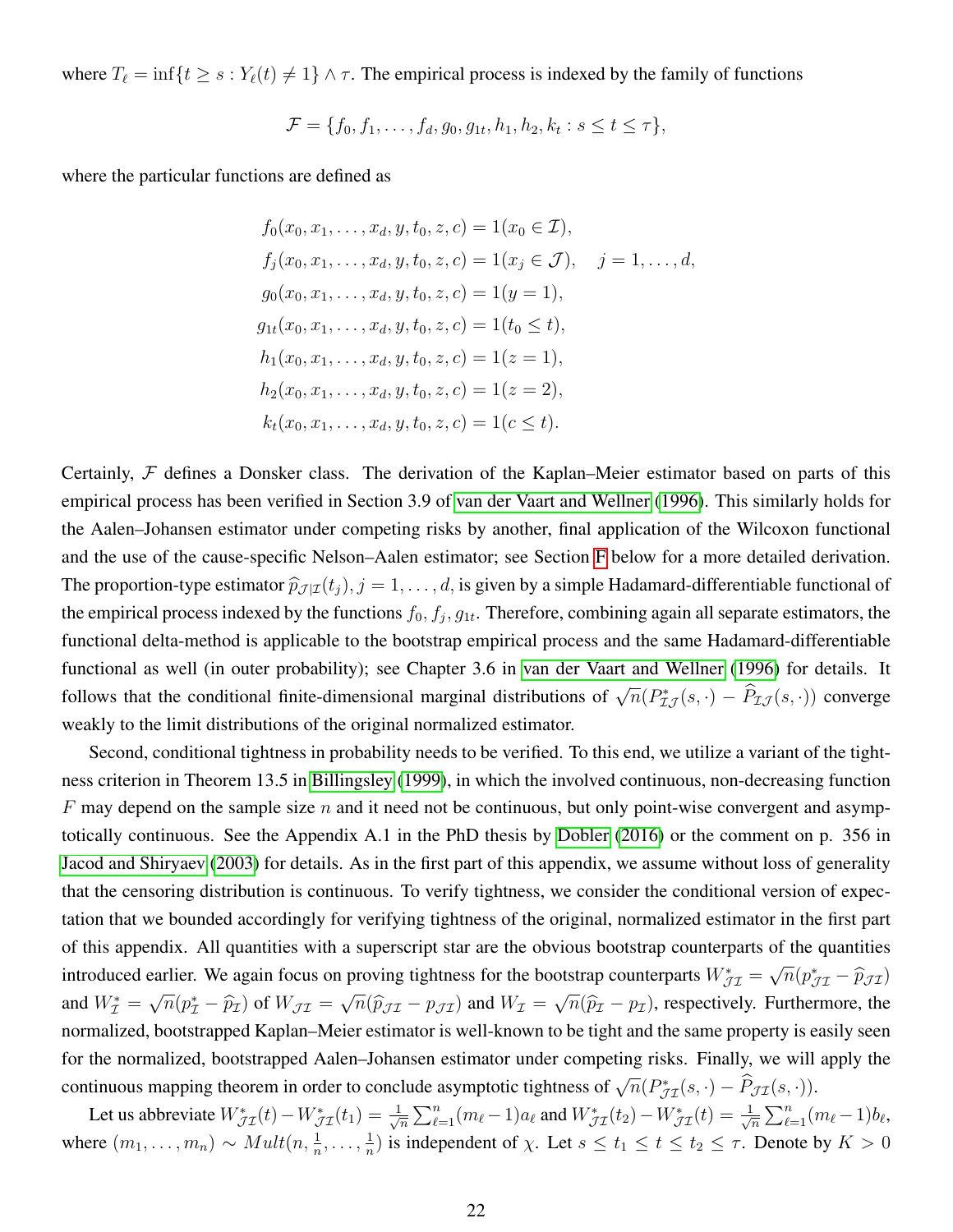a constant which may become larger along the subsequent inequalities, but which is independent of  $n, t, t_1, t_2$ . Then, by the Cauchy-Schwarz inequality,

$$
E\left(|W_{ji}^{*}(t) - W_{ji}^{*}(t_1)|^{2}|W_{ji}^{*}(t_2) - W_{ji}^{*}(t)|^{2} | \chi\right)
$$
  
\n
$$
\leq \frac{K}{n^{2}} \Big[\sum_{\ell=1}^{n} a_{\ell}^{2} b_{\ell}^{2} E(m_{1} - 1)^{4} + \sum_{\ell \neq k} a_{\ell}^{2} b_{k}^{2} E(m_{1} - 1)^{2}(m_{2} - 1)^{2}
$$
  
\n
$$
+ \Big(\Big(\sum_{\ell=1}^{n} a_{\ell}^{2}\Big)^{3/2} \Big(\sum_{k=1}^{n} b_{k}^{2}\Big)^{1/2} + \Big(\sum_{\ell=1}^{n} a_{\ell}^{2}\Big)^{1/2} \Big(\sum_{k=1}^{n} b_{k}^{2}\Big)^{3/2}\Big) E(m_{1} - 1)^{3}(m_{2} - 1)
$$
  
\n
$$
+ \Big(\sum_{\ell \neq k \neq h \neq \ell} (a_{\ell}^{2} b_{k} b_{h} + a_{\ell} a_{k} b_{h}^{2}) + \sum_{\ell \neq k}^{n} a_{\ell} b_{k} \Big(\sum_{\ell=1}^{n} a_{\ell}^{2} \sum_{k=1}^{n} b_{k}^{2}\Big)^{1/2}\Big)
$$
  
\n
$$
\times E(m_{1} - 1)^{2}(m_{2} - 1)(m_{3} - 1)
$$
  
\n
$$
+ \Big(\sum_{g=1}^{n} \sum_{h \neq g} \sum_{\ell \neq g,h} \sum_{k \neq g,h,\ell} a_{g} a_{h} b_{\ell} b_{k} \Big) E\Big(\prod_{\ell=1}^{4} (m_{\ell} - 1)\Big)\Big]
$$

As shown in e.g. [Dobler and Pauly](#page-12-14) [\(2014\)](#page-12-14), we have  $E\Big(\prod_{\ell=1}^4(m_\ell-1)\Big)=O(n^{-2})$  and  $E(m_1-1)^2(m_2-1)(m_3-1)$ 1) =  $O(n^{-1})$ . Furthermore, it is easy to show that  $E(m_1-1)^4$ ,  $E(m_1-1)^2(m_2-1)^2$ ,  $E(m_1-1)^3(m_2-1) < \infty$ . Therefore, the expectation in the previous display is bounded above by

$$
\frac{K}{n^2} \Big[ \sum_{\ell=1}^n a_\ell^2 b_\ell^2 + \sum_{\ell \neq k} a_\ell^2 b_k^2 + \left( \left( \sum_{\ell=1}^n a_\ell^2 \right)^{3/2} \left( \sum_{k=1}^n b_k^2 \right)^{1/2} + \left( \sum_{\ell=1}^n a_\ell^2 \right)^{1/2} \left( \sum_{k=1}^n b_k^2 \right)^{3/2} \right) \n+ \frac{1}{n} \Big( \sum_{\ell \neq k \neq h \neq \ell} (a_\ell^2 b_k b_h + a_\ell a_k b_h^2) + \sum_{\ell \neq k}^n a_\ell b_k \left( \sum_{\ell=1}^n a_\ell^2 \sum_{k=1}^n b_k^2 \right)^{1/2} \Big) \n+ \frac{1}{n^2} \sum_{g=1}^n \sum_{h \neq g} \sum_{\ell \neq g, h} \sum_{k \neq g, h, \ell} a_g a_h b_\ell b_k \Big]
$$

We apply the Cauchy-Schwarz inequality to  $\sum_{\ell=1}^n a_\ell$  (and similarly for the  $b_k$ 's) which is bounded above by  $(n \sum_{\ell=1}^n a_\ell^2)^{1/2}$ . Therefore, the terms in the previous display are bounded above by

$$
\frac{K}{n^2} \Big[ \Big( \sum_{\ell=1}^n a_\ell^2 \Big) \Big( \sum_{k=1}^n b_k^2 \Big) + \Big( \Big( \sum_{\ell=1}^n a_\ell^2 \Big)^{3/2} \Big( \sum_{k=1}^n b_k^2 \Big)^{1/2} + \Big( \sum_{\ell=1}^n a_\ell^2 \Big)^{1/2} \Big( \sum_{k=1}^n b_k^2 \Big)^{3/2} \Big) \Big]
$$
(9)

which we abbreviate by  $K/n^2(AB + A^{3/2}B^{1/2} + A^{1/2}B^{3/2})$ . Now, verifying the unconditional Billingsley criterion implies conditional tightness in probability: Suppose  $\vartheta_n^*$  is a random element of  $D[s, \tau]$  for which tightness in probability given some random element  $\vartheta_n$  shall be shown and for which it hold that: For all  $\eta, \varepsilon > 0$  we have for the modulus of continuity w'', using the notation of [Billingsley](#page-12-12) [\(1999\)](#page-12-12), that

<span id="page-22-0"></span>
$$
\mathrm{pr}(w''(\vartheta_n^*, \delta) \ge \varepsilon) \le \eta.
$$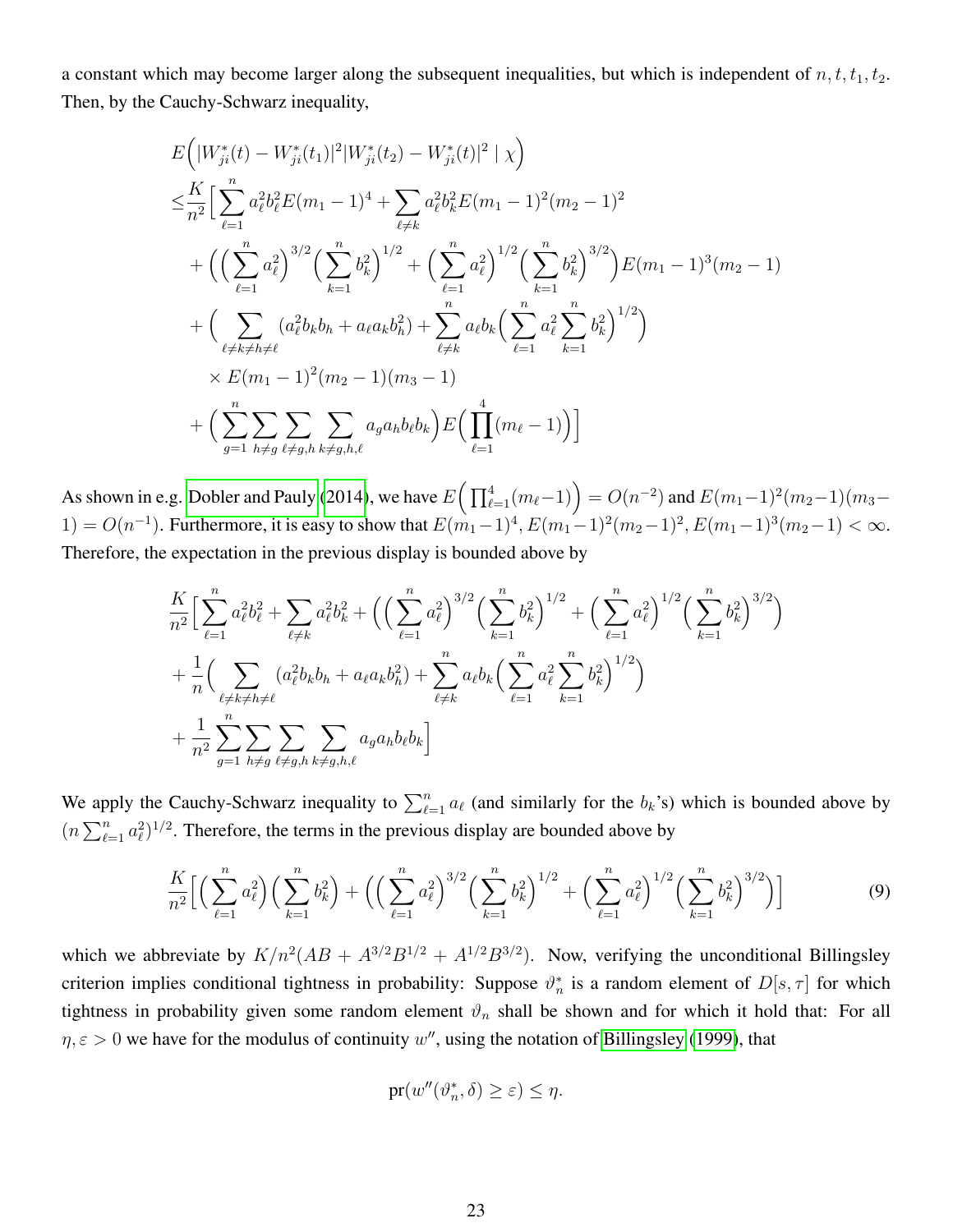Then, by the Markov inequality,

$$
\begin{aligned} \text{pr}(\text{pr}(w''(\vartheta_n^*, \delta) \ge \varepsilon \mid \vartheta_n) \ge \varepsilon) &\le E(\text{pr}(w''(\vartheta_n^*, \delta) \ge \varepsilon \mid \vartheta_n))/\varepsilon \\ &\le \text{pr}(w''(\vartheta_n^*, \delta) \ge \varepsilon)/\varepsilon \le \eta/\varepsilon. \end{aligned}
$$

Therefore, we need to find a suitable upper bound for the expectation of [\(9\)](#page-22-0). By the Cauchy-Schwarz inequality we have the upper bound

$$
\frac{K}{n^2} \Big[ E(AB) + \sqrt{E(A^2 + B^2)E(AB)} \Big].
$$

Here, we begin by looking for a bound of

$$
E(AB) = \sum_{\ell \neq k} E(a_{\ell}^2 b_k^2) + \sum_{\ell=1}^n E(a_{\ell}^2 b_{\ell}^2) = n(n-1)E(a_1^2)E(b_1^2) + nE(a_1^2 b_1^2)
$$

We note that each  $a_\ell$  and  $b_\ell$  are differences of indicator functions. In particular, we have that

$$
a_{\ell}^{2} = (1\{X_{\ell}(s) \in \mathcal{I}, X_{\ell}(t) \in \mathcal{J}, C_{\ell} > t\} - 1\{X_{\ell}(s) \in \mathcal{I}, X_{\ell}(t_{1}) \in \mathcal{J}, C_{\ell} > t_{1}\})^{2}
$$
  
=  $1\{X_{\ell}(s) \in \mathcal{I}, X_{\ell}(t) \in \mathcal{J}, t \geq C_{\ell} > t_{1}\}$   
+  $1\{X_{\ell}(s) \in \mathcal{I}, X_{\ell}(t_{1}) \notin \mathcal{J}, X_{\ell}(t) \in \mathcal{J}, C_{\ell} > t\}$   
+  $1\{X_{\ell}(s) \in \mathcal{I}, X_{\ell}(t_{1})\mathcal{J}, X_{\ell}(t) \notin \mathcal{J}, C_{\ell} > t\}.$ 

Therefore, we can bound

$$
a_{\ell}^2 \leq 1\{t \geq C_{\ell} > t_1\} + 1\{X_{\ell}(t_1) \notin \mathcal{J}, X_{\ell}(t) \in \mathcal{J}\} + 1\{X_{\ell}(t_1) \in \mathcal{J}, X_{\ell}(t) \notin \mathcal{J}\}.
$$

A similar bound holds for  $b_{\ell}^2$ . Thus, we have for the product

$$
a_{\ell}^{2}b_{\ell}^{2} = 1\{X_{\ell}(t) \notin \mathcal{J}, X_{\ell}(t_{2}) \in \mathcal{J}, t \ge C_{\ell} > t_{1}\}+1\{X_{\ell}(t) \in \mathcal{J}, X_{\ell}(t_{2}) \notin \mathcal{J}, t \ge C_{\ell} > t_{1}\}+1\{X_{\ell}(t_{1}) \notin \mathcal{J}, X_{\ell}(t) \in \mathcal{J}, t_{2} \ge C_{\ell} > t\}+1\{X_{\ell}(t_{1}) \in \mathcal{J}, X_{\ell}(t) \notin \mathcal{J}, t_{2} \ge C_{\ell} > t\}+1\{X_{\ell}(t_{1}) \notin \mathcal{J}, X_{\ell}(t) \in \mathcal{J}, X_{\ell}(t_{2}) \notin \mathcal{J}\}+1\{X_{\ell}(t_{1}) \in \mathcal{J}, X_{\ell}(t) \notin \mathcal{J}, X_{\ell}(t_{2}) \in \mathcal{J}\}.
$$

Similarly to the proof in Appendix [B,](#page-14-0) we obtain the upper bound

$$
E(AB) \le Kn^2(H(t_2) - H(t_1))^2
$$

due to conditions (1) to (4) in the main article, where the function  $H$  was defined in Appendix [B.](#page-14-0)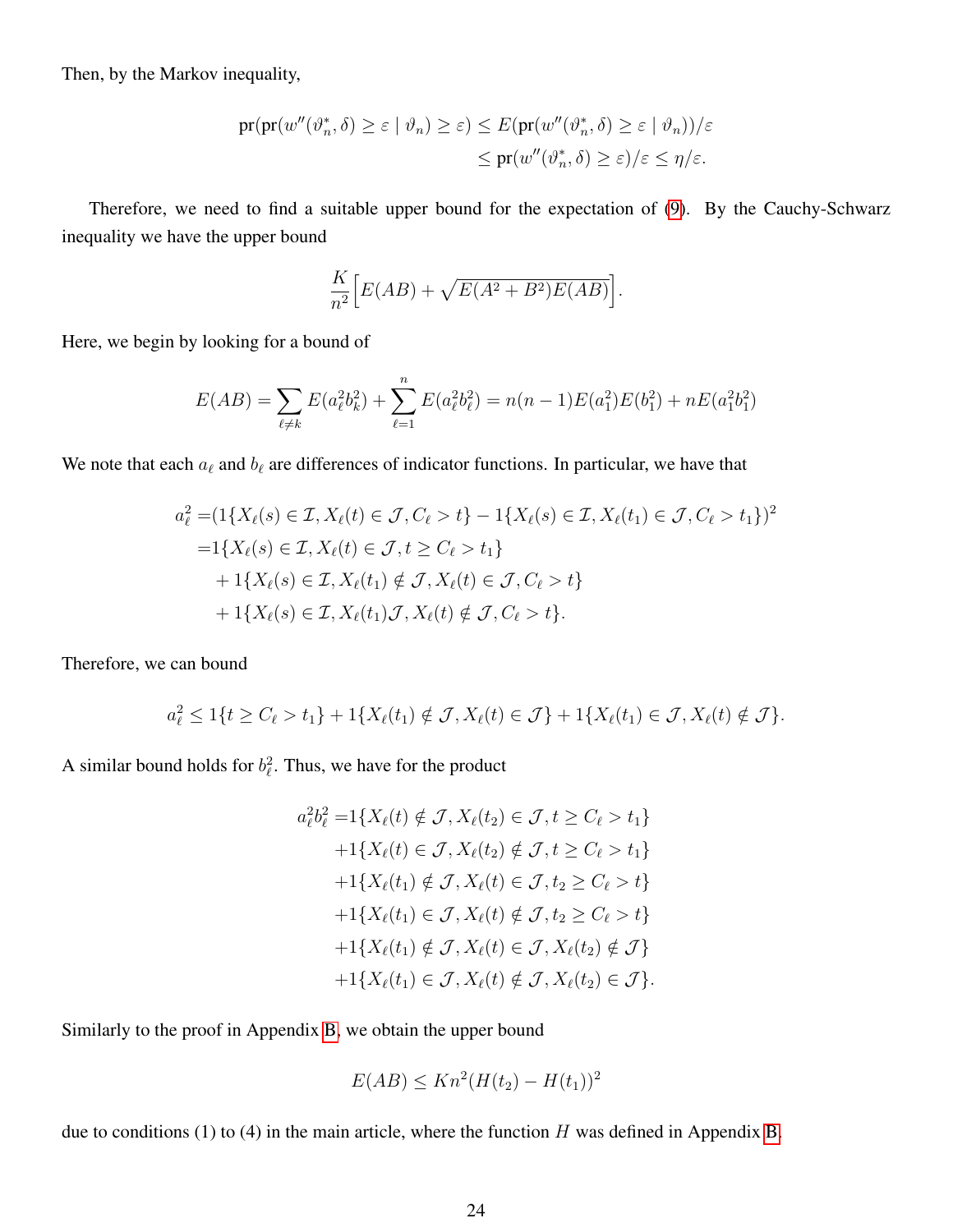Next, we find an upper bound for

$$
E(A^2) = E\left[\left(\sum_{\ell=1}^n a_\ell^2\right)^2\right] = n(n-1)E(a_1^2)^2 + nE(a_1^2) \le n^2E(a_1^2)
$$
  
 
$$
\le Kn^2(H(t_2) - H(t_1)),
$$

which holds for the same reasons as before. Similarly, we obtain the same upper bound for  $E(B^2)$ . We finally conclude that

$$
E\Big(|W_{\mathcal{J}\mathcal{I}}^*(t) - W_{\mathcal{J}\mathcal{I}}^*(t_1)|^2|W_{\mathcal{J}\mathcal{I}}^*(t_2) - W_{\mathcal{J}\mathcal{I}}^*(t)|^2\Big) \leq K(H(t_2) - H(t_1))^{3/2}.
$$

As argued above, Theorem 13.5 in [Billingsley](#page-12-12) [\(1999\)](#page-12-12) now implies conditional tightness in probability given  $\chi$ .

The same holds true for  $W^*_{\mathcal{I}}$  which, as was the case for the original estimator, is more easily shown than for  $W_{\mathcal{J}\mathcal{I}}^*$  and it is thus left to the reader. All in all, conditional convergence in distribution of  $\sqrt{n}(P_{\mathcal{I}\mathcal{J}}^*(s, \cdot)$  –  $P_{I,J}(s, \cdot)$ ) on  $D[s, \tau]$  given  $\chi$  in probability follows by the functional delta-method. The Gaussian limit process is the same as for the original estimator.

#### E Proof of Theorem 3

Consider subsequences of increasing sample sizes for which  $n_1/(n_1 + n_2) \rightarrow \lambda \in (0, 1)$ . Due to the independence of the eventual limit distribution on the specific value of  $\lambda$ , the convergence in distribution still holds under the bounded lim inf-lim sup-condition. The proof follows from a two-fold application of the continuous mapping theorem to the integration and the subtraction functional as well as from the independence of both samples. If U is a zero-mean Gaussian process with covariance function  $\Gamma_{\mathcal{I}J}$ , then  $\int_s^\tau U(v)dv$  has a zero-mean normal distribution with variance  $\int_s^{\tau} \int_s^{\tau} \Gamma_{\mathcal{I}\mathcal{J}}(u, v) \, du \, dv$ .

## <span id="page-24-0"></span>**F** Detailed Derivation of the Covariance Function  $\Gamma_{\mathcal{I} \mathcal{J}}$

As stated in Theorem 1, the covariance function  $\Gamma_{IJ}$  consists of several simpler covariance functions of which  $cov(L_0(r), G_{\mathcal{J}|\mathcal{I}}(t))$  and  $cov(L_1(r), G_{\mathcal{J}|\mathcal{I}}(t))$  still need to be determined. Note that, if  $L_2$  denotes the limit Gaussian process of the normalized Aalen–Johansen estimator for the cumulative incidence function  $F_2$  of the second risk, then

$$
cov(L_0(r), G_{\mathcal{J}|\mathcal{I}}(t)) = -cov(L_1(r), G_{\mathcal{J}|\mathcal{I}}(t)) - cov(L_2(r), G_{\mathcal{J}|\mathcal{I}}(t))
$$

due to  $F_0 + F_1 + F_2 = 1$  on  $[s, \tau]$ . It is therefore enough to focus on the covariance function which involves the Aalen–Johansen limit. This may be derived based on the asymptotic linear representation of all three separate estimators as Hadamard-derivatives  $\phi'$ ,  $\varphi'$ , and  $\psi'$ , which are continuous and linear functionals, applied to an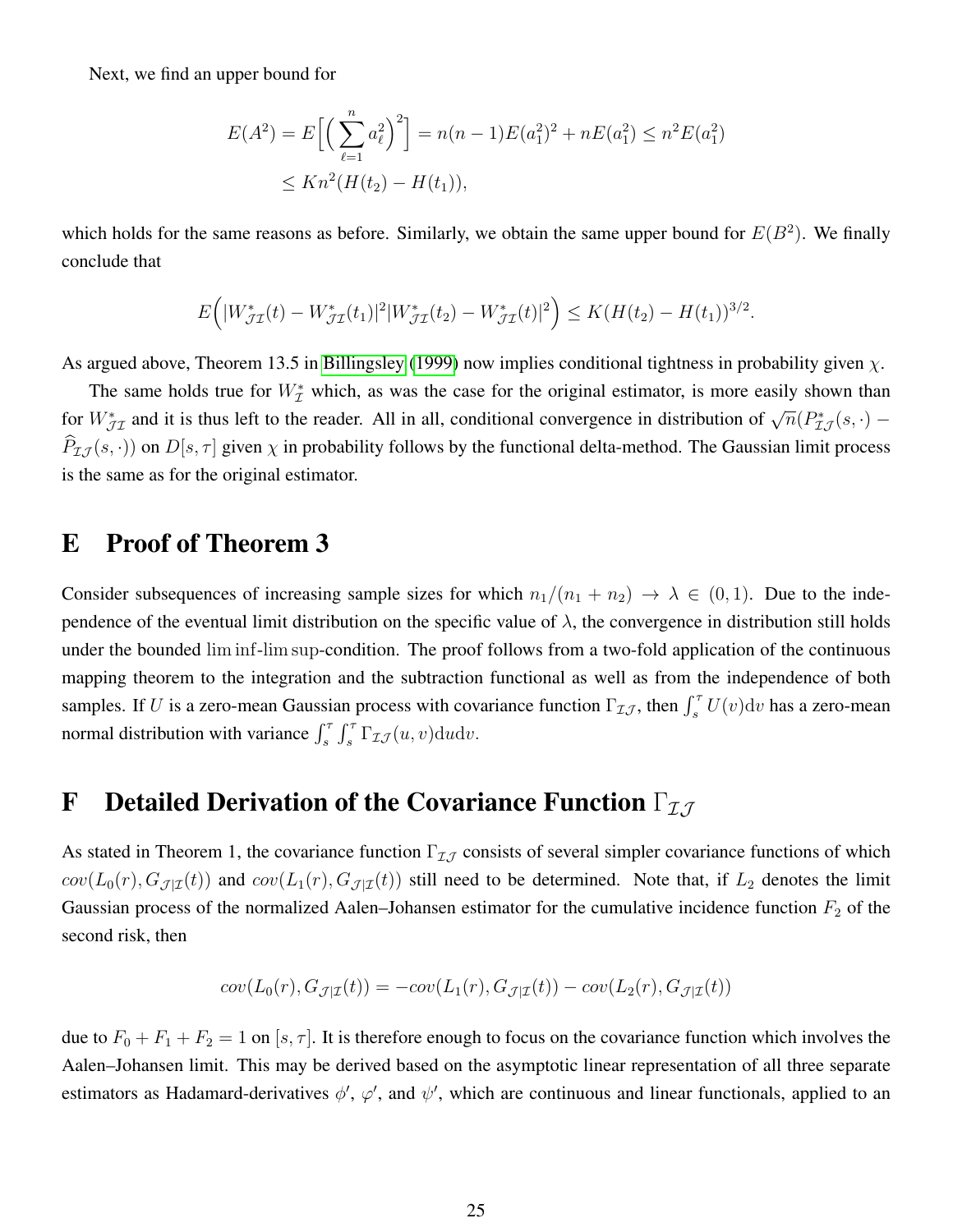empirical process  $\mathbb{P}_n$  and to  $(\widehat{p}_{\mathcal{JI}}, \widehat{p}_{\mathcal{I}})$ , respectively. More precisely, we have

$$
\sqrt{n}(\widehat{F}_0 - F_0) = \sqrt{n}\phi'(\mathbb{P}_n - \mathbb{P}) + o_p(1),
$$
  

$$
\sqrt{n}(\widehat{F}_1 - F_1) = \sqrt{n}\varphi'(\mathbb{P}_n - \mathbb{P}) + o_p(1),
$$
  

$$
\sqrt{n}(\widehat{p}_{\mathcal{J}|\mathcal{I}} - p_{\mathcal{J}|\mathcal{I}}) = \sqrt{n}\psi'(\widehat{p}_{\mathcal{J}\mathcal{I}} - p_{\mathcal{J}\mathcal{I}}, \widehat{p}_{\mathcal{I}} - p_{\mathcal{I}}) + o_p(1).
$$

Here  $\mathbb{P}_n$  is the empirical process based on the censoring or event times  $T_\ell = \inf\{t \geq s : Y_\ell(t) = 0\}$ , the censoring or competing risk indicator  $\delta_\ell = 1\{T_{\ell 1} < T_{\ell 2}\} + 2 \cdot 1\{T_{\ell 1} > T_{\ell 2}\}$ , and  $\varepsilon_\ell = 1\{X_\ell(s) \in \mathcal{I}\}$  as well as  $\eta_{\ell} = 1\{Y_{\ell}(s) = 1\}$ , where  $T_{\ell 1} = \inf\{t \ge s : Z_{\ell}(t) = 1, Y_{\ell}(t) = 1\}$  and  $T_{\ell 2} = \inf\{t \ge s : Z_{\ell}(t) = 2, Y_{\ell}(t) = 1\}.$ Finally,  $\mathbb{P} = P^{(T_\ell, \delta_\ell, \varepsilon_\ell, \eta_\ell)}$  is the distribution of each single observed quadruple. The empirical process is indexed by  $f_{1z}(t, d, x, y) = 1\{t \le z, d = 1, x = 1, y = 1\}$ ,  $f_{2z}(t, d, x, y) = 1\{t \le z, d = 2, x = 1, y = 1\}$ , and  $g_z(t, d, x, y) = 1\{t \ge z, x = 1, y = 1\}, z \ge s$ . This certainly is a Donsker class; see Example 3.9.19 in [van der Vaart and Wellner](#page-13-6) [\(1996\)](#page-13-6) for a similar indexing leading to the (all-cause) Nelson–Aalen estimator. In the following part, we calculate the exact structure of the above linear expansions for the case  $n = 1$ . This suffices to determine the asymptotic covariance structure of the estimators as the covariances of the above linear functionals are the same for all  $n$ .

As argued in the main article, it does not matter whether the left- or right-continuous versions of the atrisk indicators  $Y_\ell$  are considered. This is also true for the at risk functions involved in the Kaplan–Meier and Aalen–Johansen estimators. For technical convenience, we choose the right-continuous at-risk functions. Let  $p_{\mathcal{A}_{\mathcal{J}},\mathcal{R}_{\mathcal{J}}}(t) = P(T_1 \leq t, \delta_1 \in \{1,2\}, X_1(s) \in \mathcal{I}, Y_1(s) = 1), p_{\mathcal{A}_{\mathcal{J}}}(t) = P(T_1 \leq t, \delta_1 = 1, X_1(s) \in \mathcal{I}, Y_1(s) = 1)$ 1), and  $p_{\mathcal{R}_{\mathcal{J}}}(t) = P(T_1 \le t, \delta_1 = 2, X_1(s) \in \mathcal{I}, Y_1(s) = 1)$ . The above Hadamard-derivatives are given by

$$
(\phi'(\mathbb{P}))(t)=(\phi'_{1,-A_0}\circ\phi'_{2,p_{\mathcal{AJ}},\mathcal{R}_{\mathcal{J}},1/p_{\mathcal{I}}}\circ\phi'_{3,p_{\mathcal{AJ}},\mathcal{R}_{\mathcal{J}},p_{\mathcal{I}}})(\mathbb{P})(t).
$$

Thereof,  $\phi'_{1,-A_0}$  is the Hadamard-derivative of the product-integral leading to the Kaplan–Meier estimator, i.e.

$$
(\phi'_{1,-A_0}(h))(t) = - \prod_{s < u \le t} (1 - A_0(\mathrm{d}u)) \int_s^t \frac{\mathrm{d}h(u)}{1 - \Delta A_0(u)} = -F_0(t)(h(t) - h(s));
$$

cf. e.g. Lemma 3.9.30 in [van der Vaart and Wellner](#page-13-6) [\(1996\)](#page-13-6), but take notice of the additional minus sign. Here,  $A_0$ is the continuous cumulative (all-cause) hazard function for all individuals for which  $X(s) \in \mathcal{I}$ . The functional  $\phi'_{2,p_{A_{\mathcal{J}},\mathcal{R}_{\mathcal{J}},1/p_{\mathcal{I}}}}$  is the Hadamard-derivative of the Wilcoxon functional, i.e.

$$
(\phi'_{2,p_{\mathcal{A}_{\mathcal{J}},\mathcal{R}_{\mathcal{J}}},1/p_{\mathcal{I}}}(h_1,h_2))(t) = \int_{s}^{t} h_2(u) \mathrm{d}p_{\mathcal{A}_{\mathcal{J}},\mathcal{R}_{\mathcal{J}}}(u) + \int_{s}^{t} \frac{1}{p_{\mathcal{I}}(u)} \mathrm{d}h_1(u);
$$

cf. e.g. Example 3.9.19 in [van der Vaart and Wellner](#page-13-6) [\(1996\)](#page-13-6). Finally,  $\phi'_{3,p_{\mathcal{A}_{\mathcal{J}},\mathcal{R}_{\mathcal{J}},p_{\mathcal{I}}}}$  is the Hadamard-derivative of  $(a, b) \mapsto (a, 1/b)$ , after indexing the distribution with  $(f_1 + f_2, g_1)$ , i.e.

$$
(\phi'_{3,p_{\mathcal{A}_{\mathcal{J}},\mathcal{R}_{\mathcal{J}},p_{\mathcal{I}}}(\mathbb{P}))(t) = \left(\mathbb{P}(f_{1t} + f_{2t}), -\frac{\mathbb{P}g_t}{p_{\mathcal{I}}^2(t)}\right)
$$

.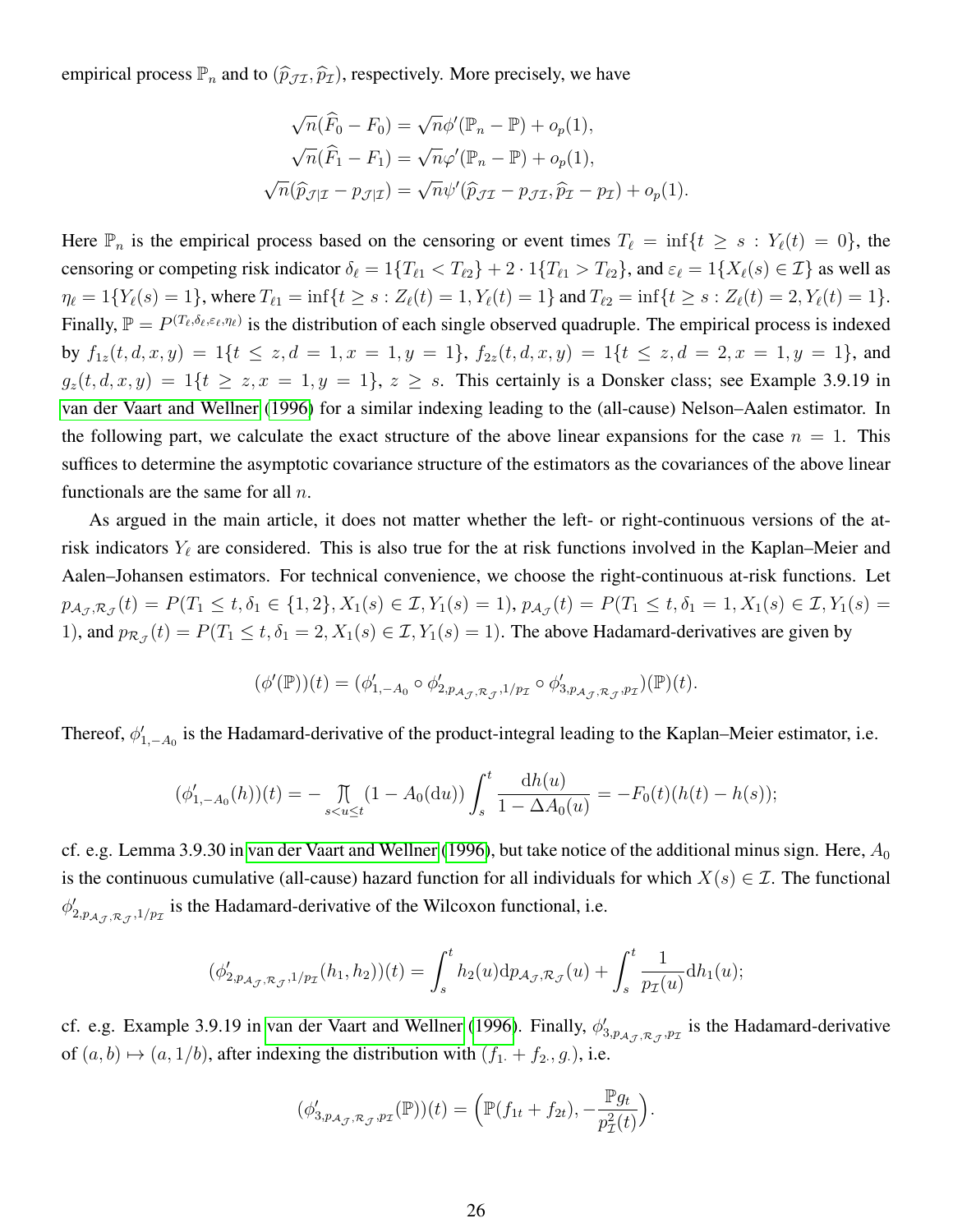From the above derivations, we have that

$$
(\phi'(\mathbb{P}_1 - \mathbb{P}))(t_1) = F_0(t_1) \Big[ \int_s^{t_1} \frac{1\{Y(u) = 1, X(s) \in \mathcal{I}\} - p_{\mathcal{I}}(u)}{p_{\mathcal{I}}^2(u)} dp_{\mathcal{A}_{\mathcal{J}}, \mathcal{R}_{\mathcal{J}}}(u) - \int_s^{t_1} \frac{1}{p_{\mathcal{I}}(u)} (1\{X(\mathrm{d}u) \in \mathcal{A}_{\mathcal{J}} \cup \mathcal{R}_{\mathcal{J}}, \delta \neq 0, X(s) \in \mathcal{I}\} - p_{\mathcal{A}_{\mathcal{J}}, \mathcal{R}_{\mathcal{J}}}(du)) \Big] = F_0(t_1) \Big[ \int_s^{t_1} \frac{1\{Y(u) = 1, X(s) \in \mathcal{I}\}}{p_{\mathcal{I}}^2(u)} \mathrm{d}p_{\mathcal{A}_{\mathcal{J}}, \mathcal{R}_{\mathcal{J}}}(u) - \int_s^{t_1} \frac{1\{X(\mathrm{d}u) \in \mathcal{A}_{\mathcal{J}} \cup \mathcal{R}_{\mathcal{J}}, \delta \neq 0, X(s) \in \mathcal{I}\}}{p_{\mathcal{I}}(u)} \Big] = \varepsilon \eta F_0(t_1) \Big[ \int_s^{T \wedge t_1} \frac{\mathrm{d}p_{\mathcal{A}_{\mathcal{J}}, \mathcal{R}_{\mathcal{J}}}(u)}{p_{\mathcal{I}}^2(u)} - \frac{1\{T \le t_1, \delta \neq 0\}}{p_{\mathcal{I}}(T)} \Big]
$$

We proceed similarly for the Aalen–Johansen estimator

$$
\widehat{F}_1(t) = \int_s^t \widehat{F}_0(u-) \mathrm{d}\widehat{A}_1(u)
$$

of  $F_1(t) = \int_s^t F_0(u-) dA_1(u)$ , where now  $A_1$  denotes the first cause-specific cumulative hazard of those individuals for which  $X(s) \in \mathcal{I}$ . Define  $p_{\mathcal{A}_{\mathcal{J}}}(t) = P(T \le t, \delta = 1, X(s) \in \mathcal{I}, Y(s) = 1)$ . Thus, as the estimator  $\widehat{F}_1$  consists of the Wilcoxon functional applied to the left-continuous version of a product integral and another Wilcoxon functional (the Nelson–Aalen estimator), we have

$$
(\varphi'(\mathbb{P}_1 - \mathbb{P}))(t_2) = (\tilde{\phi}'_{2,A_1,F_0} \circ (\phi'_{2,p_{\mathcal{A}_{\mathcal{J}}},1/p_{\mathcal{I}}} \circ \tilde{\phi}'_{3,p_{\mathcal{A}_{\mathcal{J}}},p_{\mathcal{I}}},\phi'))(\mathbb{P}_1 - \mathbb{P})(t_2).
$$

The tilde on top of the first Hadamard-derivative shall express the slight variation of the original functional, as we now use the left-continuous version of the integrand. Furthermore,  $\tilde{\phi}'_{3,p_{\mathcal{A}_{\mathcal{J}}},p_{\mathcal{I}}}(\mathbb{P}_1 - \mathbb{P})(t) = (\mathbb{P}f_{1t}$  $p_{\mathcal{A}_{\mathcal{J}}}(t), -\frac{\mathbb{P}_{g_t-p_{\mathcal{I}}}(t)}{p_{\pi}^2(t)}$  $\frac{t-p_{\mathcal{I}}(t)}{p_{\mathcal{I}}^2(t)}$ ). Hence, the previous display can be expanded to

$$
\int_{s}^{t_{2}} \phi'(\mathbb{P}_{1} - \mathbb{P})(u -) dA_{1}(u) + \int_{s}^{t_{2}} F_{0}(u -) d(\phi'_{2, p_{A_{\mathcal{J}}}, 1/p_{\mathcal{I}}} \circ \tilde{\phi}'_{3, p_{A_{\mathcal{J}}}, p_{\mathcal{I}}})(\mathbb{P}_{1} - \mathbb{P})(u)
$$
\n
$$
= \int_{s}^{t_{2}} F_{0}(u -) \Big[ \int_{s}^{u -} \frac{1\{Y(v) = 1, X(s) \in \mathcal{I}\}}{p_{\mathcal{I}}^{2}(v)} dp_{\mathcal{A}_{\mathcal{J}}, \mathcal{R}_{\mathcal{J}}}(v) - \int_{s}^{u -} \frac{1\{X(\mathrm{d}v) \in \mathcal{A}_{\mathcal{J}} \cup \mathcal{R}_{\mathcal{J}}, \delta \neq 0, X(s) \in \mathcal{I}\}}{p_{\mathcal{I}}(v)} \Big] dA_{1}(u)
$$
\n
$$
+ \int_{s}^{t_{2}} F_{0}(u -) d \Big[ - \int_{s} \frac{1\{Y(v) = 1, X(s) \in \mathcal{I}\}}{p_{\mathcal{I}}^{2}(v)} dp_{\mathcal{A}_{\mathcal{J}}}(v) + \int_{s} \frac{1\{X(\mathrm{d}v) \in \mathcal{A}_{\mathcal{J}}, \delta \neq 0, X(s) \in \mathcal{I}\}}{p_{\mathcal{I}}(v)} \Big]
$$
\n
$$
= \varepsilon \eta \Big( \int_{s}^{t_{2}} \Big[ \int_{s}^{(T \wedge u) -} \frac{\mathrm{d}p_{\mathcal{A}_{\mathcal{J}}, \mathcal{R}_{\mathcal{J}}}(v)}{p_{\mathcal{I}}^{2}(v)} - \frac{1\{T < u, \delta \neq 0\}}{p_{\mathcal{I}}(T)} \Big] dF_{1}(u)
$$
\n
$$
- \int_{s}^{T \wedge t_{2}} \frac{F_{0}(u -)}{p_{\mathcal{I}}^{2}(u)} d p_{\mathcal{A}_{\mathcal{J}}}(u) + 1\{T \leq t_{2}, \delta = 1\} \frac{F_{0}(T -)}{p_{\mathcal{I}}(T)} \Big)
$$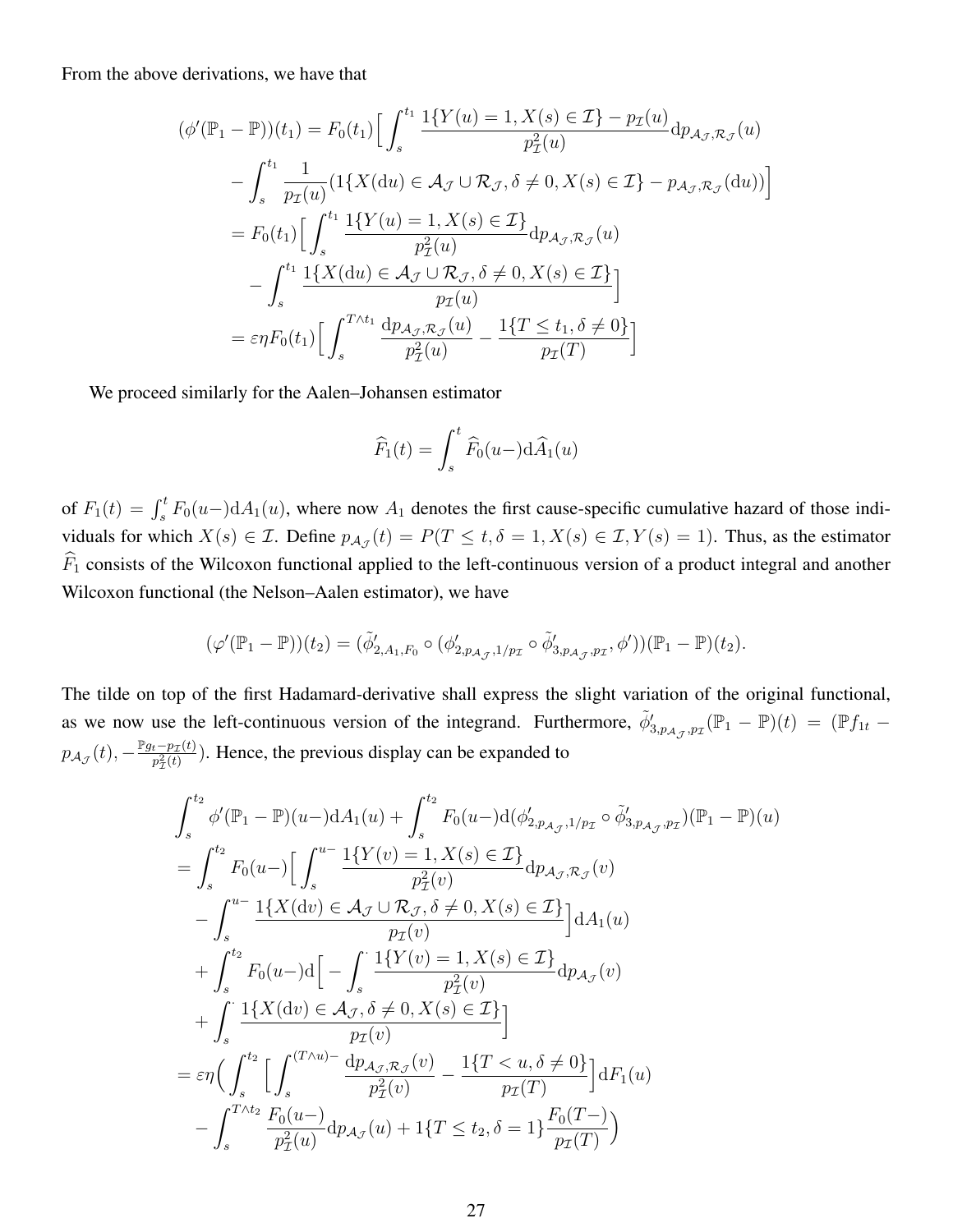$$
= \varepsilon \eta \Big( F_1(t_2) \int_s^{T \wedge t_2} \frac{dp_{\mathcal{A}_{\mathcal{J}}, \mathcal{R}_{\mathcal{J}}}(u)}{p_{\mathcal{I}}^2(u)} - \int_s^{T \wedge t_2} \frac{F_1(u)}{p_{\mathcal{I}}^2(u)} dp_{\mathcal{A}_{\mathcal{J}}, \mathcal{R}_{\mathcal{J}}}(u) - \frac{1\{T \le t_2, \delta \neq 0\}}{p_{\mathcal{I}}(T)} (F_1(t_2) - F_1(T)) - \int_s^{T \wedge t_2} \frac{F_0(u)}{p_{\mathcal{I}}^2(u)} dp_{\mathcal{A}_{\mathcal{J}}}(u) + 1\{T \le t_2, \delta = 1\} \frac{F_0(T)}{p_{\mathcal{I}}(T)} \Big) = \varepsilon \eta \Big( \int_s^{T \wedge t_2} \frac{F_1(t_2) - 1 + F_2(u)}{p_{\mathcal{I}}^2(u)} dp_{\mathcal{A}_{\mathcal{J}}, \mathcal{R}_{\mathcal{J}}}(u) + \int_s^{T \wedge t_2} \frac{F_0(u)}{p_{\mathcal{I}}^2(u)} dp_{\mathcal{R}_{\mathcal{J}}}(u) - \frac{1\{T \le t_2, \delta \neq 0\}}{p_{\mathcal{I}}(T)} (F_1(t_2) - F_1(T)) + 1\{T \le t_2, \delta = 1\} \frac{F_0(T)}{p_{\mathcal{I}}(T)} \Big)
$$

Finally, we calculate the remaining linear functional applied to a pair of centered indicator functions that appear in the estimator  $\widehat{p}_{\mathcal{J}|\mathcal{I}}$ :

$$
(\psi'(1\{X(s) \in \mathcal{I}, Y(s) = 1, X(\cdot) \in \mathcal{J}, Y(\cdot) = 1\},
$$
  
\n
$$
1\{X(s) \in \mathcal{I}, Y(s) = 1, Y(\cdot) = 1\}) (t_3)
$$
  
\n
$$
= \frac{1\{X(s) \in \mathcal{I}, Y(s) = 1, X(t_3) \in \mathcal{J}, Y(t_3) = 1\} - p_{\mathcal{J}\mathcal{I}}(t_3)}{p_{\mathcal{I}}(t_3)}
$$
  
\n
$$
- \frac{p_{\mathcal{J}\mathcal{I}}(t_3)}{p_{\mathcal{I}}^2(t_3)} (1\{X(s) \in \mathcal{I}, Y(s) = 1, Y(t_3) = 1\} - p_{\mathcal{I}}(t_3))
$$
  
\n
$$
= p_{\mathcal{I}}^{-1}(t_3) (1\{X(s) \in \mathcal{I}, Y(s) = 1, X(t_3) \in \mathcal{J}, Y(t_3) = 1\}
$$
  
\n
$$
- p_{\mathcal{J}|\mathcal{I}}(t_3) 1\{X(s) \in \mathcal{I}, Y(s) = 1, Y(t_3) = 1\})
$$
  
\n
$$
= \frac{\varepsilon \eta}{p_{\mathcal{I}}(t_3)} (1\{X(t_3) \in \mathcal{J}\} - p_{\mathcal{J}|\mathcal{I}}(t_3))
$$

For later calculations we note that

$$
P(T \in dt, \delta = 1, X(s) \in \mathcal{I}, Y(s) = 1) = S_C(t)F_1(dt)P(X(s) \in \mathcal{I}),
$$

that  $P^{(T,\varepsilon,\eta)}(\mathrm{d} t,1,1) = -p_{\mathcal{I}}(\mathrm{d} t)$ , and that

$$
P(T \in dt, \delta = 1, X(t_3) \in \mathcal{J}, X(s) \in \mathcal{I}, Y(s) = 1)
$$
  
=  $S_C(t)P_{\mathcal{I},\mathcal{J}}(s, t_3, dt)P(X(s) \in \mathcal{I}),$ 

where  $P_{\mathcal{I}J1}(s, t_3, t) = P(X(t) = 1, X(t_3) \in \mathcal{J} \mid X(s) \in \mathcal{I}).$ 

After this preparation, we are now able to determine the asymptotic covariance. Because of the independencies and the identical distribution structure in the asymptotic, linear representation,

$$
cov(L_1(t_2), G_{\mathcal{J}|\mathcal{I}}(t_3))
$$
  
=  $n \cdot cov((\varphi'(\mathbb{P}_n - \mathbb{P}))(t_2), (\psi'(\hat{p}_{\mathcal{J}\mathcal{I}} - p_{\mathcal{J}\mathcal{I}}, \hat{p}_{\mathcal{I}} - p_{\mathcal{I}}))(t_3))$   
=  $cov((\varphi'(\mathbb{P}_1 - \mathbb{P}))(t_2), (\psi'(1\{X(s) \in \mathcal{I}, Y(s) = 1, X(\cdot) \in \mathcal{J}, Y(\cdot) = 1\} - p_{\mathcal{J}\mathcal{I}},$   
 $1\{X(s) \in \mathcal{I}, Y(s) = 1, Y(\cdot) = 1\} - p_{\mathcal{I}})(t_3))$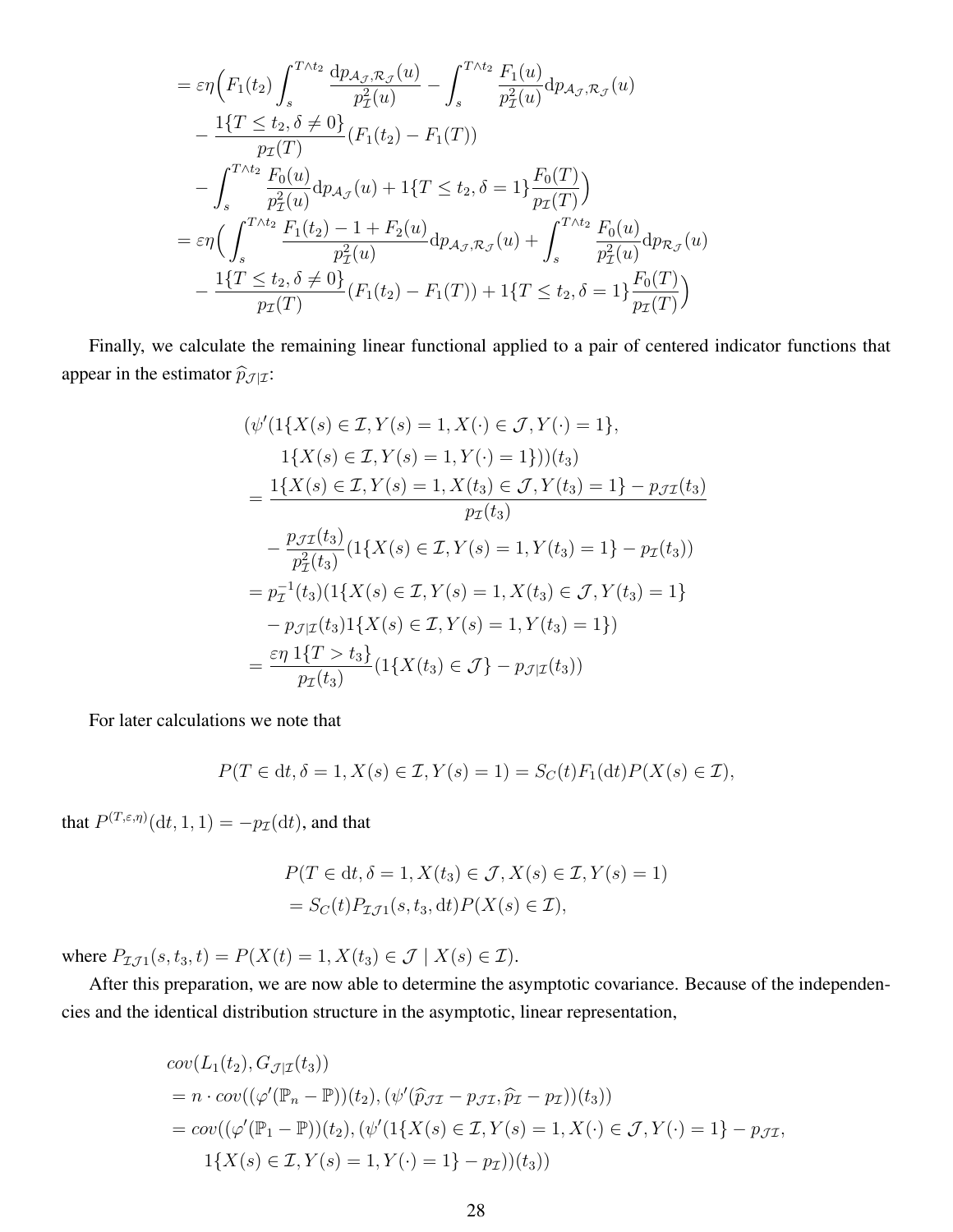$$
= E\left(\varepsilon\eta \frac{1\{T > t_3\}}{p_{\mathcal{I}}(t_3)} \Big[ \int_s^{T \wedge t_2} \frac{F_1(t_2) - 1 + F_2(u)}{p_{\mathcal{I}}^2(u)} dp_{\mathcal{A}_{\mathcal{J}}, \mathcal{R}_{\mathcal{J}}}(u) + \int_s^{T \wedge t_2} \frac{F_0(u)}{p_{\mathcal{I}}^2(u)} dp_{\mathcal{R}_{\mathcal{J}}}(u) - \frac{1\{T \le t_2, \delta \neq 0\}}{p_{\mathcal{I}}(T)} (F_1(t_2) - F_1(T)) + 1\{T \le t_2, \delta = 1\} \frac{F_0(T)}{p_{\mathcal{I}}(T)} \Big[ 1\{X(t_3) \in \mathcal{J}\} - p_{\mathcal{J}|\mathcal{I}}(t_3) \Big] \Big)
$$

We begin by considering the case  $t_2 \leq t_3$  for which the covariance reduces to

$$
E\left(\varepsilon\eta\frac{1\{T>t_3\}}{p_{\mathcal{I}}(t_3)}\right]\left[\int_s^{t_2}\frac{F_1(t_2)-1+F_2(u)}{p_{\mathcal{I}}^2(u)}dp_{\mathcal{A}_{\mathcal{J}},\mathcal{R}_{\mathcal{J}}}(u)+\int_s^{t_2}\frac{F_0(u)}{p_{\mathcal{I}}^2(u)}dp_{\mathcal{R}_{\mathcal{J}}}(u)\right] \times\left[1\{X(t_3)\in\mathcal{J}\}-p_{\mathcal{J}|\mathcal{I}}(t_3)\right]\right) =\frac{1}{p_{\mathcal{I}}(t_3)}\left[\int_s^{t_2}\frac{F_1(t_2)-1+F_2(u)}{p_{\mathcal{I}}^2(u)}dp_{\mathcal{A}_{\mathcal{J}},\mathcal{R}_{\mathcal{J}}}(u)+\int_s^{t_2}\frac{F_0(u)}{p_{\mathcal{I}}^2(u)}dp_{\mathcal{R}_{\mathcal{J}}}(u)\right] \times\left(\int_{t_3}^{\infty}P^{(T,1\{X(t_3)\in\mathcal{J}\},\varepsilon,\eta)}(dv,1,1,1)-p_{\mathcal{J}|\mathcal{I}}(t_3)\int_{t_3}^{\infty}P^{(T,\varepsilon,\eta)}(dv,1,1)\right).
$$

The round bracket in the last line equals  $p_{\mathcal{J} \mathcal{I}}(t_3)-p_{\mathcal{J} | \mathcal{I}}(t_3)p_{\mathcal{I}}(t_3)=0$ . Hence, asymptotic independence follows in case of  $t_2 \leq t_3$ .

We hence continue with the case  $t_2 > t_3$ . Let f and g be any suitable functions. The following side calculation due to a decomposition will prove beneficial:

$$
E\left(1\{T > t_3\} \int_s^{T \wedge t_2} f(u) dg(u)\right)
$$
  
= 
$$
\int_{t_3}^{t_2} \int_s^v f(u) dg(u) dP^T(v) + \int_{t_2}^{\infty} \int_s^{t_2} f(u) dg(u) dP^T(v)
$$

For a better presentation of the calculations, we split the covariance terms into two parts. First,

$$
E\left(\varepsilon\eta\frac{1\{T>t_3\}}{p_{\mathcal{I}}(t_3)}\right]\left[\int_s^{T\wedge t_2}\frac{F_1(t_2)-1+F_2(u)}{p_{\mathcal{I}}^2(u)}dp_{\mathcal{A}_{\mathcal{J}},\mathcal{R}_{\mathcal{J}}}(u)+\int_s^{T\wedge t_2}\frac{F_0(u)}{p_{\mathcal{I}}^2(u)}dp_{\mathcal{R}_{\mathcal{J}}}(u)\right]
$$
  
\n
$$
\times\left[1\{X(t_3)\in\mathcal{J}\}-p_{\mathcal{J}|\mathcal{I}}(t_3)\right]\right)
$$
  
\n
$$
=\frac{1}{p_{\mathcal{I}}(t_3)}\left(\int_{t_3}^{t_2}\int_s^v\frac{F_1(t_2)-1+F_2(u)}{p_{\mathcal{I}}^2(u)}dp_{\mathcal{A}_{\mathcal{J}},\mathcal{R}_{\mathcal{J}}}(u)P^{(T,1\{X(t_3)\in\mathcal{J}\},\varepsilon,\eta)}(\mathrm{d}v,1,1,1)\right)
$$
  
\n
$$
+\int_{t_3}^{t_2}\int_s^v\frac{F_0(u)}{p_{\mathcal{I}}^2(u)}dp_{\mathcal{R}_{\mathcal{J}}}(u)P^{(T,1\{X(t_3)\in\mathcal{J}\},\varepsilon,\eta)}(\mathrm{d}v,1,1,1)
$$
  
\n
$$
-p_{\mathcal{J}|\mathcal{I}}(t_3)\int_{t_3}^{t_2}\int_s^v\frac{F_1(t_2)-1+F_2(u)}{p_{\mathcal{I}}^2(u)}dp_{\mathcal{A}_{\mathcal{J}},\mathcal{R}_{\mathcal{J}}}(u)P^{(T,\varepsilon,\eta)}(\mathrm{d}v,1,1)
$$
  
\n
$$
-p_{\mathcal{J}|\mathcal{I}}(t_3)\int_{t_3}^{t_2}\int_s^v\frac{F_0(u)}{p_{\mathcal{I}}^2(u)}dp_{\mathcal{R}_{\mathcal{J}}}(u)P^{(T,\varepsilon,\eta)}(\mathrm{d}v,1,1)
$$
  
\n
$$
+\int_{t_2}^\infty\int_s^{t_2}\frac{F_1(t_2)-1+F_2(u)}{p_{\mathcal{I}}^2(u)}dp_{\
$$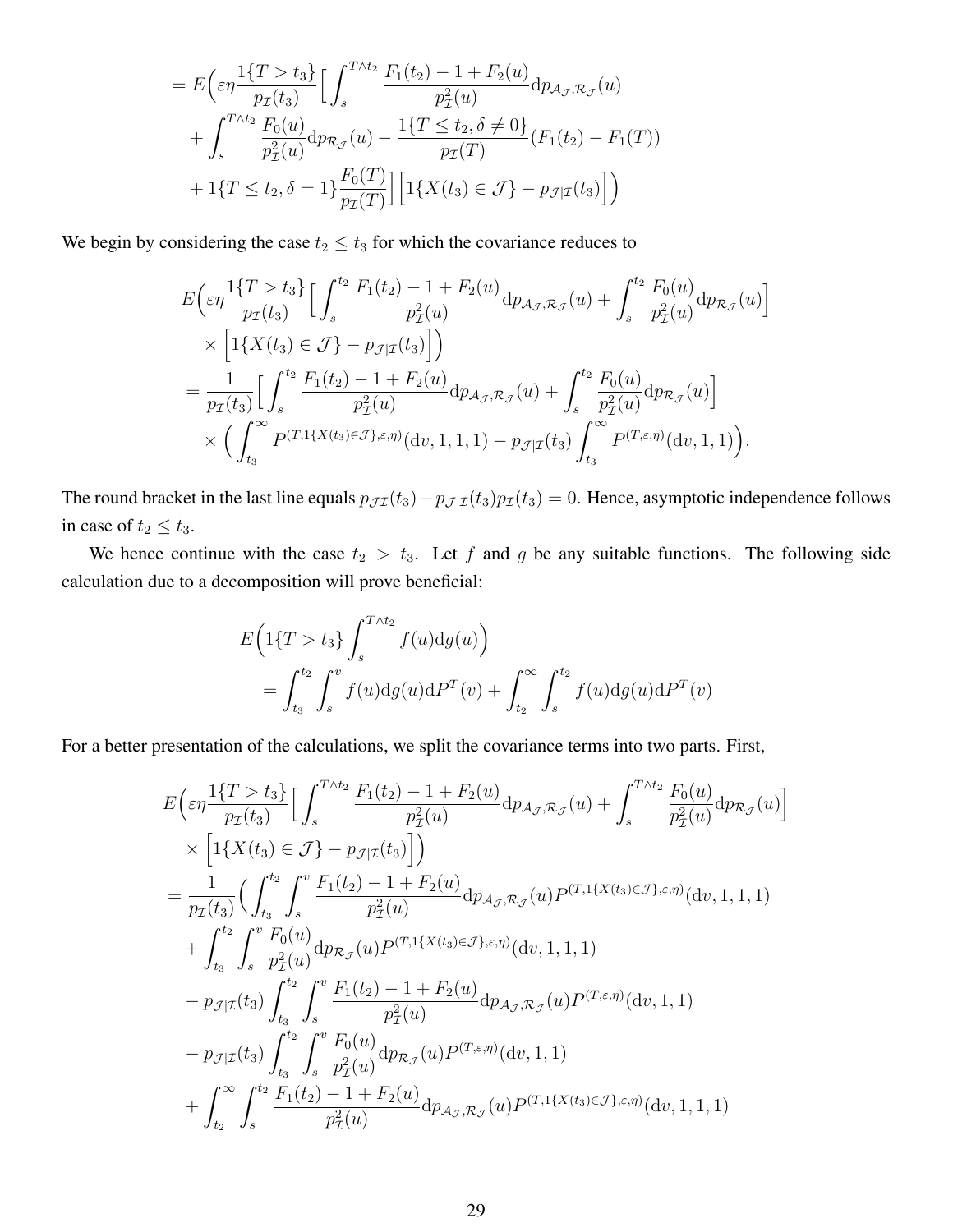+
$$
\int_{t_2}^{\infty} \int_s^{t_2} \frac{F_0(u)}{p_{\mathcal{I}}^2(u)} dp_{\mathcal{R}_{\mathcal{J}}}(u) P^{(T,1\{X(t_3) \in \mathcal{J}\},\varepsilon,\eta)}(dv,1,1,1) - p_{\mathcal{J}|\mathcal{I}}(t_3) \int_{t_2}^{\infty} \int_s^{t_2} \frac{F_1(t_2) - 1 + F_2(u)}{p_{\mathcal{I}}^2(u)} dp_{\mathcal{A}_{\mathcal{J}},\mathcal{R}_{\mathcal{J}}}(u) P^{(T,\varepsilon,\eta)}(dv,1,1) - p_{\mathcal{J}|\mathcal{I}}(t_3) \int_{t_2}^{\infty} \int_s^{t_2} \frac{F_0(u)}{p_{\mathcal{I}}^2(u)} dp_{\mathcal{R}_{\mathcal{J}}}(u) P^{(T,\varepsilon,\eta)}(dv,1,1).
$$

Thereof, the sum of the last four terms can be summarized similarly as in the case  $t_2 \le t_3$ , i.e. it equals

$$
\frac{1}{p_{\mathcal{I}}(t_3)} \Big[ \int_s^{t_2} \frac{F_1(t_2) - 1 + F_2(u)}{p_{\mathcal{I}}^2(u)} dp_{\mathcal{A}_{\mathcal{J}},\mathcal{R}_{\mathcal{J}}}(u) + \int_s^{t_2} \frac{F_0(u)}{p_{\mathcal{I}}^2(u)} dp_{\mathcal{R}_{\mathcal{J}}}(u) \Big] \times \Big( S_C(t_2) P(X(s) \in \mathcal{I}) P_{\mathcal{I},\mathcal{I}}(s, t_3, t_2) - p_{\mathcal{J}|\mathcal{I}}(t_3) F_0(t_2) S_C(t_2) P(X(s) \in \mathcal{I}) \Big) \n= \frac{S_C(t_2)}{p_{\mathcal{I}}(t_3)} \Big[ - \int_s^{t_2} \frac{1}{S_C(u)} \frac{F_1(t_2) - 1 + F_2(u)}{F_0^2(u)} dF_0(u) + \int_s^{t_2} \frac{1}{S_C(u)} \frac{dF_2(u)}{F_0(u)} \Big] \times \Big( P_{\mathcal{I},\mathcal{I}}(s, t_3, t_2) - p_{\mathcal{J}|\mathcal{I}}(t_3) F_0(t_2) \Big).
$$

The sum of the remaining four terms equals, after integration by parts,

$$
\frac{1}{p_{\mathcal{I}}(t_3)} \Big( - \int_{s}^{t_2} \frac{F_1(t_2) - 1 + F_2(u)}{p_{\mathcal{I}}^2(u)} \mathrm{d}p_{\mathcal{A}_{\mathcal{J}},\mathcal{R}_{\mathcal{J}}}(u) P_{\mathcal{I},\mathcal{I}0}(s, t_3, t_2) S_C(t_2) P(X(s) \in \mathcal{I})
$$
\n
$$
+ \int_{s}^{t_3} \frac{F_1(t_2) - 1 + F_2(u)}{p_{\mathcal{I}}^2(u)} \mathrm{d}p_{\mathcal{A}_{\mathcal{J}},\mathcal{R}_{\mathcal{J}}}(u) P_{\mathcal{I},\mathcal{I}0}(s, t_3, t_3) S_C(t_3) P(X(s) \in \mathcal{I})
$$
\n
$$
+ \int_{t_3}^{t_2} \frac{F_1(t_2) - 1 + F_2(u)}{p_{\mathcal{I}}^2(u)} P_{\mathcal{I},\mathcal{I}0}(s, t_3, u) S_C(u) P(X(s) \in \mathcal{I}) \mathrm{d}p_{\mathcal{A}_{\mathcal{J}},\mathcal{R}_{\mathcal{J}}}(u)
$$
\n
$$
- \int_{s}^{t_2} \frac{F_0(u)}{p_{\mathcal{I}}^2(u)} \mathrm{d}p_{\mathcal{R}_{\mathcal{J}}}(u) P_{\mathcal{I},\mathcal{I}0}(s, t_3, t_2) S_C(t_2) P(X(s) \in \mathcal{I})
$$
\n
$$
+ \int_{t_3}^{t_3} \frac{F_0(u)}{p_{\mathcal{I}}^2(u)} P_{\mathcal{I},\mathcal{I}0}(s, t_3, u) S_C(u) P(X(s) \in \mathcal{I}) \mathrm{d}p_{\mathcal{R}_{\mathcal{J}}}(u)
$$
\n
$$
+ p_{\mathcal{I}|\mathcal{I}}(t_3) \int_{s}^{t_2} \frac{F_1(t_2) - 1 + F_2(u)}{p_{\mathcal{I}}^2(u)} \mathrm{d}p_{\mathcal{A}_{\mathcal{J}},\mathcal{R}_{\mathcal{J}}}(u) p_{\mathcal{I}}(t_2)
$$
\n
$$
- p_{\mathcal{I}|\mathcal{I}}(t_
$$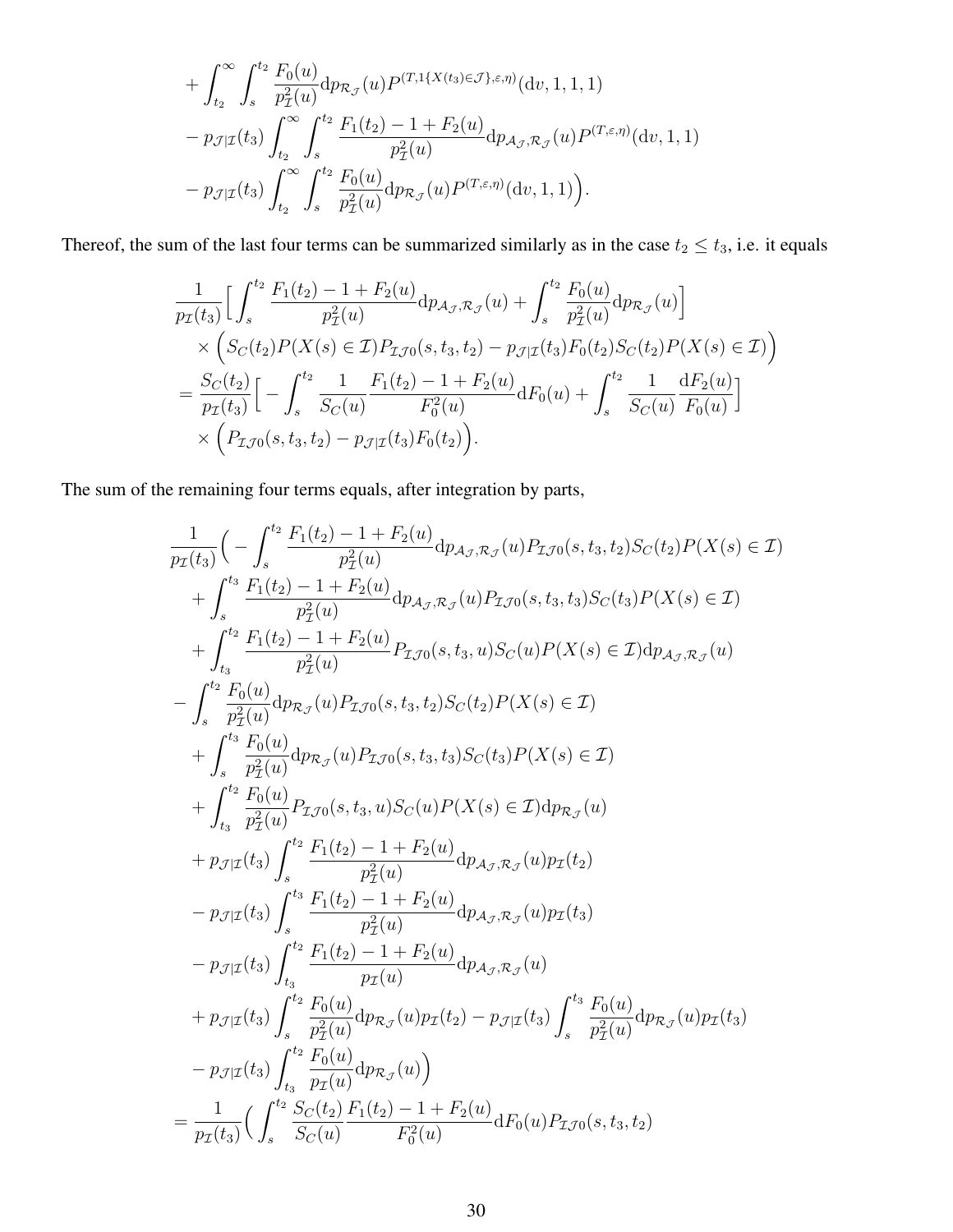$$
-\int_{s}^{t_{3}} \frac{S_{C}(t_{3})}{S_{C}(u)} \frac{F_{1}(t_{2}) - 1 + F_{2}(u)}{F_{0}^{2}(u)} dF_{0}(u) P_{\mathcal{I},0}(s, t_{3}, t_{3})
$$
  
\n
$$
-\int_{t_{3}}^{t_{2}} \frac{F_{1}(t_{2}) - 1 + F_{2}(u)}{F_{0}^{2}(u)} P_{\mathcal{I},0}(s, t_{3}, u) dF_{0}(u)
$$
  
\n
$$
-\int_{s}^{t_{2}} \frac{S_{C}(t_{2})}{S_{C}(u)} \frac{1}{F_{0}(u)} dF_{2}(u) P_{\mathcal{I},0}(s, t_{3}, t_{2}) + \int_{s}^{t_{3}} \frac{S_{C}(t_{3})}{S_{C}(u)} \frac{dF_{2}(u)}{F_{0}(u)} P_{\mathcal{I},0}(s, t_{3}, t_{3})
$$
  
\n
$$
+\int_{t_{3}}^{t_{2}} \frac{P_{\mathcal{I},0}(s, t_{3}, u)}{F_{0}(u)} dF_{2}(u)
$$
  
\n
$$
- p_{\mathcal{I}| \mathcal{I}}(t_{3}) \int_{s}^{t_{2}} \frac{S_{C}(t_{2})}{S_{C}(u)} \frac{F_{1}(t_{2}) - 1 + F_{2}(u)}{F_{0}^{2}(u)} F_{0}(du) F_{0}(t_{2})
$$
  
\n
$$
+ p_{\mathcal{I}| \mathcal{I}}(t_{3}) \int_{s}^{t_{3}} \frac{S_{C}(t_{3})}{S_{C}(u)} \frac{F_{1}(t_{2}) - 1 + F_{2}(u)}{F_{0}^{2}(u)} F_{0}(du) F_{0}(t_{3})
$$
  
\n
$$
+ p_{\mathcal{I}| \mathcal{I}}(t_{3}) \int_{t_{3}}^{t_{2}} \frac{F_{1}(t_{2}) - 1 + F_{2}(u)}{F_{0}(u)} dF_{0}(u)
$$
  
\n
$$
+ p_{\mathcal{I}| \mathcal{I}}(t_{3}) \int_{s}^{t_{2}} \frac{S_{C}(t_{2})}{S_{C}(u)} \frac{dF_{2}(u)}{F_{0}(u)} F_{0}(t_{2}) - p_{\mathcal{I}| \mathcal{I}}(t_{3
$$

Comparing these terms with those four which we derived first, we see that all integrals from  $s$  to  $t_2$  are cancelled out. Therefore, the following terms remain:

$$
\frac{1}{p_{\mathcal{I}}(t_3)} \Big( - \int_s^{t_3} \frac{S_C(t_3)}{S_C(u)} \frac{F_1(t_2) - 1 + F_2(u)}{F_0^2(u)} dF_0(u) P_{\mathcal{I}J0}(s, t_3, t_3) \n- \int_{t_3}^{t_2} \frac{F_1(t_2) - 1 + F_2(u)}{F_0^2(u)} P_{\mathcal{I}J0}(s, t_3, u) dF_0(u) \n+ \int_s^{t_3} \frac{S_C(t_3)}{S_C(u)} \frac{dF_2(u)}{F_0(u)} P_{\mathcal{I}J0}(s, t_3, t_3) + \int_{t_3}^{t_2} \frac{P_{\mathcal{I}J0}(s, t_3, u)}{F_0(u)} dF_2(u) \n+ p_{\mathcal{J}|\mathcal{I}}(t_3) \int_s^{t_3} \frac{S_C(t_3)}{S_C(u)} \frac{F_1(t_2) - 1 + F_2(u)}{F_0^2(u)} F_0(\mathrm{d}u) F_0(t_3) \n+ p_{\mathcal{J}|\mathcal{I}}(t_3) \int_{t_3}^{t_2} \frac{F_1(t_2) - 1 + F_2(u)}{F_0(u)} dF_0(u) \n- p_{\mathcal{J}|\mathcal{I}}(t_3) \int_s^{t_3} \frac{S_C(t_3)}{S_C(u)} \frac{dF_2(u)}{F_0(u)} F_0(t_3) - p_{\mathcal{J}|\mathcal{I}}(t_3) (F_2(t_2) - F_2(t_3)) \Big)
$$

Due to  $P_{\mathcal{I} \mathcal{J} 0}(s, t_3, t_3) = p_{\mathcal{J} | \mathcal{I}}(t_3) F_0(t_3)$ , this equals

$$
\frac{1}{p_{\mathcal{I}}(t_3)} \Big( - \int_{t_3}^{t_2} \frac{F_1(t_2) - 1 + F_2(u)}{F_0^2(u)} P_{\mathcal{I} \mathcal{J} 0}(s, t_3, u) dF_0(u) + \int_{t_3}^{t_2} \frac{P_{\mathcal{I} \mathcal{J} 0}(s, t_3, u)}{F_0(u)} dF_2(u) \n+ p_{\mathcal{J}|\mathcal{I}}(t_3) \int_{t_3}^{t_2} \frac{F_1(t_2) - 1 + F_2(u)}{F_0(u)} dF_0(u) - p_{\mathcal{J}|\mathcal{I}}(t_3) (F_2(t_2) - F_2(t_3)) \Big) = A
$$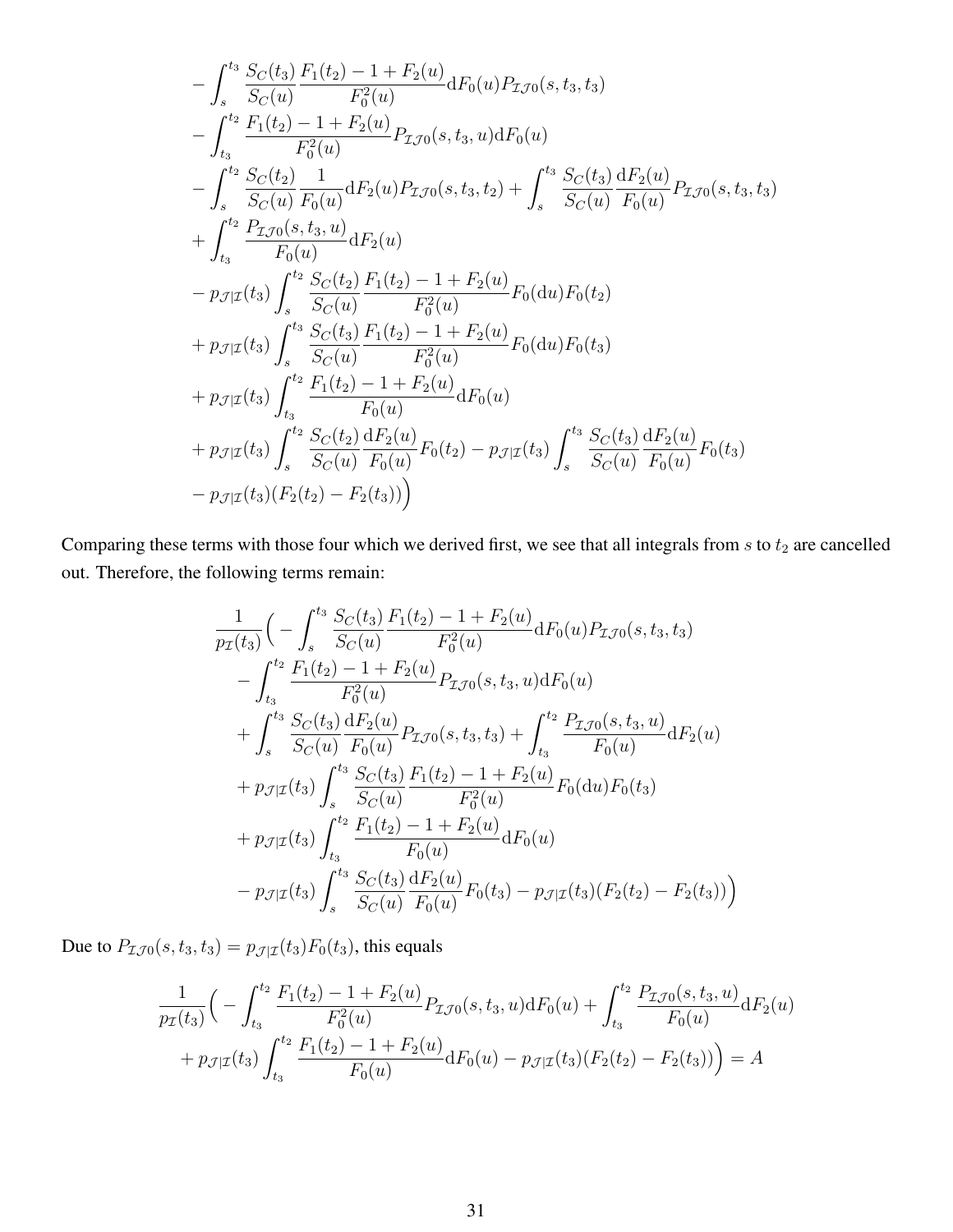We continue by deriving the second half of the asymptotic covariance function also in case of  $t_3 < t_2$ , i.e.

$$
E\left(\varepsilon\eta\frac{1\{T>t_3\}}{p_T(t_3)}\left[-\frac{1\{T\le t_2, \delta\neq 0\}}{p_T(T)}(F_1(t_2) - F_1(T)) + 1\{T \le t_2, \delta = 1\}\frac{F_0(T)}{p_T(T)}\right]\right)
$$
  
\n
$$
\times \left[1\{X(t_3) \in \mathcal{J}\} - p_{\mathcal{I}|\mathcal{I}}(t_3)\right]
$$
  
\n
$$
= \frac{1}{p_T(t_3)}\left(-\int_{t_3}^{t_2} \frac{F_1(t_2) - F_1(u)}{p_T(u)} p^{(T,\delta,\mathcal{I}\{X(t_3) \in \mathcal{J}\},\varepsilon,\eta)}(du, \{1,2\}, 1, 1, 1) + p_{\mathcal{I}|\mathcal{I}}(t_3)\int_{t_3}^{t_2} \frac{F_1(t_2) - F_1(u)}{p_T(u)} p^{(T,\delta,\varepsilon,\eta)}(du, \{1,2\}, 1, 1) + \int_{t_3}^{t_2} \frac{F_0(u)}{p_T(u)} p^{(T,\delta,\mathcal{I}\{X(t_3) \in \mathcal{J}\},\varepsilon,\eta)}(du, 1, 1, 1, 1, 1) - p_{\mathcal{I}|\mathcal{I}}(t_3)\int_{t_3}^{t_2} \frac{F_0(u)}{p_T(u)} p^{(T,\delta,\varepsilon,\eta)}(du, 1, 1, 1, 1) - \frac{1}{p_T(t_3)}\left(\int_{t_3}^{t_2} \frac{F_0(u)}{F_0(u)} p^{(T,\delta,\varepsilon,\eta)}(du, 1, 1, 1, 1) - \frac{1}{p_T(t_3)}\left(\int_{t_3}^{t_2} \frac{F_1(t_2) - F_1(u)}{F_0(u)} P_{\mathcal{I}\mathcal{I}}(0, t_3, du) - p_{\mathcal{I}|\mathcal{I}}(t_3)\int_{t_3}^{t_2} \frac{F_1(t_2) - F_1(u)}{F_0(u)} dF_0(u) + P_{\mathcal{I}\mathcal{I}}(s, t_3, t_2) - P_{\mathcal{I}\mathcal{I}}(s, t_3, t_3) - p_{\mathcal{
$$

We apply integration by parts to the first integral. Note that, if  $u$  is the variable of integration,

$$
d\frac{F_1(t_2) - F_1(u)}{F_0(u)} = -\frac{F_1(t_2)dF_0(u)}{F_0^2(u)} - \frac{dF_1(u)}{F_0(u)} + \frac{F_1(u)dF_0(u)}{F_0^2(u)}
$$
  
= 
$$
\frac{(-F_1(t_2) + F_1(u))dF_0(u)}{F_0^2(u)} + \frac{dF_0(u)}{F_0(u)} + \frac{dF_2(u)}{F_0(u)}
$$

Therefore, the first integral of  $B$  equals

$$
- (F_1(t_2) - F_1(t_3))p_{\mathcal{J}|\mathcal{I}}(t_3) + \int_{t_3}^{t_2} P_{\mathcal{I}\mathcal{J}0}(s, t_3, u) \frac{F_1(t_2) - F_1(u)}{F_0^2(u)} \mathrm{d}F_0(u)
$$

$$
- \int_{t_3}^{t_2} P_{\mathcal{I}\mathcal{J}0}(s, t_3, u) \frac{\mathrm{d}F_0(u)}{F_0(u)} - \int_{t_3}^{t_2} P_{\mathcal{I}\mathcal{J}0}(s, t_3, u) \frac{\mathrm{d}F_2(u)}{F_0(u)}
$$

All in all, the sum of both parts  $A$  and  $B$  equals

$$
\frac{1}{p_{\mathcal{I}}(t_3)} \Big( \int_{t_3}^{t_2} \frac{F_0(u)}{F_0^2(u)} P_{\mathcal{I} \mathcal{J} 0}(s, t_3, u) dF_0(u) - p_{\mathcal{J}|\mathcal{I}}(t_3) \int_{t_3}^{t_2} \frac{F_0(u)}{F_0(u)} dF_0(u) \n+ p_{\mathcal{J}|\mathcal{I}}(t_3) (F_0(t_2) - F_0(t_3)) - \int_{t_3}^{t_2} P_{\mathcal{I} \mathcal{J} 0}(s, t_3, u) \frac{dF_0(u)}{F_0(u)} + P_{\mathcal{I} \mathcal{J} 1}(s, t_3, t_2) \n- P_{\mathcal{I} \mathcal{J} 1}(s, t_3, t_3) - p_{\mathcal{J}|\mathcal{I}}(t_3) (F_1(t_2) - F_1(t_3)) \Big) \n= \frac{1}{p_{\mathcal{I}}(t_3)} \Big( P_{\mathcal{I} \mathcal{J} 1}(s, t_3, t_2) - P_{\mathcal{I} \mathcal{J} 1}(s, t_3, t_3) - p_{\mathcal{J}|\mathcal{I}}(t_3) (F_1(t_2) - F_1(t_3)) \Big),
$$